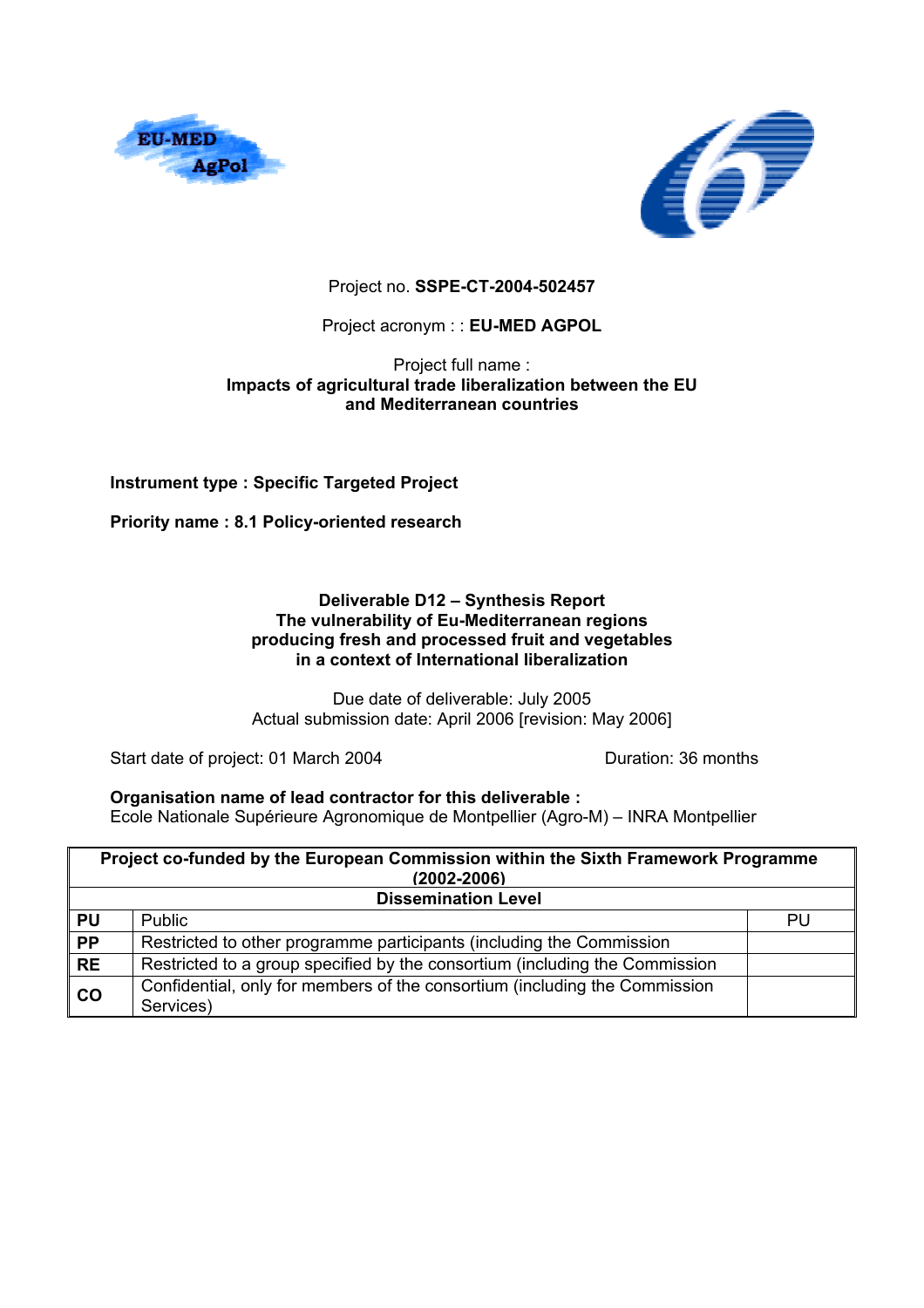#### **Nassima AYADI, Jean-Louis RASTOIN**

Agro.Montpellier/UMR Moisa

# **Jean-Claude MONTIGAUD**

INRA/UMR Moisa, Montpellier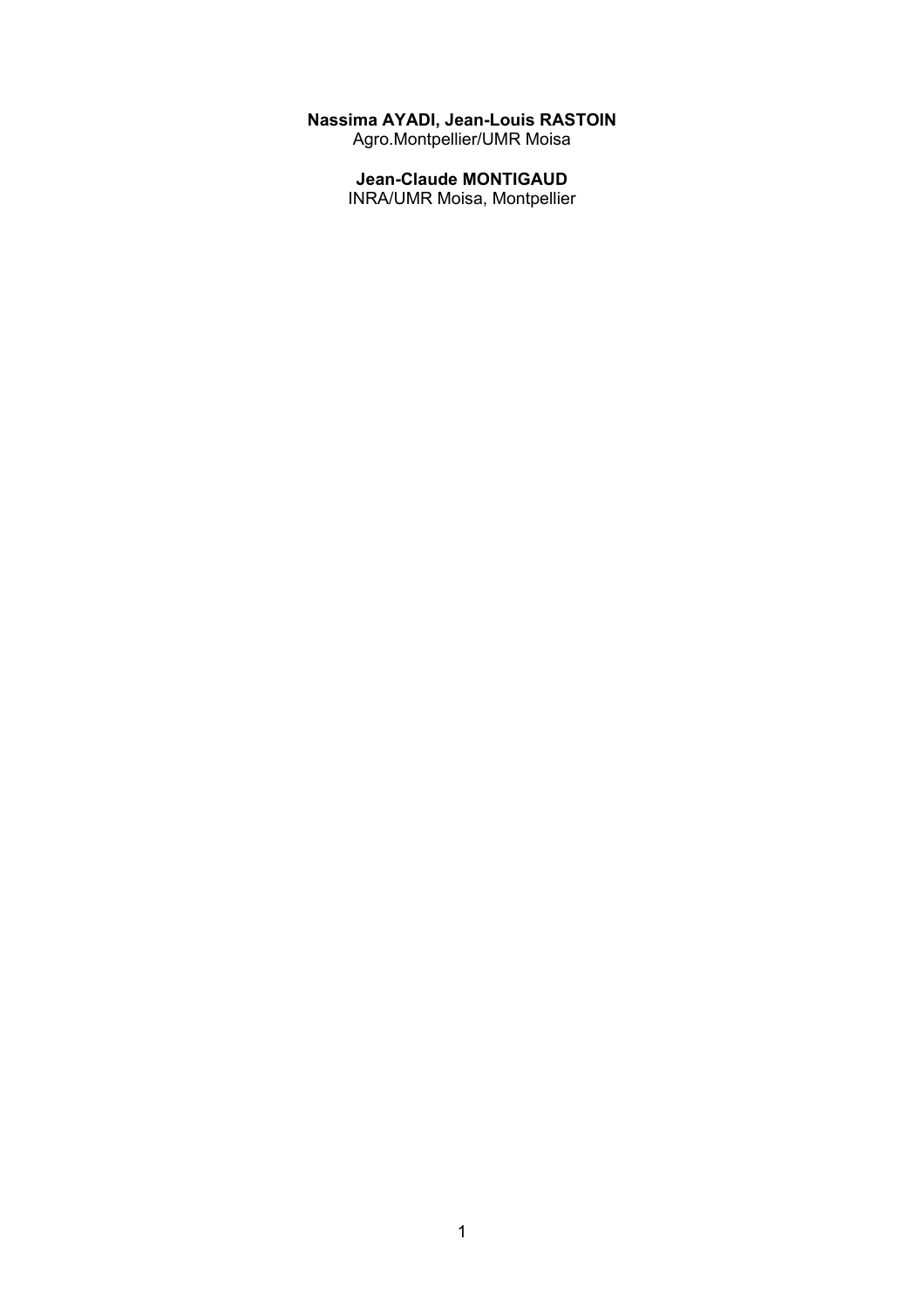### **FOREWORD**

The EU-Med Agpol project [contract SSPE-CT-2004-502457] is a research programme funded by the European Commission within the framework of the 6th FPRTD, priority 8.1 - Policy-oriented research, *Integrating and Strengthening the European Research Area* – [FP6-2002-SSP-1].

The aim is the study of the impact of the liberalisation of agricultural trade between the EU and partner countries in the southern and eastern parts of the Mediterranean area on the fresh and processed fruit and vegetables and olive oil sectors in EU member-countries before enlargement.

The research programme consists of nine themes:

- characterisation of the agricultural production, processing, distribution, and retail systems in the Mediterranean countries (Task 1).
- characterisation of the agricultural production sub-sectors in major European regions for production of fruits, vegetables, and olive oil (Task 2).
- description and quantification of the EU protection systems for fruits, vegetables, and olive oil as well as Mediterranean systems for cereals, meats, and milk products (Task 3)
- development of three realistic liberalization scenarios ranging from small changes to totally free trade (Task 4).
- estimation of the production and export potential for Mediterranean agricultural systems within three years and ten years using expert panels (Task 5).
- use of quantitative tools available to make estimates of possible changes in European and Mediterranean production, imports, and exports of agricultural commodities (Task 6).
- determination of the kinds and importance of interactions with other world markets and international trade negotiations (Task 7).
- estimation of the changes in European production of fruits, vegetables, olive oil, and other crops, agricultural incomes, EU budgets, social impacts, and other changes (Task 8).
- dissemination of the results of the research as widely as possible and throughout the duration of the project (Task 9).

The work is carried out by nine European and Mediterranean research teams.

The members of Team 2 handling theme 2 are Nassima Ayadi, project engineer at Agro Montpellier, Jean-Claude Montigaud, director of research, SEA2 Department, INRA, Professor Jean-Louis Rastoin, Agro Montpellier (WP2 coordinator) and Selma Tozanli, CIHEAM-IAM Montpellier. All four are research scientists in the MOISA joint research unit (Agro.M, CIHEAM-IAMM, CIRAD, INRA and IRD) in Montpellier (France).

This document is the third WP2 progress report. It concerns the characterisation of the 'processed fruit and vegetables' sectors in five Mediterranean countries that are part of the EU: Spain, France, Greece, Italy and Portugal. It is completed by a study on the European tomato processing industry drawn up by JC Montigaud with the help of J. Briz and C. Giacomini and that is provided in a separate volume.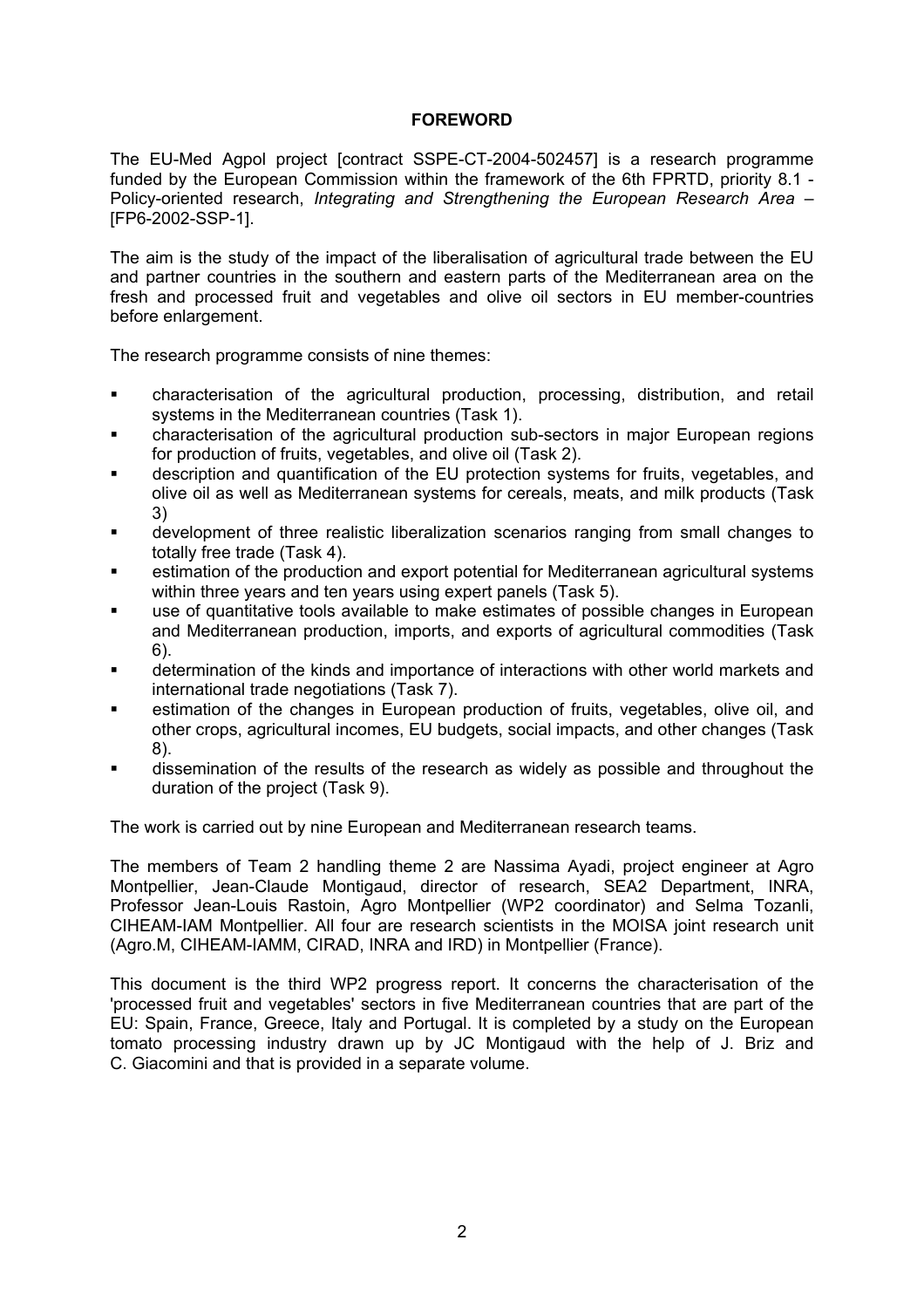# **THE VULNERABILITY OF THE EURO-MEDITERRANEAN REGIONS PRODUCING FRESH AND PROCESSED FRUIT AND VEGETABLES IN A CONTEXT OF INTERNATIONAL LIBERALISATION**

# **CONTENTS**

| CONTENTS                                                                    |  |
|-----------------------------------------------------------------------------|--|
| INTRODUCTION                                                                |  |
|                                                                             |  |
| 1.1/ Production                                                             |  |
|                                                                             |  |
|                                                                             |  |
|                                                                             |  |
|                                                                             |  |
|                                                                             |  |
|                                                                             |  |
| 2 - THE VULNERABILITY OF THE EU MEDITERRANEAN REGIONS PRODUCING             |  |
|                                                                             |  |
| 2.1 – The 30 regions identified for estimation of the vulnerability index17 |  |
|                                                                             |  |
|                                                                             |  |
|                                                                             |  |
|                                                                             |  |
|                                                                             |  |
|                                                                             |  |
|                                                                             |  |
| 2.3.2 – Scenario 2: Strength of the downstream end of F & V chains 31       |  |
|                                                                             |  |
|                                                                             |  |
|                                                                             |  |
|                                                                             |  |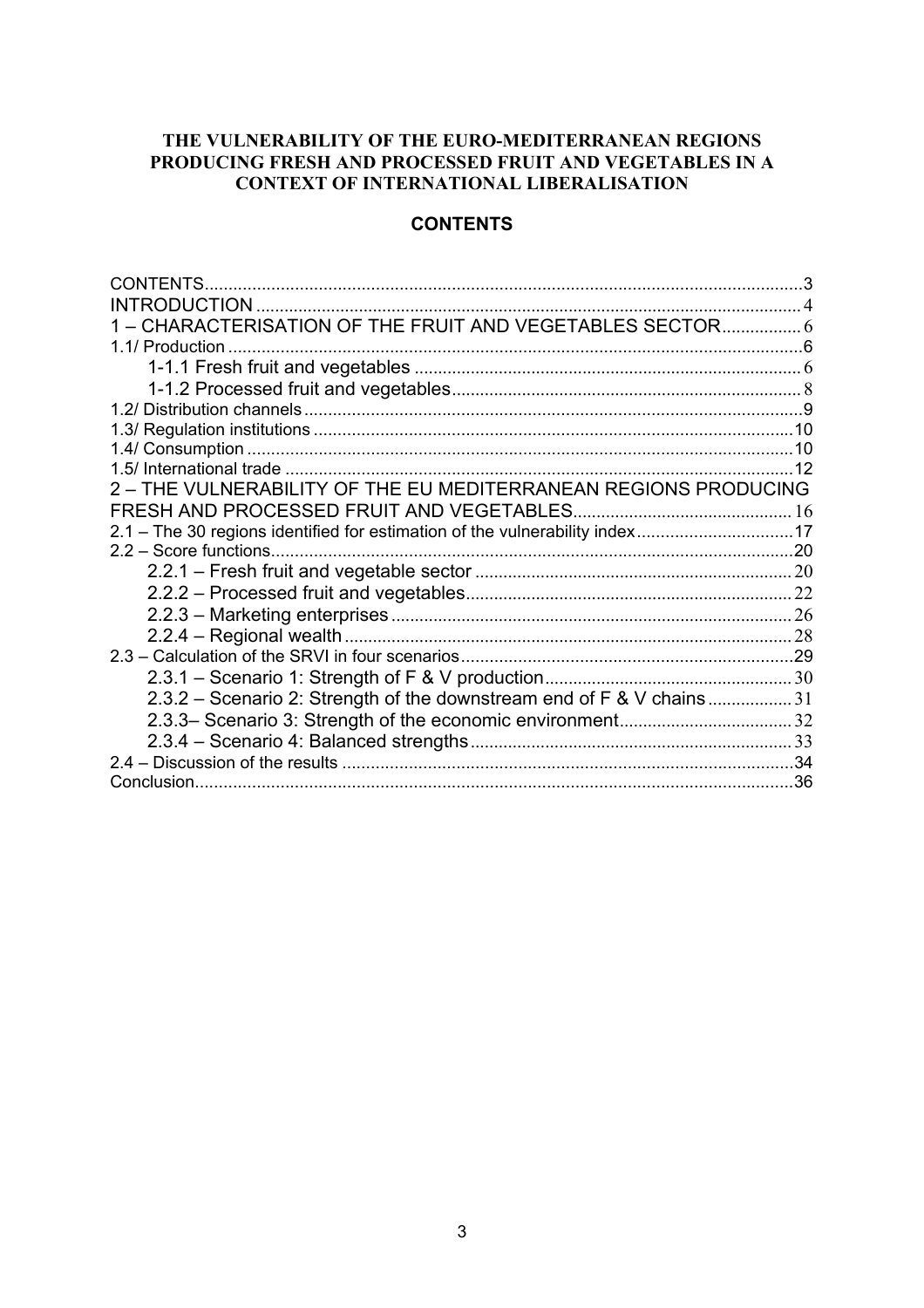# **INTRODUCTION**

This third report on WP2 concerning the study on the impact of trade liberalisation on the fruit and vegetables sector in the Euro-Mediterranean zone is a synthesis and a complement to report I, devoted to fresh fruit and vegetables (Ayadi N, Montigaud, Rastoin, 2005), and report II, devoted to processed fruit and vegetables (Ayadi N, Montigaud, Rastoin, 2006), available on CIHEAM-IAMM's website (www.iamm.fr) devoted to EuMedAgpol. The report addresses the estimation of a Regional Vulnerability Index (RVI) incorporating the various stakeholders in the 'fruit and vegetables' sector in 31 regions (NUTS 2) of the 5 EU countries with a Mediterranean coastline (Spain, France, Greece, Italy and Portugal) and that should therefore be more concerned by the EU-Mediterranean free trade zone that is currently being set up.

This evaluation is leading to performing an inter-regional comparative diagnosis (benchmarking) with identification of the strengths and weaknesses of the European regions that are strongly specialised in the fruit and vegetables sector.

The conceptual bases of this research are to be found mainly in theories of industrial organisation (Scherer, 1973), resources, skills and capabilities (Wernerfelt, 1984, Sen, 1985) and of global value chain (Gereffi, 1994). These theoretical models are well-suited to the analysis of agrifood chains (Montigaud, 1992).

In the literature devoted to the impact of international trade liberalisation on the countries concerned, neoclassic thinking uses so-called 'calculable general balance' models that measure variations in wellbeing (generally estimated by variations of the GDP) using hypotheses concerning supply and demand price elasticity.

Several models have concerned the liberalisation of Euro-Mediterranean trade (for example, those of Augier and Gasoriek, 2001, Radwan and Reiffers, 2003, Bchir et al., 2003). These models can be criticised for the numerous restrictive hypotheses used in their construction and their mechanical, stylised representation of reality and finally the considerable uncertainty in the quality and representativeness of many of the parameters used (Cling and Ould Aoudia, 2003).

Nevertheless, these models allow a certain formalisation of the questions and situations. They are still essential in the present state of instruments in economics and must therefore be used as a basis for analysis as long as they are completed by critical examination of the results, especially in the light of heterodox theoretical trends such as those derived from institutional economics. This is the approach used here; it does not consist of estimating impact from simulation performed using a global or sectoral mathematical model whose limits are specified but of identifying the levels of risk involved. Institutionalist (Nelson and Winter, 1982) and strategic theories (Wernerfelt, 1984) suggest the identification of factors of performance and, in contrast, of the weakening (or vulnerability) of the European fruit and vegetable production regions in a context of fiercer competition.

# **The concept of vulnerability**

Vulnerability can be defined as 'the degree of loss to each element should a hazard of a given severity occur' (UNDP, 1991). This definition takes into account the vulnerability related to damage caused by natural catastrophes (an earthquake or the collapse of a structure for example) and climatic or economic hazards. Several USAID studies (Downing, 1991) address the question of the assessment of the vulnerability of social groups to famine, water shortage, reduction of aid and financial credit, etc.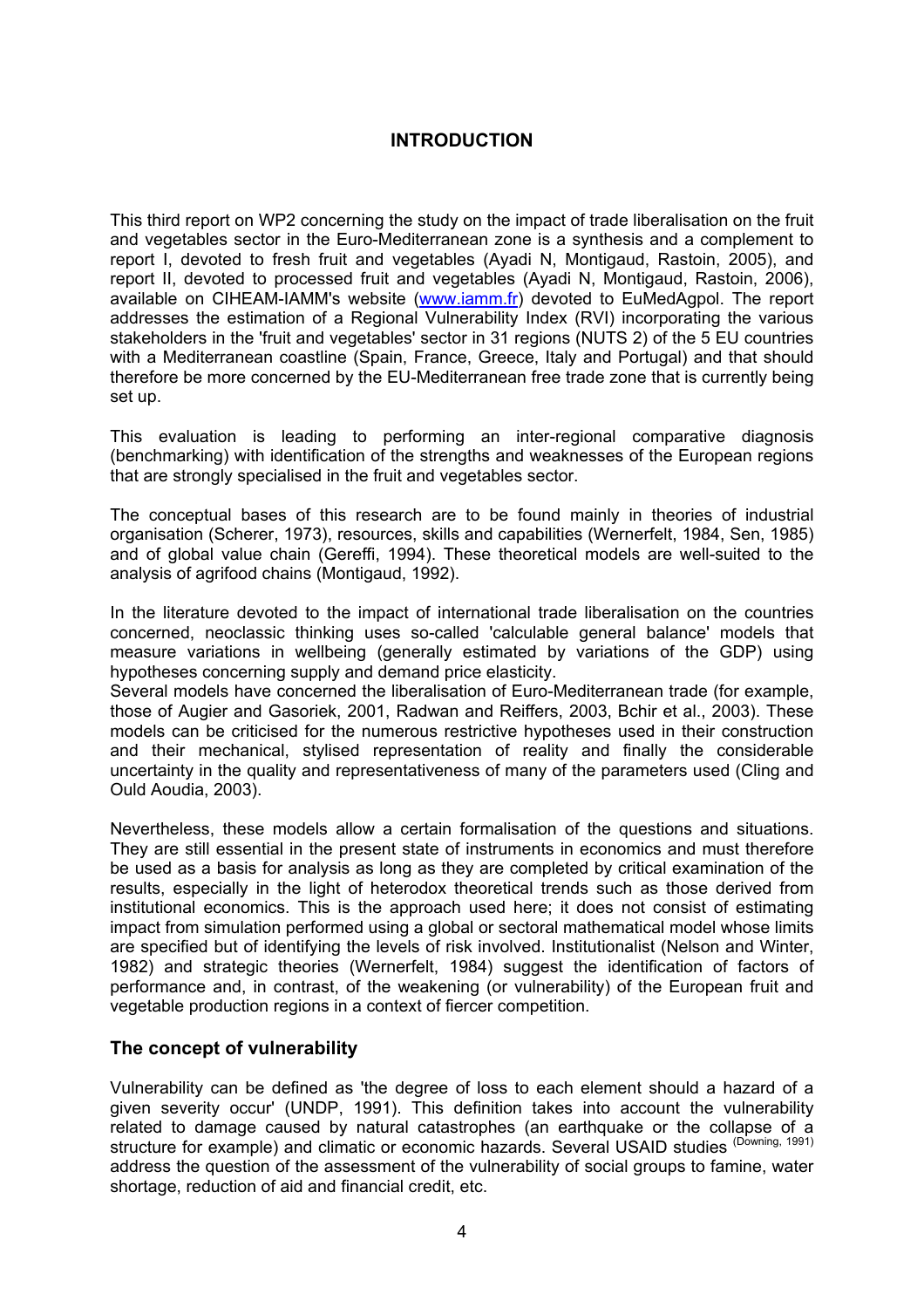FAO specifies that vulnerability is a relationship between three factors: risks, the resulting shocks and resilience<sup>1</sup>. The risk/shock combination affects the wellbeing of population (e.g. food insecurity) whereas resilience concerns all the strategies used to avoid the impact of shocks. Vulnerability is therefore positively correlated with the impact of shocks and negatively correlated with resilience.

In other words, individuals are not defenceless in the face of risks. Some possess reaction capacity that enable them to overcome the constraints resulting from external shocks. Douglas North uses institutional change to explain this interactive dynamics between stakeholders and the context in which they operate (North, 1990). This concerns stakeholders' capacity to adapt to the changes made to institutions (economic, financial and social rules) using strategic behaviour. The most dynamic stakeholders should succeed in transforming probable changes into fruitful potential for their wellbeing (they are resilient) while others would be incapable of facing the situation (they are vulnerable).

Other authors, following the example of Sen, indicate the capacity of individuals to manage to their advantage the risks resulting from hazards through the notion of capabilities. Stakeholders use their resources (human, material and social) to grasp the opportunities provided by their environment and turn all these resources into capabilities (Sen, 1985).

The Resource-Based View (RBV) theory has been developed by management science. This stipulates that in an environment of increasing competitive intensity, the strategic advantages (and, conversely, the risks) of organisations depend on three sets of factors: resources, competencies and capabilities*.* Resources consist of specific assets such as natural goods, technology and equipment and, finally, human resources. Competences are represented by the knowledge and know-how of the staff of businesses. Capabilities stem from the ability to organise and combine the resources and competencies that businesses can mobilise (Wernerfelt, 1984).

If stakeholders possess a substantial potential of capabilities their vulnerability level is low. In contrast, vulnerability increases with inadequate capability levels. The degree of vulnerability is thus inversely proportional to the capability level. The approach aimed at assessing the capacity of stakeholders or organisations to face up to hazards is part of a preventive procedure.

The Euro-Mediterranean trade liberalisation envisaged in the agricultural sector would doubtless cause upheavals in the present balances. The impacts of this institutional change would be experienced in different ways depending on the country, the region and the products concerned. We have developed a composite regional vulnerability index (RVI) to show the complexity of the chains and the fragility of certain fruit and vegetable producing regions.

The first part of this report is a reminder of the key economic data in the sector in terms of production, international trade and consumption.

The second part is devoted to the presentation and analysis of the RVI.

 $\overline{a}$ 

<sup>&</sup>lt;sup>1</sup> Resilience is a notion in physics that expresses the resistance of an object to a shock. The term is used by extension in biology and social science to indicate the capacity of resistance to external stresses (see Downing, 1991). Resilience also expresses the adaptability of a player to change in his technological and economic environment.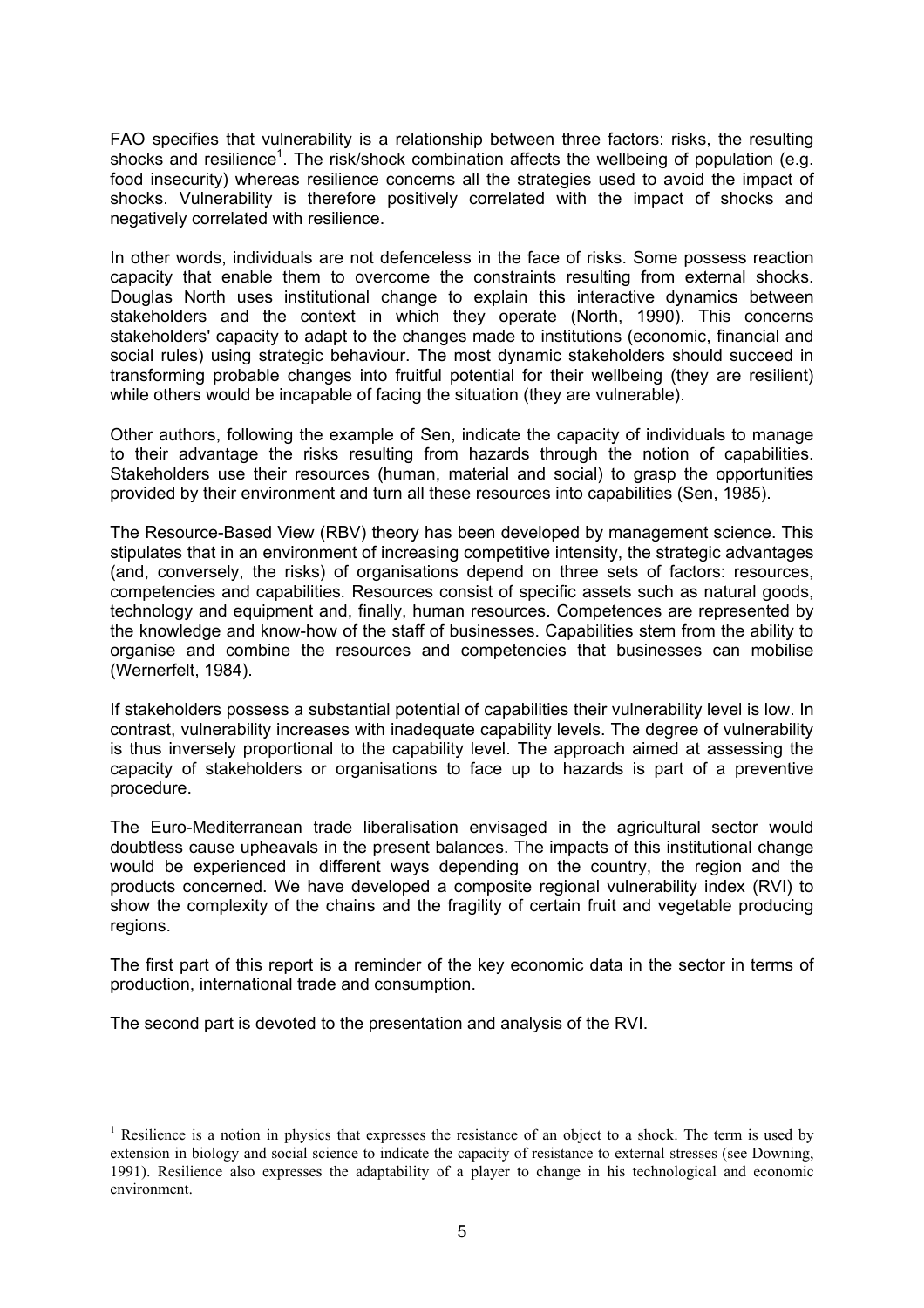# **1 – CHARACTERISATION OF THE FRUIT AND VEGETABLES SECTOR**

Like most agrifood chains, the fruit and vegetable sector consists of six sub-units:

- the production of raw materials (fresh fruit and vegetables in this case);
- processing, with an industry making several categories of product (from heat-treated to vacuum-packed);
- distribution channels that are concentrated and diversified to various degrees according to the country;
- associated industries and services (agri-supplies, equipment manufacturers, financial and logistic services, etc.);
- public and private qualification institutions (mainly training and R&D), regulation (common market organisation in particular) and standards bodies;
- consumption on domestic or foreign markets.

The performance of a chain depends on the shape of each of its constituents and the density of the relations between the latter. Indeed, each chain operates like a system. Here, the proximity factors associated with the various stakeholders in a chain are very important. Proximity may be geographic, and in this case reference is made to a cluster or a local production and marketing system, or reticular (with the notion of a network facilitated today by the Internet and information and communication technologies).

Given the strong demand for fresh produce, two sub-chains can be identified in the fruit and vegetables sector:

- a sub-chain supplying end-user markets;
- a sub-chain devoted mainly to the manufacture of processed products.

However, the physical and economic links between the two sub-chains are strong.

# **1.1/ Production**

#### **1-1.1 Fresh fruit and vegetables**

Producing an average 129 million tonnes in 2003-2005, the 25-member European Union (EU-25) is the world's second largest producer of fruit and vegetables after China. Nevertheless, EU production is stagnating while that of its Asian competitors (China, India and Indonesia) display strong growth rates. The United States is in fourth position with 5% of the market (supplies), followed by six developing countries (Brazil, Turkey, Iran, Mexico, Egypt and Indonesia), all of which have large populations. Indeed, fruit and vegetables are part of the foundations of the diet in Asia, South America and the Mediterranean area.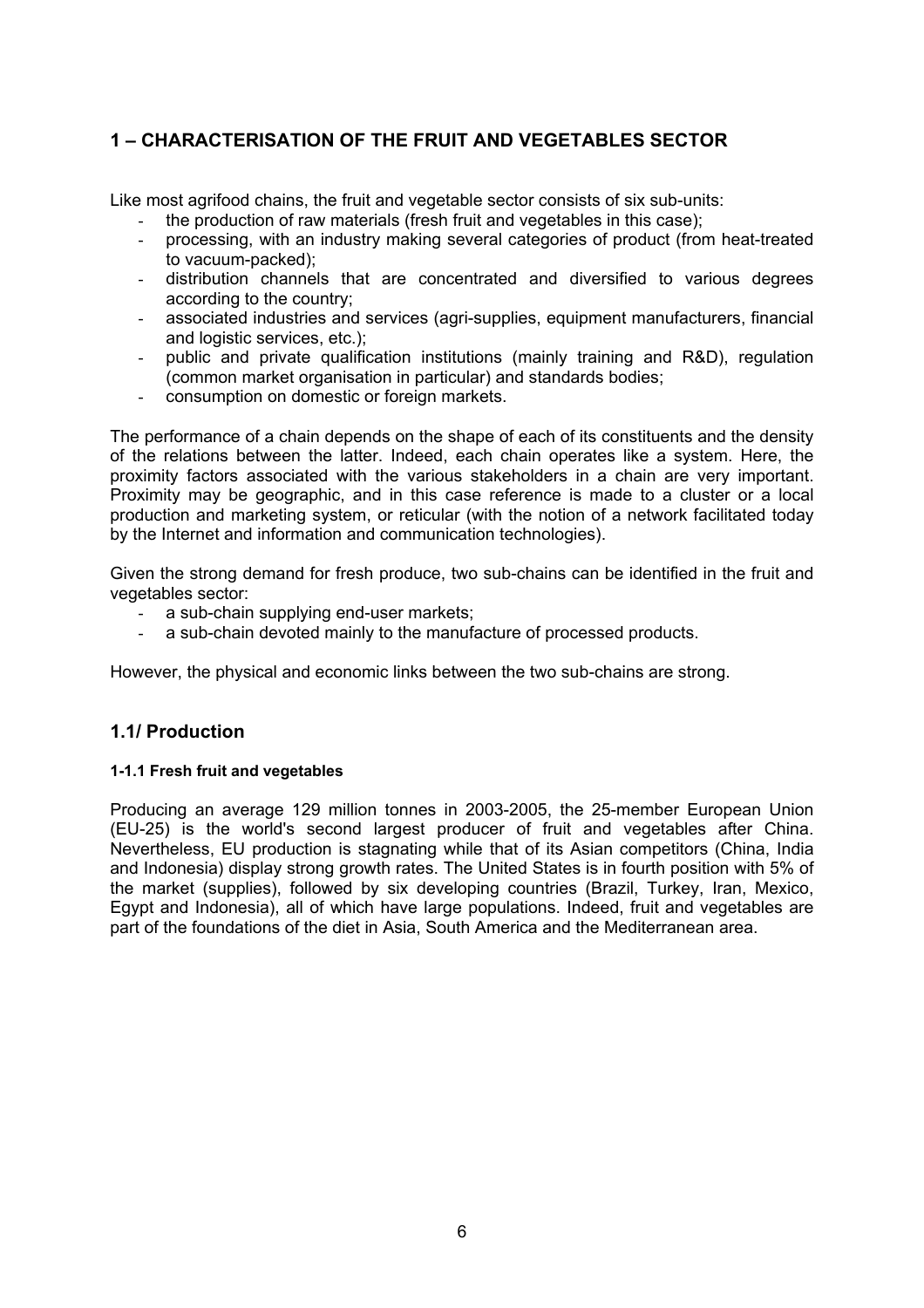|                 |                   |          | Fruits    |         |           |           | Vegetables and melons | Fruit and vegetables |           |         |
|-----------------|-------------------|----------|-----------|---------|-----------|-----------|-----------------------|----------------------|-----------|---------|
|                 |                   | Volume   |           |         | Volumel   |           |                       | Volume               |           |         |
|                 | Average 2003-2005 | s        | <b>MS</b> | Var. 94 | s         | <b>MS</b> | Var. 94               | s                    | <b>MS</b> | Var. 94 |
|                 |                   | (million |           | 04      | (million) |           | 04                    | (million             |           | 04      |
|                 |                   | t)       |           |         | t)        |           |                       | t)                   |           |         |
|                 | China             | 83       | 16%       | 118%    | 423       | 49%       | 125%                  | 506                  | 37%       | 124%    |
| 2               | $EU-25$ )         | 63       | 12%       | 4%      | 66        | 8%        | 9%                    | 129                  | 9%        | 6%      |
| 3               | India             | 47       | 9%        | 33%     | 80        | 9%        | 47%                   | 127                  | 9%        | 42%     |
| 4               | <b>USA</b>        | 28       | 6%        | $-2%$   | 38        | 4%        | 11%                   | 67                   | 5%        | 5%      |
| 5               | Brazil            | 35       | 7%        | 8%      | 8         | $1\%$     | 30%                   | 44                   | 3%        | 12%     |
| 6               | Turkey            | 11       | 2%        | 16%     | 25        | 3%        | 27%                   | 37                   | 3%        | 24%     |
| 7               | Iran              | 13       | 3%        | 32%     | 14        | 2%        | 70%                   | 27                   | 2%        | 49%     |
| 8               | Mexico            | 15       | 3%        | 33%     | 10        | $1\%$     | 53%                   | 25                   | 2%        | 40%     |
| 9               | Egypt             | 8        | 2%        | 49%     | 16        | 2%        | 61%                   | 24                   | 2%        | 57%     |
| 10 <sup>1</sup> | Indonesia         | 14       | 3%        | 63%     |           | $1\%$     | 13%                   | 21                   | 2%        | 41%     |
|                 | Top 10            | 318      | 63%       | 32%     | 688       | 79%       | 74%                   | 005<br>1.            | 73%       | 58%     |
|                 | World             | 505      | 100%      | 26%     | 868       | 100%      | 62%                   | 1 373                | 100%      | 26%     |

#### **Table 1 – World fruit and vegetable production**

MS: market share (country/world total) *Source: FAO, FAOSTAT, 12 March 2006*

At the world scale, vegetables form a larger tonnage (63%) than fruits (37%). Their growth is also stronger at 4.9% per year over the past decade<sup>2</sup> against 2.4% for fruits. China is the undisputed leader in the vegetable sector with 49% of world supplies for 21% of the world population. EU-25 has a comparatively more solid position in the fruit sector with 12% of supplies in comparison with China's 16%.

Mediterranean countries have a preponderant position in the EU as 79% of the fruits and 72% of the vegetable produced in EU-25 are from Italy, Spain, France, Greece and Portugal, that is to say a total of 93M tonnes of the 2003-2005 three-year average of 129M. However, annual growth of the fruit and vegetable sector in these countries is hardly greater than the European average, that is to say very small at hardly 0.5% for fruit and 1.2% for vegetables over the last ten years.

The weight of the 10 Mediterranean third countries (MTCs) is comparable overall to that of the 5 EU member countries (88M tonnes in comparison with 93M). However, the composition is different as the MTCs are mainly vegetable-oriented (67% of total fruit and vegetables) against 46% in the EU Mediterranean countries). Growth is significant in the MTCs at 2% per year for fruit and 3.4% for vegetables.

 $2$  Annual average growth rate between the three-year averages for 1993-95 and 2003-05.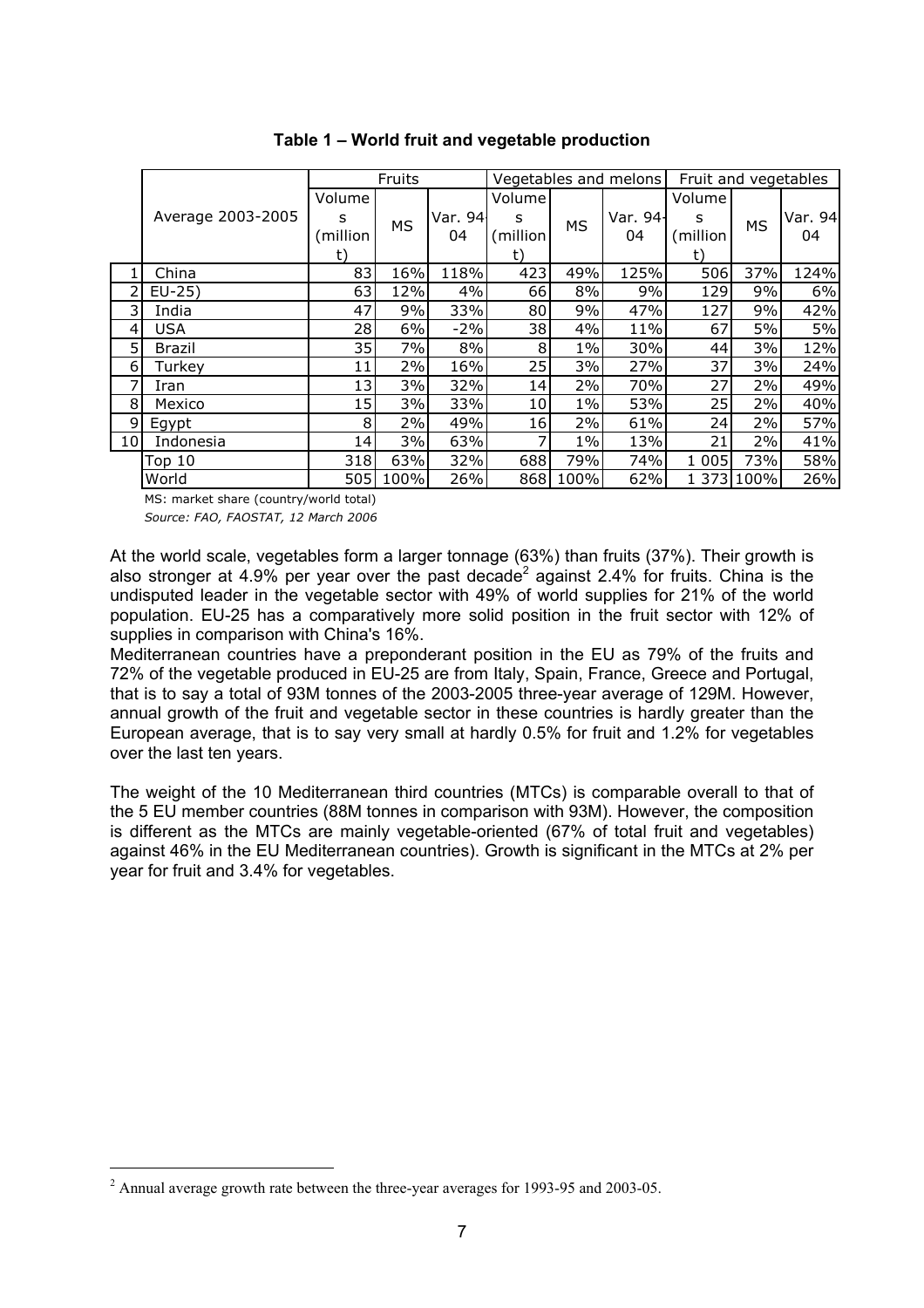|                 |                    |               | Fruit     |               | Vegetables and melons |       |                      | Fruit and vegetables |       |                      |
|-----------------|--------------------|---------------|-----------|---------------|-----------------------|-------|----------------------|----------------------|-------|----------------------|
|                 | Average 2003-2005  | Volumes (t)   | <b>MS</b> | Var. 94<br>04 | Volumes (t)           | MS    | Var.<br>$94 -$<br>04 | Volumes (t)          | МS    | Var.<br>$94 -$<br>04 |
|                 | Italy              | 17 340 899    | 28%       | $-3%$         | 16 011 269            | 24%   | 14%                  | 33 352 168           | 26%   | 14%                  |
|                 | Spain              | 16 479 049    | 26%       | 34%           | 12 520 458            | 19%   | 21%                  | 28 999 507           | 23%   | 21%                  |
| 3               | France             | 10 319 411    | 16%       | $-6%$         | 8 555 540             | 13%   | 9%                   | 18 874 951           | 15%   | 9%                   |
| 4               | Greece             | 3 476 605     | 6%        | $-18%$        | 3 969 950             | 6%    | $-5%$                | 7 446 555            | 6%    | $-5%$                |
| 5 <sup>1</sup>  | Portugal           | 1 902 788     | 3%        | 11%           | 2 342 447             | 4%    | 10%                  | 4 245 236            | 3%    | 10%                  |
|                 | Total 5 countries  | 49 518 752    | 79%       | 5%I           | 43 399 664            | 66%   | 12%                  | 92 918 417           | 72%   | 9%                   |
|                 | EU-25              | 62 822 269    | 100%      |               | 4% 65 953 335 100%    |       | 9%                   | #######              | 100%  | 9%                   |
|                 |                    |               |           |               |                       |       |                      |                      |       |                      |
| 1               | Turkey             | 11 262 223    | 39%       | 16%           | 25 499 113            | 43%   | 27%                  | 36 761 337           | 42%   | 27%                  |
| 2               | Egypt              | 8 0 5 2 8 1 4 | 28%       | 49%           | 15 847 338            | 27%   | 61%                  | 23 900 152           | 27%   | 61%                  |
| 3               | Morocco            | 2 664 735     | 9%        | 16%           | 4 936 893             | 8%    | 89%                  | 7 601 628            | 9%    | 89%                  |
| 4               | Algeria            | 1898308       | 6%        | 63%           | 3 269 007             | 6%    | 34%                  | 5 167 315            | 6%    | 34%                  |
| 5               | Syria              | 1 624 598     | 6%        | 14%           | 2 651 758             | 5%    | 45%                  | 4 276 356            | 5%    | 45%                  |
| 6               | Tunisia            | 1 028 883     | 4%        | 25%           | 2 241 863             | 4%    | 48%                  | 3 270 747            | 4%    | 48%                  |
|                 | Israel             | 1 165 633     | 4%        | $-18%$        | 1 666 995             | 3%    | 19%                  | 2 832 628            | 3%    | 19%                  |
| 8               | Lebanon            | 909 633       | 3%        | $-28%$        | 799 967               | $1\%$ | $-20%$               | 1709600              | 2%    | $-20%$               |
| 9               | Jordan             | 294 576       | $1\%$     | -6%           | 1 090 984             | 2%    | 26%                  | 1 385 560            | 2%    | 26%                  |
| 10 <sup>1</sup> | Libya              | 343 400       | $1\%$     | 9%            | 865 633               | $1\%$ | 17%                  | 1 209 033            | $1\%$ | 17%                  |
|                 | Total 10 countries | 29 244 804    | 100%      | 21%           | 58 869 552            | 100%  | 39%                  | 88 114 357           | 100%  | 34%                  |

**Table 2: Fruit and vegetable production in the Mediterranean countries** 

MS: market share (country/world total) *Source: FAO, FAOSTAT, 12 March 2006*

It is noted that the 16 Mediterranean countries account for a significant proportion of world production (16% in 2003-05). The percentages of some species (citrus among fruits, tomatoes and aubergines among vegetables, etc.) are much higher.

### **1-1.2 Processed fruit and vegetables**

 $\overline{a}$ 

In 2002, the European (EU-25) fruit and vegetable processing industry consisted of slightly more than 8,000 businesses with a turnover of a little more than EUR 48 billion and employing 264,000 persons<sup>3</sup>. The sector has a modest position in the agrifood industry, with 2% of businesses and 6% of turnover and jobs. Germany, Italy, France and the United Kingdom were the main players in 2001, each accounting for about 15% of EU-25 production. Spain was in 5th position with 10%. Greece was 9th (3%) and Portugal 16th (1%). There is thus a considerable difference between fresh fruit and vegetable production and that of processed products in the 5 Mediterranean countries that produce 72% of the tonnage of EU-25 fresh produce and only 44% of industry turnover. However, they account for 39% of jobs and 52% of the number of businesses. The supply structure of the fruit and vegetable industry in the Mediterranean countries is thus more scattered than in the rest of the EU.

<sup>&</sup>lt;sup>3</sup> Data source: Eurostat, 2005. The incomplete statistics for the agrifood industry in the EU (no figures for Greece), the absence of data on the size of enterprises and harmonisation between countries and lack of updating (in 2005, the series stopped in 2002) are regretted.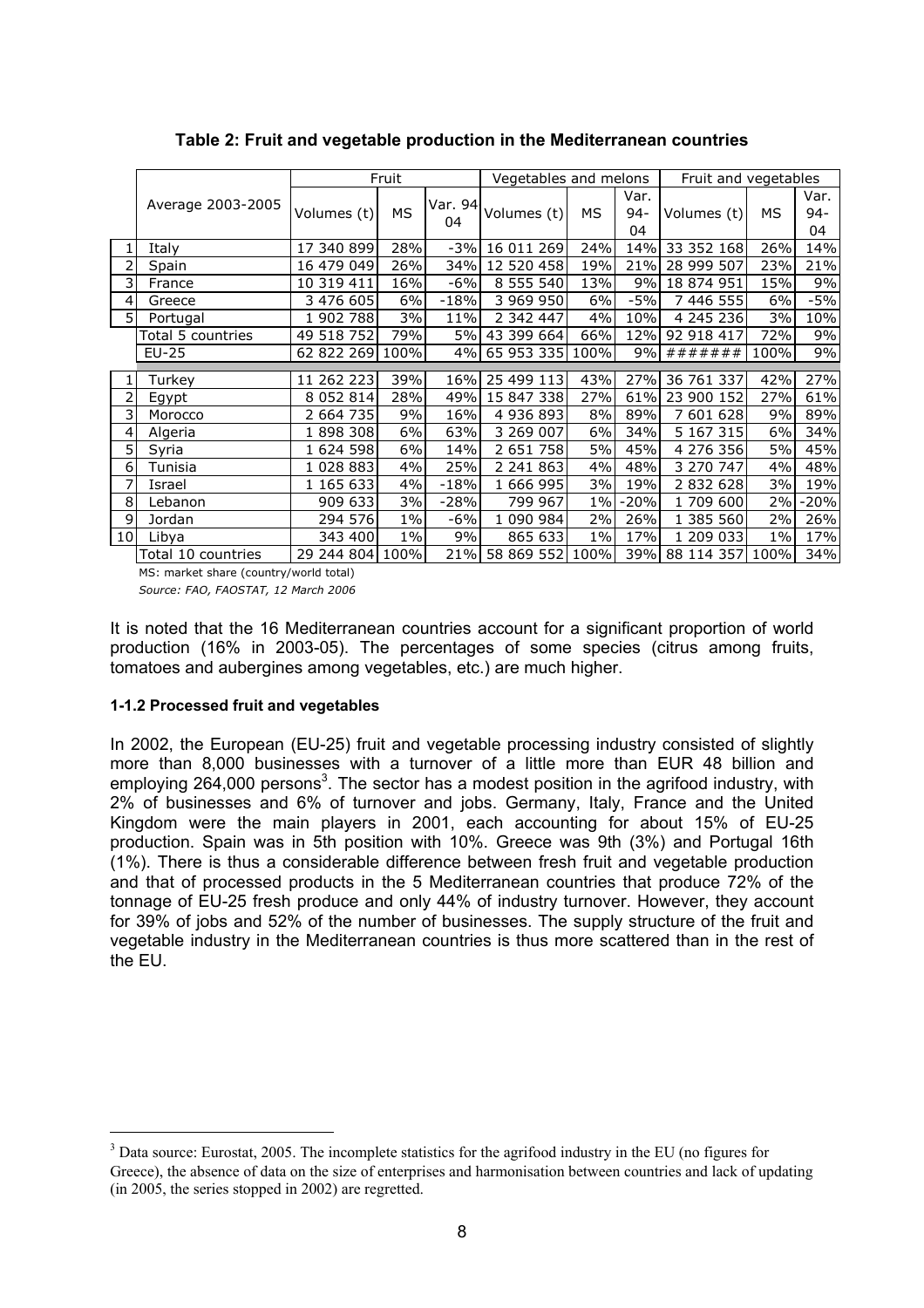| Country           | Number of<br>enterprises | Turnover<br>(€m) | <b>Employees</b> |
|-------------------|--------------------------|------------------|------------------|
| EU (25)           | 8 0 7 4                  | 48 137           | 264 300          |
| Italy             | 1960                     | 7462             | 30 372           |
| France            | 1 1 6 3                  | 6805             | 26 889           |
| Spain             | 634                      | 5 1 4 9          | 30 983           |
| Greece (estimate) | 300                      | 1500             | 11 000           |
| Portugal          | 156                      | 486              | 4 0 1 0          |
| EU-Mediterranean  |                          |                  |                  |
| countries         | 4 2 1 3                  | 21 402           | 103 254          |
| MC/EU             | 52%                      | 44%              | 39%              |
|                   |                          |                  |                  |

### **Table 3: The Fruit & Vegetable Industry in the EU Mediterranean countries - 2002**

*Source: Eurostat, 2005* 

Turnover increased by about 50% in Spain and Italy between the end of the 1990s and 2002; this is twice the increase in Portugal and France.

Labour productivity in 2002 was some €250,000 per worker in Italy and France, €170,000 in Spain and €120,000 in Portugal. The differences are substantial and result from markedly different average technical levels and different management techniques.

The turnover of the entire fresh and processed fruit and vegetable sector in EU-25 in 2004 exceeded €100 billion (with 57% generated by the 5 Mediterranean countries) and about 950 000 jobs.

#### **Table 4. Estimate of the production value of fresh and processed fruit & vegetables in EU-25, 2004**

|                            | Production value (M. $\epsilon$ ) |          |          |  |  |  |
|----------------------------|-----------------------------------|----------|----------|--|--|--|
| Country                    | Agriculture                       | Industry | Total    |  |  |  |
| EU(25)                     | 51 800                            | 50 100   | 101 900  |  |  |  |
| Italy                      | 11 080                            | 800      | 18 8 8 0 |  |  |  |
| France                     | 6 5 1 0                           | 100      | 13 610   |  |  |  |
| Spain                      | 12350                             | 5 4 0 0  | 17 750   |  |  |  |
| Greece (estimation)        | 3320                              | 1 500    | 4 8 20   |  |  |  |
| Portugal                   | 2020                              | 500      | 2 5 2 0  |  |  |  |
| EU-Mediterranean countries | 35 280                            | 22 300   | 57 580   |  |  |  |
| MC/EU                      | 68%                               | 45%      | 57%      |  |  |  |

*Source : our estimation on Eurostat, 2005*

It should be noted that fruit and vegetables form a large proportion of agricultural production, with EU-25 accounting for 17% in 2004, Italy for 25%, Spain, Greece and Portugal for 29% and France for 11%.

# **1.2/ Distribution channels**

Fruit and vegetable distribution channels have become much more concentrated in the last 30 years and supermarket chains are now dominant for industrial products and, to a lesser degree, for fresh produce. This concentration is very strong in northern Europe and more moderate in southern Europe where there remains a comparatively large sector of retailers specialised in fresh produce. However, the medium-term trend is the strengthening of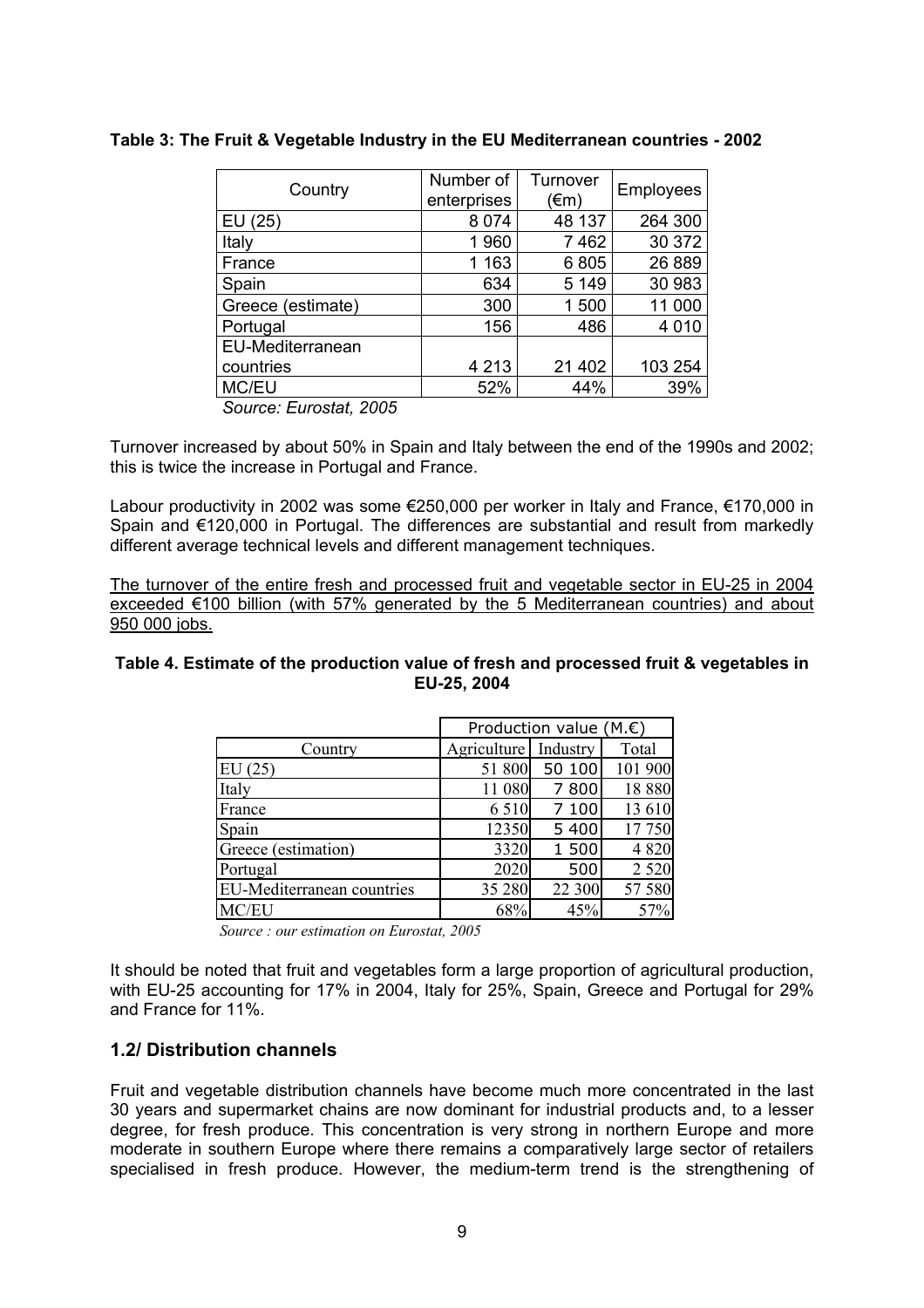supermarket chains in all the Mediterranean countries. Market power downstream of the sectors is being increased by the formation of large purchase centres combing several supermarket chains. The centres are generally located in Switzerland mainly for reasons of regulations as Switzerland is not a member of the EU.

This phenomenon of domination chains from downstream operates in several ways:

- the negotiation of pared prices because of the very strong competition between retail chains;
- the transfer of part of supermarket operating costs to suppliers;
- the defining of private standards (Eurepgap, BRC, IFS, etc.) by supermarket chains, leading to strict specification for the production sector in terms of quality, traceability, packaging, volumes and delivery dates;
- the use of logistic systems that marginalise remote production zones.

Fresh and processed fruit and vegetable production businesses are thus always encouraged to lower their costs and adapt to requirements in quality, volumes and management methods.

# **1.3/ Regulation institutions**

The main industry regulatory instrument is the common market organisation (CMO) of fruit and vegetables<sup>4</sup> whose principle is that of *ex ante* intervention in supplies by encouraging the grouping of producers, their modernisation and their efforts with respect to product quality and protection of the environment.

The results of the CMO are disappointing. The average rate of assembly in producers' organisations in EU-15 was still less than 40% in 2003. However, the results were much better in northern Europe (over 70% in the Netherlands and Belgium) than in the south (less than 10% in Greece and Portugal).

There is a strong disparity between the aid provided at FEOGA level (€1.5 billion in 2003 for fresh and processed fruit and vegetables, that is to say 3.9% of the total budget) and the economic weight of the sector (17% of end-products of agriculture).

The CMO of fruit and vegetable, as for all the other CMOs in the Common Agricultural Policy (CAP) was to be reformed in 2000, with the elimination of export subsidies, the decoupling of aid and the volumes produced, a single payment per farm and the application of environmental conditions.

# **1.4/ Consumption**

 $\overline{a}$ 

No overall statistics are available for fruit and vegetable consumption. The hypothesis can be put forward that at world level it displays significant growth, accompanying that of production: +3.9% per year in the last 10 years (average production in 2002-2004 compared to the average for 1992-1994) world-wide, +8.4% in China, + 3.5% in India and +0.6% in EU-25.

Apparent consumption of fruit and vegetables can be estimated from the FAO food reports using the following formula:

 $AC = Y + M - X + Vs - AF - L - OU$ 

in which AC: apparent consumption, Y: production, M: imports, X: exports, VS: variations of stocks, AF: animal feed, L: losses, OU: other uses

<sup>&</sup>lt;sup>4</sup> Regulation 2200/96 on fresh fruit and vegetables, 2201/96 on processed fruit and vegetables and 2002/96 on citrus.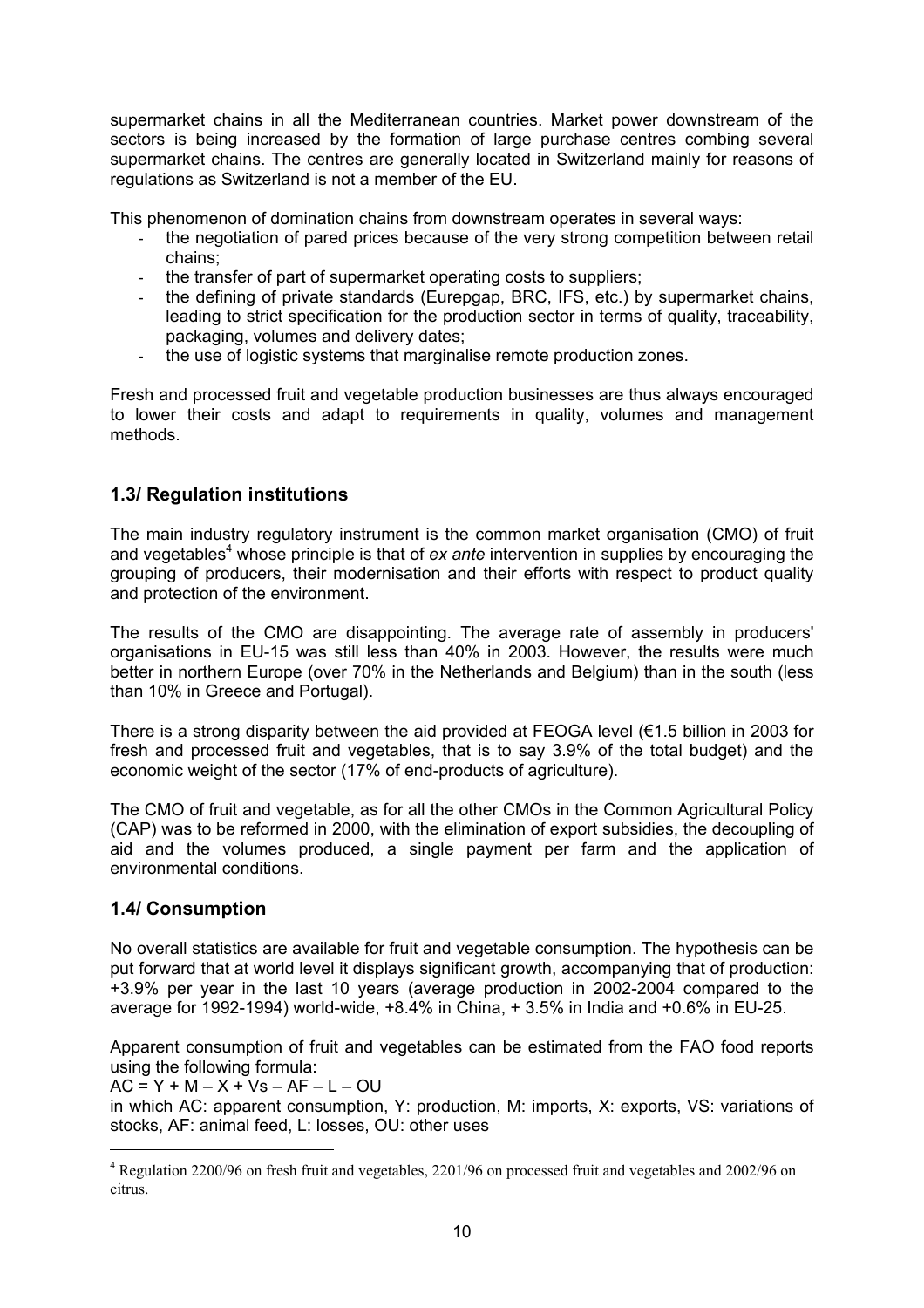The equation gives the availability of fresh and processed fruit and vegetables for human consumption.

| kg/year                   | Fruit | Vegetables | <b>F&amp;V</b> |
|---------------------------|-------|------------|----------------|
| Greece                    | 207   | 261        | 469            |
| Italy                     | 243   | 165        | 408            |
| Spain                     | 248   | 154        | 402            |
| Portugal                  | 213   | 184        | 397            |
| France                    | 223   | 141        | 364            |
| China                     | 52    | 256        | 308            |
| European Union (15)       | 174   | 125        | 298            |
| Austria                   | 179   | 91         | 270            |
| Netherlands               | 151   | 89         | 240            |
| Europe                    | 122   | 115        | 238            |
| <b>Denmark</b>            | 134   | 98         | 232            |
| Germany                   | 128   | 92         | 220            |
| Belgium                   | 74    | 127        | 201            |
| Ireland                   | 112   | 82         | 194            |
| United Kingdom            | 102   | 90         | 192            |
| Sweden                    | 110   | 77         | 187            |
| Japan                     | 56    | 107        | 163            |
| Finland                   | 89    | 70         | 159            |
| <b>Russian Federation</b> | 51    | 95         | 146            |
| <b>Brazil</b>             | 98    | 40         | 138            |
| India                     | 37    | 67         | 104            |
| World                     | 69    | 114        | 183            |

### **Table 5: Per capita Fruit and Vegetable Apparent Consumption – Mean 2001-03**

*Source: FAOSTAT, 18 March 2006*

Annual EU fruit and vegetable consumption is very high at nearly 300 kg per capita. The Mediterranean countries stand out with more than 400 kg. As nutritionists recommend these foods very strongly, it can be forecast that world demand will increase in the coming years, probably with an increase in processed products in emerging countries and, in contrast, an increase in ready-prepared fresh produce in high income countries, as is suggested by ongoing trends in the United States.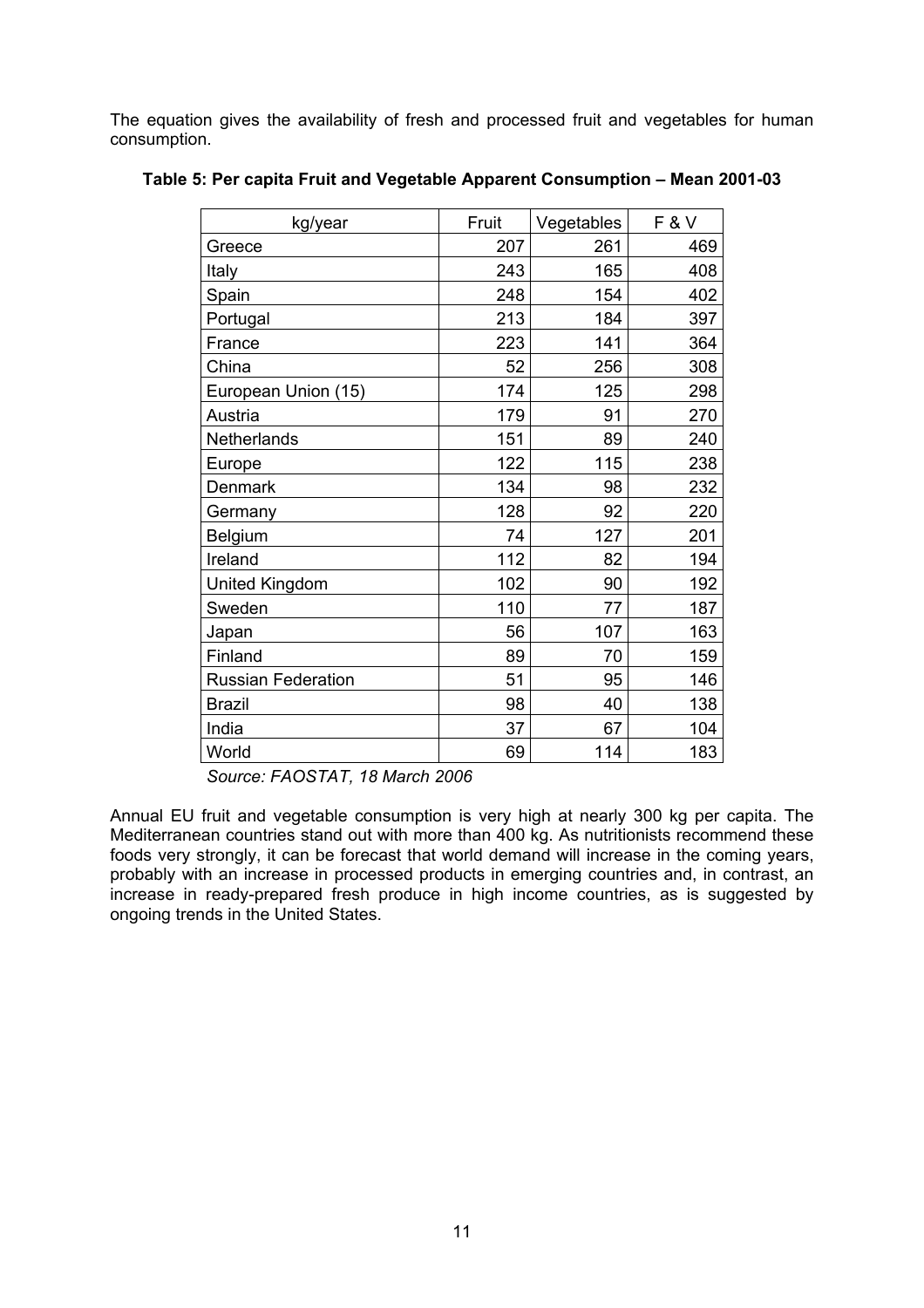|         | Table 6: Fresh and Processed Fruit and Vegetable Consumption – USA (fresh | equivalent) |  |
|---------|---------------------------------------------------------------------------|-------------|--|
| kg/year | Fruit & Vegetables                                                        |             |  |

| kg/year   |                                                                      | Fruit |         | Vegetables |       |         | Fruit & Vegetables |       |                  |  |  |
|-----------|----------------------------------------------------------------------|-------|---------|------------|-------|---------|--------------------|-------|------------------|--|--|
| Year      | Total                                                                | Fresh | Proces. | Total      | Fresh | Proces. | Total              | Fresh | Proces.          |  |  |
| Av. 71-73 | 108                                                                  | 44    | 64      | 153        | 68    | 86      | 261                | 112   | 149              |  |  |
| Av. 01-03 | 124                                                                  | 57    | 67      | 187        | 88    | 99      | 311                | 146   | 166 <sub>1</sub> |  |  |
| Change    | 15.1%                                                                | 29.9% | 4.8%    | $22.2\%$   | 30.5% | 15.7%   | 19.3%              | 30.3% | 11.0%            |  |  |
|           | Course: UCDA/Essessio Desserb Conise, Detailed undeted Des. 04, 0004 |       |         |            |       |         |                    |       |                  |  |  |

*Source: USDA/Economic Research Service. Data last updated Dec. 21, 2004.*

# **1.5/ International trade**

During the period 2001-2003, world fresh and processed fruit and vegetable exports reached nearly \$79 billion in value, making them the leading goods in agricultural and agrifood trade ahead of cereals (\$56 billion). With a 51% increase during the period 1993-2002 (centred three-year averages), fruit and vegetables have been distinctly more dynamic than world food exports as a whole (+41%). It can also be noted that international trade in fruit and vegetables has increased almost twice as fast as production (+26%) in the last ten years and this is a sign of the globalisation of the market. Nevertheless, the proportion of production exported is still modest at an average of some 10 to 15% because the goods are perishable.

Fruits form the largest part of exports in the sector and the increases are very similar for fresh fruit and vegetables and processed products (about 5% per year).

|                              | Mean 2001-2003 |        | 1992-94 to 2001-03 |                  |
|------------------------------|----------------|--------|--------------------|------------------|
|                              | Value $(M.\$   | Share  | Total<br>Change    | Annual<br>change |
| Vegetables                   | 24 240         | 30.7%  | 53.7%              | 4.9%             |
| Fruit                        | 32 060         | 40.7%  | 52.3%              | 4.8%             |
| Processed fruit & vegetables | 22 557         | 28.6%  | 52.5%              | 4.8%             |
| <b>TOTAL</b>                 | 78 857         | 100.0% | 52.8%              | 4.8%             |

# **Table 7: World Exports of Fruit and Vegetables**

*Source: UN, Comtrade, 2005 & Emlinger, 2005* 

In 2001-2003, the export value of 26 products exceed €1 billion. The list was headed by fruit juices (\$6.7 billion), fresh vegetables (5.2), citrus fruits (5.2), bananas (4.6) and canned fruits (4.5). Other important Mediterranean produce includes tomatoes in 9th position (\$3.6 billion), grapes (10th, €3.3 billion), stone fruits (apricots, peaches, cherries: 15th, \$2 billion), dates, figs and tropical fruits (16th, \$2 billion). The strongest growth rates were displayed by frozen vegetables (+11.6% from 1993-2002), dates, figs, pineapple, avocado and mango (+10.6%), tomatoes, lettuce and carrots (more than 6%).

The European Union (EU-15) was by far the world's largest exporter of fruit and vegetables (\$35 billion, 44% of total exports in 2001-03), followed by NAFTA (18%), Greater China (6%) and Mercosur (3%). It is also the world's leading importer (\$40 billion, 52% of total imports), way ahead of NAFTA (19%), with the other zones of the world importing very little (China and Mercosur 1%). However, intra-regional trade forms the greater part of business, with 82% of exports and 70% of exports in the EU and 16% and 7% in the NAFTA countries. When intraregional trade is excluded, the EU is still the world leader with 18% of total exports but followed closely by NAFTA (16%) and China (13%)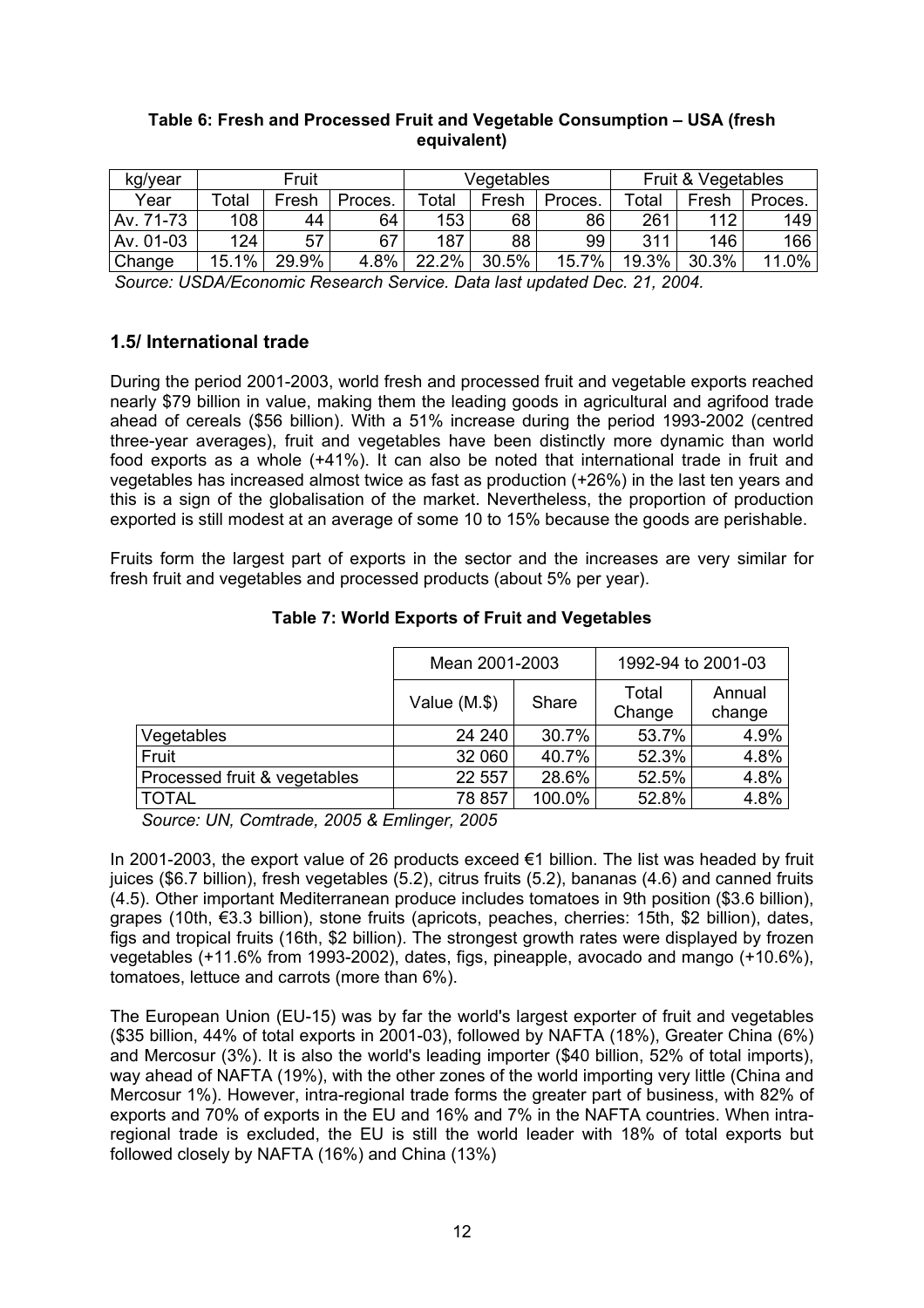### **Table 8: International Trade Matrix of Fresh and Processed Fruit & Vegetables by Economic Region – Mean 2001-2003**

| Export $(M.\$)$ =>  | $EU-15$ | <b>SEMC</b> | <b>NAFTA</b> | <b>MERCO</b><br><b>SUR</b> | Great<br>China  | Oceania | <b>RoW</b> | Total<br>Export | Export<br>Market<br>share | Intra-<br>Region<br>Export |
|---------------------|---------|-------------|--------------|----------------------------|-----------------|---------|------------|-----------------|---------------------------|----------------------------|
| EU-15               | 28 490  | 332         | 1 0 7 4      | 62                         | 14 <sub>1</sub> | 101     | 4 570      | 34 643          | 44%                       | 82%                        |
| <b>SEMC</b>         | 2 299l  | 152         | 214          | 13                         | 8               | 43      | 1 2 6 9 1  | 3 998           | 5%                        | 4%                         |
| <b>NAFTA</b>        | 1 622   | 159         | 8 6 6 0 1    | 31                         | 110             | 105l    | 3 5 3 8 1  | 14 2 2 5        | 18%                       | 61%                        |
| <b>MERCOSUR</b>     | 1 4241  | 25          | 517          | 298                        | 12              | 27 I    | 335l       | 2 638           | 3%                        | 11%                        |
| <b>Great China</b>  | 669     | 64 l        | 425          | 20                         |                 | 54 l    | 3 090      | 4 3 2 2         | 6%                        | 15%                        |
| Oceania             | 223l    | 30 l        | 135          |                            | 12              | 167     | 1 0 8 8    | 1 656           | 2%                        | 10%                        |
| RoW                 | 5 6 9 4 | 230         | 3722         | 151                        | 590             | 126l    | 6 300      | 16 813          | 21%                       | 37%                        |
| <b>Total Import</b> | 40 421  | 991         | 14 747       | 576                        | 747             | 623     | 20 190     | 78 294          | 100%l                     |                            |
| Import Market Share | 52%     | $1\%$       | 19%          | 1%                         | $1\%$           | $1\%$   | 26%        | 100%            |                           |                            |
| Intra-Region Import | 70%     | 33%         | 7%           | 11%                        | 2%              | 16%     | 23%        |                 |                           |                            |

EU: European Union (15), NAFTA: North Atlantic Free Trade Agreement, SEMC: Southern and Eastern Mediterranean Countries

*Source: calculated from UN, Comtrade, 2005 and Emlinger, 2005*

The trade dynamics of the fresh and processed fruit and vegetable sector over a period of 10 years (movement from 1992-94 to 2001-03) reveals a dwindling of EU and Mercosur export market shares to the benefit of Greater China while EU, NAFTA and Chinese imports increased. The strongest movements were in exports of processed products from China (+145%) and Chinese imports of vegetables (+767%), fruits (+583%) and prepared fruits and vegetables (+175%). China's international trade is thus in two directions. NAFTA is the second economic zone to benefit from the globalisation of markets. Mediterranean third countries also displayed a strong increase in international trade but the volumes concerned remained small.

| Mean 1992-94  | <b>Export Value</b> |                     | Import value        |                     |  |
|---------------|---------------------|---------------------|---------------------|---------------------|--|
| to 2001-03    | <b>Market Share</b> | <b>Total Growth</b> | <b>Market Share</b> | <b>Total Growth</b> |  |
| Greater China | 1.0%                | 84%                 | 0.7%                | 491%                |  |
| <b>SEMC</b>   | $0.0\%$             | 52%                 | 0.2%                | 87%                 |  |
| <b>NAFTA</b>  | 0.4%                | 54%                 | 2.0%                | 69%                 |  |
| <b>EU-15</b>  | $-0.4%$             | 50%                 | 1.1%                | 54%                 |  |
| <b>RoW</b>    | $-0.4%$             | 49%                 | $-3.5%$             | 34%                 |  |
| Mercosur      | $-0.6%$             | 27%                 | $-0.5%$             | $-9%$               |  |
| World         |                     | 51%                 |                     | 51%                 |  |

**Table 9: Changes in Fresh and Processed F&V World Market Shares** 

EU: European Union (15), NAFTA: North Atlantic Free Trade Agreement, SEMC: Southern and Eastern Mediterranean Countries

*Source: calculated from UN, Comtrade, 2005 and Emlinger, 2005* 

As has been seen, the EU relies on the member-states for 70% of its fruit and vegetable supplies. Examination of goods from outside the EU shows that Europe's leading supplier is 'the rest of the world', that is to say a set of countries in Latin America (especially Chile), Africa (especially Côte d'Ivoire) and Asia (especially Thailand).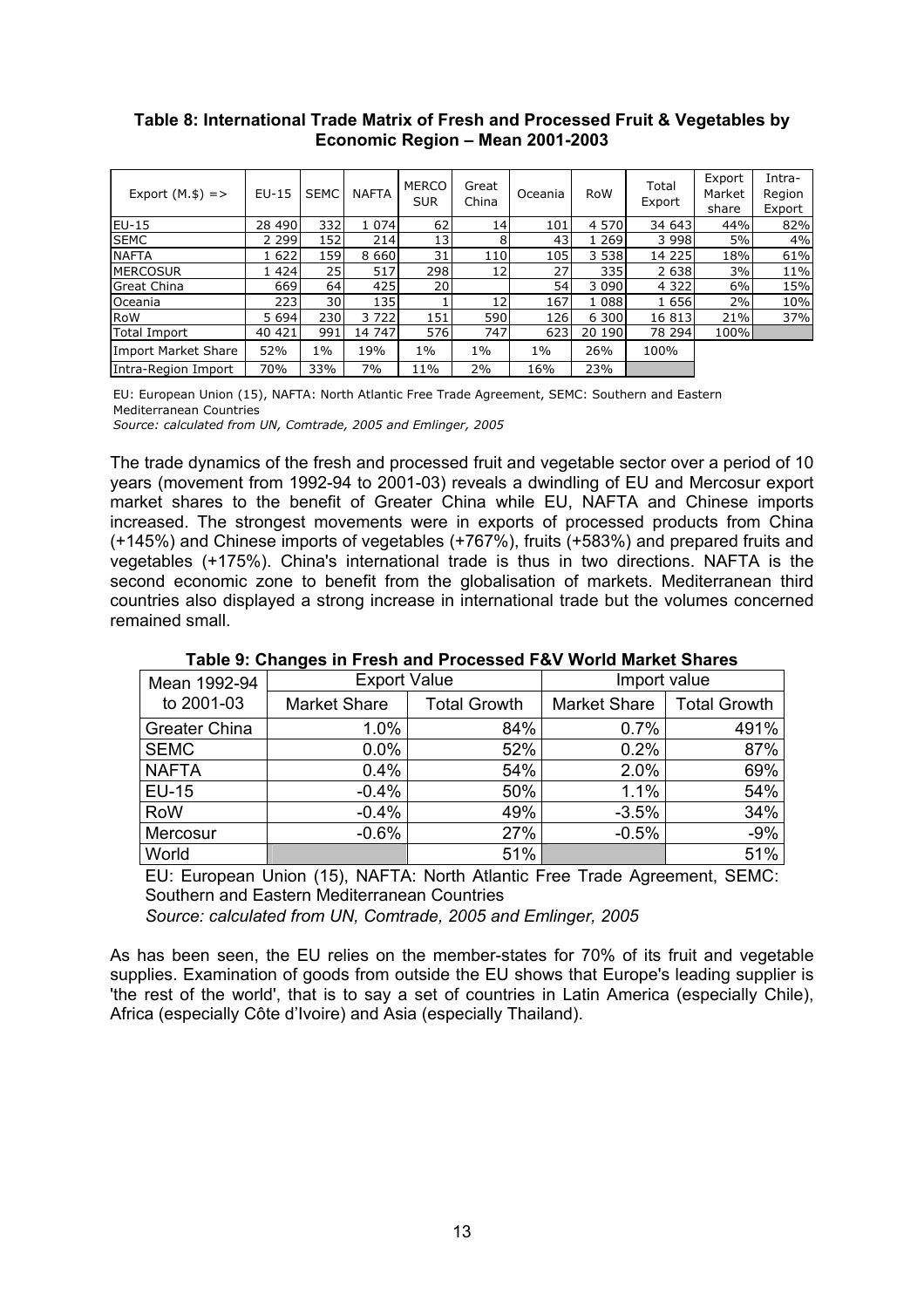| Mean 2001-03                 | Fruit  | Vegetables | Processed | Total   |
|------------------------------|--------|------------|-----------|---------|
| EU                           | 62.2%  | 81.6%      | 70.8%     | 70.5%   |
| RoW                          | 21.1%  | 8.5%       | 11.8%     | 14.6%   |
| <b>SEMC</b>                  | 7.2%   | 4.6%       | 4.6%      | 5.7%    |
| <b>NAFTA</b>                 | 5.8%   | 2.9%       | 2.7%      | 4.0%    |
| <b>MERCOSUR</b>              | 3.2%   | 0.6%       | 6.9%      | 3.5%    |
| <b>Greater China</b>         | 0.4%   | 1.8%       | 3.2%      | 1.7%    |
| Total (Import Value, \$bn)   | 16 568 | 12 075     | 11779     | 40 4 21 |
| SEMC Share in extra-regional |        |            |           |         |
| trade                        | 19%    | 25%        | 16%       | 19%     |

**Table 10: Foreign Suppliers of the EU Fruit and Vegetable Market** 

EU: European Union (15), NAFTA: North Atlantic Free Trade Agreement, SEMC: Southern and Eastern Mediterranean Countries *Source: calculated from UN, Comtrade, 2005 and Emlinger, 2005*

The SEM countries cover only some 6% of the total European import market and account for 19% of extra-community supplies worth \$2.3 billion, with 61% of EU imports from SEM countries consisting of seven products: walnuts and hazelnuts (\$355m), citrus fruits (\$224m), canned fruits (\$198m), dates and figs (\$184m), grapes (\$173m), other fresh vegetables (aubergines and beans, \$140m) and tomatoes (\$128m). The economic stakes of Euro-Mediterranean trade in fruit and vegetables considered from the point of view of the EU as a whole are small in comparison with total trade and concentrated on a small number of products. We also know that in contrast exports of fruit and vegetables from Mediterranean countries form a significant proportion of total agricultural and agrifood exports.

Whereas the average ratio of 'fruit and vegetable exports:total agricultural and food exports' in the world and in the European countries was 17% in 2002-2004, it exceeded 26% for the Mediterranean countries. The highest ratios were observed for Morocco (71%), Turkey (55%), Spain (47%) and Israel (45%). These countries thus depend strongly on fruit and vegetables.

France is the only exception in the Mediterranean area as a result of the agro-climatic diversity of its territory and hence of its crops. Its 'F &V exports:agricultural exports' ratio is 10% and its agricultural foreign trade balance is therefore much less dependent on fruit and vegetables. In contrast, the Mediterranean regions of France are characterised by a strong fruit and vegetables sector as is seen in the second part of this report.

The 'F &V exports:agricultural exports' ratio remained constant overall from 1992-94 to 2002- 04 for the 16 exporting Mediterranean countries. However, the average masks a significant decrease in specialisation in fruit and vegetables for the two leading countries (Spain, - 8.5%; Italy, - 6.4%) and for the small exporters (Syria, Lebanon and Algeria), whereas Turkey gained 8% and France 1.5%.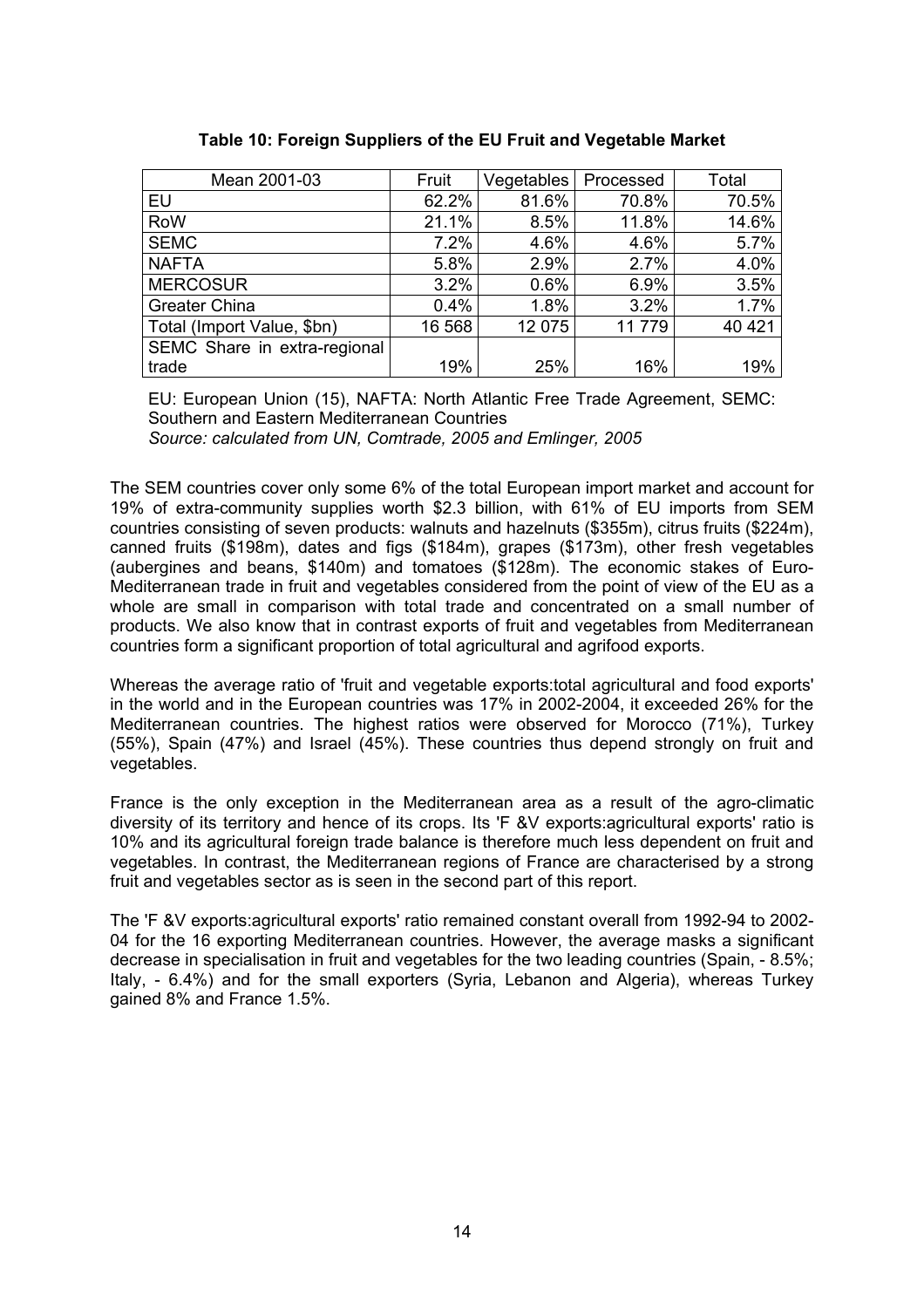|                |                        | Mean 2002-2004               |                                      |                              |
|----------------|------------------------|------------------------------|--------------------------------------|------------------------------|
|                | Country                | <b>Export Value</b><br>\$m\$ | F&V / Total<br>Agri. Export<br>Ratio | 1993-2003<br>Ratio<br>Change |
| $\mathbf 1$    | Spain                  | 9846                         | 47%                                  | $-8.5%$                      |
| $\overline{2}$ | Italy                  | 5 2 6 7                      | 25%                                  | $-6.4%$                      |
| $\overline{3}$ | France                 | 4 2 5 0                      | 10%                                  | 1.5%                         |
| 4              | Turkey                 | 2629                         | 55%                                  | 8%                           |
| 5              | Greece                 | 1 0 6 3                      | 37%                                  | $-0,9%$                      |
| 6              | Morocco                | 650                          | 71%                                  | $-8%$                        |
| $\overline{7}$ | Israel                 | 549                          | 45%                                  | $-4%$                        |
| 8              | Portugal               | 392                          | 19%                                  | 1.1%                         |
| 9              | Egypt                  | 246                          | 24%                                  | $-8%$                        |
| 10             | Syrian Arab Republic   | 179                          | 18%                                  | $-23%$                       |
| 11             | Jordan                 | 174                          | 37%                                  | $-15%$                       |
| 12             | Tunisia                | 120                          | 20%                                  | $1\%$                        |
| 13             | Cyprus                 | 90                           | 37%                                  | 7.0%                         |
| 14             | Lebanon                | 78                           | 35%                                  | $-32.7%$                     |
| 15             | Algeria                | 19                           | 38%                                  | $-49.7%$                     |
| 16             | Malta                  | 3                            | 3%                                   | $-10.3%$                     |
|                | Sub-total<br>16<br>for |                              |                                      |                              |
|                | countries              | 25 555                       | 26%                                  | 0.6%                         |
|                | European Union (15)    | 36 4 28                      | 17%                                  | 2%                           |
|                | World                  | 88 851                       | 17%                                  | $1\%$                        |

### **Table 11: Fruit & Vegetable Sector Foreign Dependency of the Mediterranean Countries**

*Source: FAOSTAT, 19 March 2006*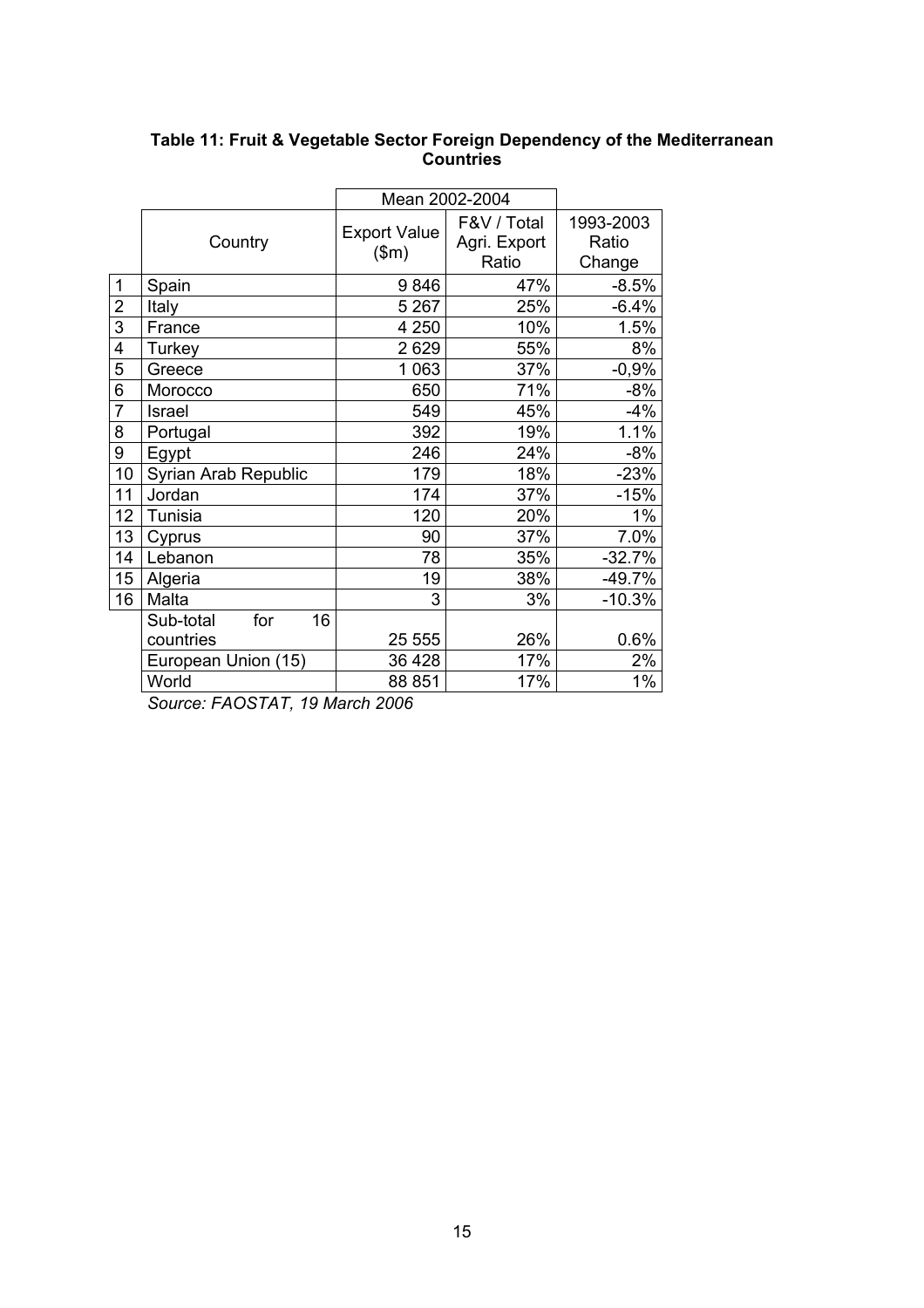# **2 – THE VULNERABILITY OF THE EU MEDITERRANEAN REGIONS PRODUCING FRESH AND PROCESSED FRUIT AND VEGETABLES**

The European fruit and vegetable sector displays considerable diversity according to subsector, country and region. The interactivity of the different factors determining the functioning of the chains leads to multiple configurations that are specific to the regions. The importance of F & V business in the regional economy, the level of economic development, the structure and dynamism of the enterprises making up the production fabric, the effectiveness of public or professional institutions and the natural assets of the regions (climate, soil quality, water, etc.) mean that performance is uneven in the F & V sector. The issues of trade liberalisation are thus felt differently according to the region. The aim here is to define the vulnerability levels of regions specialising in F & V production in Spain, France, Greece, Italy and Portugal according to present potential and constraints and the prospects of the opening up of Euro-Mediterranean trade using a synthetic indicators, the RVI (Regional Vulnerability Index).

The method developed is original in that it does not start with the concept of international 'competitiveness' that has been the subject of publications that are now classics in the literature (for example using the calculation of 'revealed comparative advantages'). The method is inspired by an approach borrowed from management science and known as the 'Resource-Based View' (RBV) whose theoretical foundations stipulate that in an environment in which the intensity of competition is increasing, strategic advantages (and, conversely, the risks) for organisations depend on the resources, competencies and capabilities that they can mobilise. The capabilities notion has also been used by the Nobel prizewinner A. Sen, UNDP and FAO.

The approach has a double advantage. Firstly, the RVI is a multiple indicator that enables the addressing of the agricultural and agrifood sector in its systemic environment and secondly leads to diagnosis of the SWOT $<sup>5</sup>$  type and hence to recommendations. Combining</sup> it with scenarios of the evolution of the market shares of exporters makes it possible to simulate impact in case of the liberalisation of the EU market supply regime.

However, the RVI remains an overall indicator that it has only been possible to calculate at the subsector level (fruit and citrus on the one hand and vegetables on the other) and the regional level (NUTS 2 in the European geographic classification) because of the information available. A closer analysis in terms of produce and local production areas is an essential complement for operators as regards strategic studies, given the very great diversity of the product-market chains in the world of fruit and vegetables.

Finally, the RVI is a first approach to the defining of sectoral and regional policies within the framework of the European Union with the prospect of the liberalisation of the Euro-Mediterranean agricultural trade.

In the preceding work in WP2, we calculated the RVI for fresh fruits (23 European regions in the 5 Mediterranean countries of the EU ${}^{6}$ ), fresh vegetables (24 regions), fresh fruit and vegetables (34 regions) and processed fruit and vegetables (63 regions). The regions chosen for the calculation of the RVI are those with the largest sales at the beginning of the 2000s.

 $\overline{a}$ 

<sup>&</sup>lt;sup>5</sup> SWOT: strengths, weaknesses, opportunities and threats

<sup>&</sup>lt;sup>6</sup> Spain, France, Greece, Italy and Portugal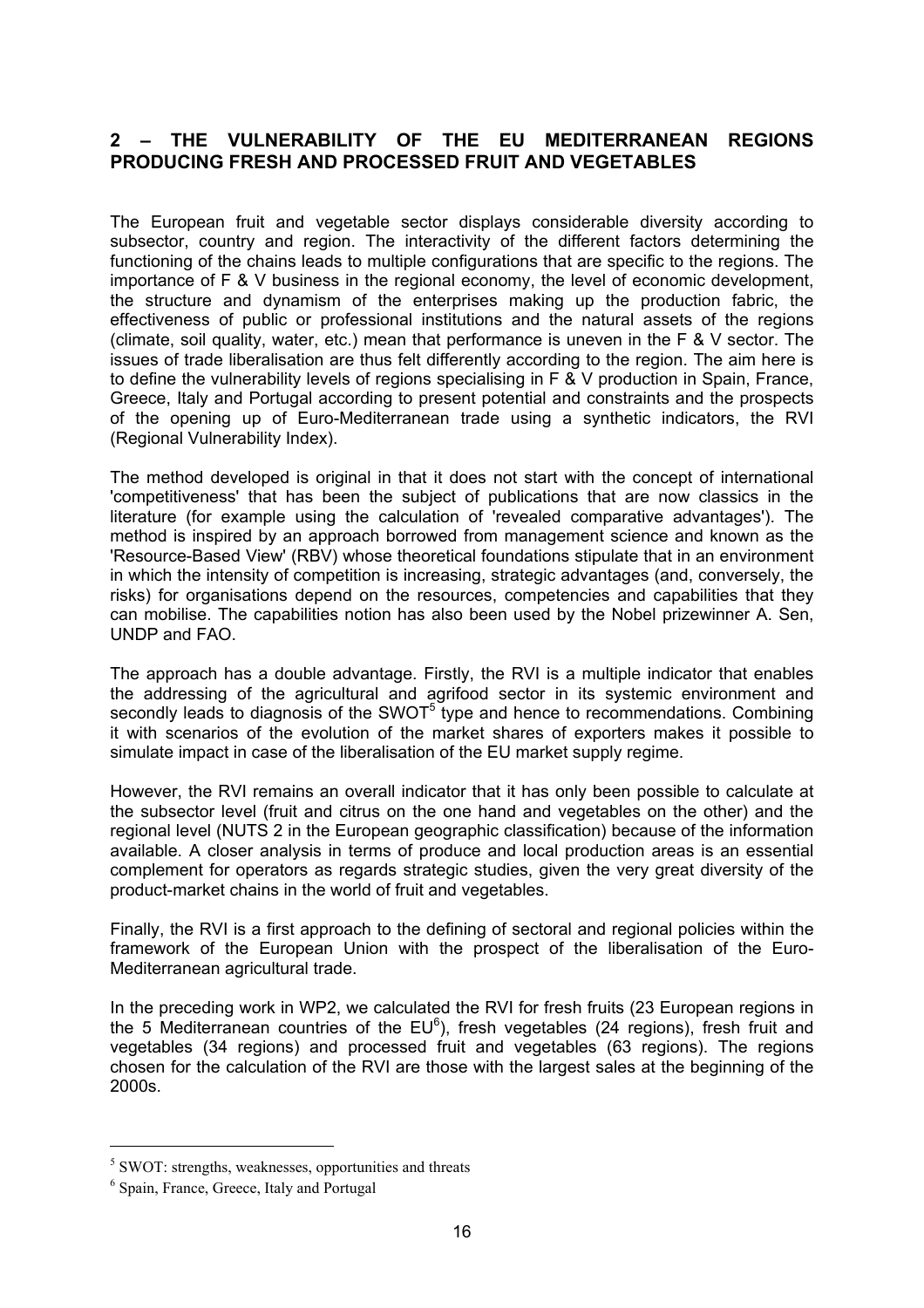Wee have drawn up a synthetic sector index for the requirements of the present report, assembling indicators concerning fresh and processed fruit and vegetable production enterprises, marketing enterprises, signs of quality and the regional economic environment.

| <b>Strategic determinants</b>                                               | <b>Indicators</b>                                                                                                                                                                                                                                                                                                                      |  |  |  |  |  |
|-----------------------------------------------------------------------------|----------------------------------------------------------------------------------------------------------------------------------------------------------------------------------------------------------------------------------------------------------------------------------------------------------------------------------------|--|--|--|--|--|
| Structure and performances of fruit and<br>vegetable producers (FVP)        | Total F & V production, production<br>increase, average production per farm,<br>investment rate, subsidy rate, margin,<br>labour productivity, production costs of<br>the 'fruit' (FADN-F) and 'vegetables'<br>(FADN-V) sectors<br>The share of fruit and vegetables in<br>regional agricultural production<br>Number of PDOs and PGIs |  |  |  |  |  |
| Structure and performance of the fruit<br>and vegetable food industry (FIP) | Size, concentration, increase of turnover,<br>financial autonomy, return on assets, net<br>margin, labour productivity,<br>cost<br>structures and levels: raw materials,<br>interest rates, taxation<br>Density of F & V industries; proportion of<br>regional manufacturing industry                                                  |  |  |  |  |  |
| Density and quality of wholesale<br>marketing operators (WO)                | Number, total turnover, variation in total<br>turnover, average turnover,<br>gross<br>margin, net margin, salary productivity of<br>fresh F & V wholesalers<br>Number, total turnover, average turnover,<br>assets,<br>personnel,<br>margin,<br>gross<br>financial<br>productivity, profitability,<br>autonomy of food wholesalers     |  |  |  |  |  |
| Conditions of the regional economic and<br>institutional environment (RWI)  | Population density, population growth<br>$\overline{\phantom{a}}$<br>Growth of GDP, purchasing power,<br>Expenditure on R&D/GDP                                                                                                                                                                                                        |  |  |  |  |  |

### **Table 12: Composition of the synthetic RVI (SRVI)**

The regional vulnerability index is inversely proportional to the sum of the scores of the four components. It is calculated using the following equation:

 $RVI = 1/(FVP)x + (FIP)x + (WO)x + (RWI)x$ FVP,fruit & vegetable production; FIP, food industry performance; WO, wholesale operators; RWI,regional wealth index

 $\alpha$ , β, λ and  $\theta$  are weighting coefficients set by simulation and expertise.

Parametering the score function will then make it possible to develop scenarios of regional vulnerability according to the weight awarded to each of the coefficients.

# **2.1 – The 30 regions identified for estimation of the vulnerability index**

Regions were chosen for calculation of the synthetic RVI so that all the information required for describing the entire F & V sector was available: the existence of fresh fruit and/or vegetable production, of a processing industry and, possibly, wholesale businesses handling fresh produce (specialising in F & V) or foodstuffs (general traders). A total of 30 regions in the five EU Mediterranean countries are presented in the table below.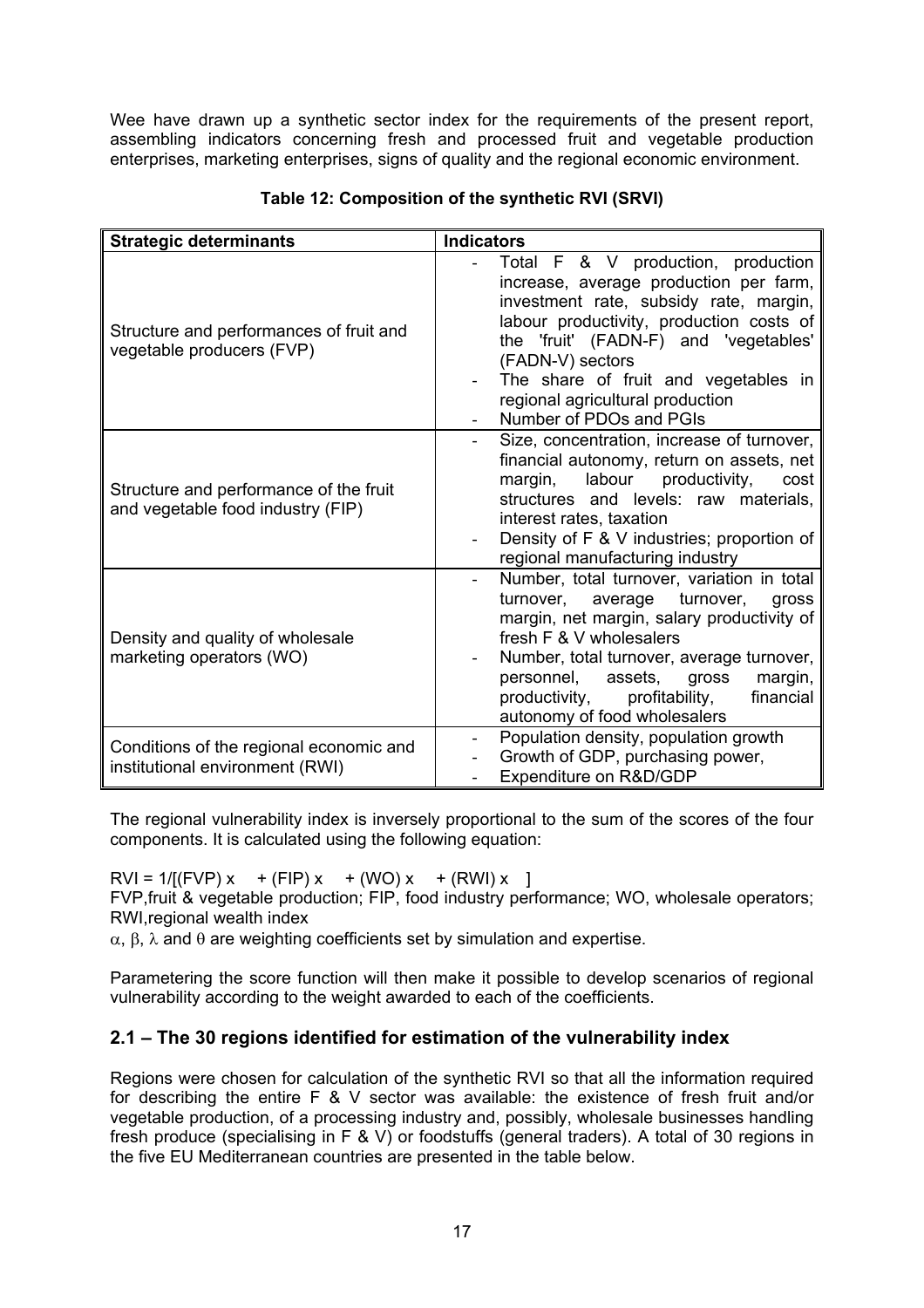### **Table 13: Regions selected for calculation of the Synthetic Regional Vulnerability Index**

| Country          | EU NUTS 2<br>Region<br><b>Number</b> | Population<br>(million) | GDP $(\epsilon)$<br>billion) | <b>GDP</b><br>chang<br>е | R&D/GD<br>P       | гαv<br>Productio<br>$n(*)$<br>Mean 96-<br>00<br>(€<br>m) | F&V<br>Prod./<br>Agri<br>Prod. | F&V<br>AV/<br><b>GDP</b> |
|------------------|--------------------------------------|-------------------------|------------------------------|--------------------------|-------------------|----------------------------------------------------------|--------------------------------|--------------------------|
| Year             |                                      | 2002                    |                              | 99-02                    | Mean<br>$00 - 02$ | Mean 96-00                                               |                                | Mean<br>$00 - 02$        |
| Italy            | 11                                   | 40,1                    | 837                          | 3,2%                     | 1,0%              | 9 3 1 3                                                  | 43%                            | 1,2%                     |
| Spain            | 6                                    | 22,0                    | 354                          | 5,6%                     | 0,7%              | 8 6 0 5                                                  | 68%                            | 2,8%                     |
| France           | 6                                    | 21,7                    | 494                          | 3,5%                     | 1,9%              | 4 3 7 8                                                  | 31%                            | 1,0%                     |
| Greece           | 4                                    | 4,0                     | 50                           | 3,8%                     | 0,4%              | 1846                                                     | 34%                            | 4,2%                     |
| Portugal         | 3                                    | 7,2                     | 74                           | 4,9%                     | 0,9%              | 735                                                      | 20%                            | 0,7%                     |
| Total 30 regions | 30 <sub>l</sub>                      | 94,9                    | 1808                         | 4,0%                     | 1,2%              | 24 876                                                   | 43%                            | 1,5%                     |
| Total 80 regions | 80                                   | 178,8                   | 3756                         | 3,6%                     | 1,5%              | 34 784                                                   | 23%                            | 0,7%                     |
| 30 regions/80    | 38%                                  | 53%                     | 48%                          |                          |                   | 72%                                                      |                                |                          |

(\*) Fruit, horticultural products, potatoes

 $\overline{a}$ 

*Source : Eurostat, 2006, Cronos/Regio : Sun, 19 Feb 06 07:19:08*

It is seen that the 30 regions selected for calculation of the SRVI represent nearly threequarters of the F & V production of the five EU Mediterranean countries and nearly half of their population and GDP. These regions displayed slightly greater economic growth than the national averages during the period 1999-2002 but invested less in R&D (1.2% against 1.5%). The 30 regions are strongly specialised in fruit and vegetable production (from 20 to 68% of final agricultural production). In contrast, the weight of F & V production in the regional economies is small, ranging from 3 to 8% with allowance of the added value (AV) of the processing industry; the latter doubles the agricultural AV.

In the early 2000s, the 30 regions of our sample generated turnover of slightly more than EUR20bn in fruit and vegetable processing and the figures for fresh and industrial produce were much the same. The production apparatus consisted of 316,000 farms and 720 industrial enterprises employing 600,000 and 38,000 persons respectively. Seven regions recorded sales of more than EUR1bn: Andalucia, Bretagne<sup>7</sup>, Murcia, Emilia-Romagna, Campania, Valencia and Provence-Alpes-Côte d'Azur. The difference in size is considerable in comparison with the small regions whose turnovers are less than **http://aggiehorticulture.tamu.edu/citrus/grapefruit.htm** EUR200,000,000: Toscana, Calabria, Castilla-la-Mancha, Alentejo e Algarve and Norte do Portugal.

 $7$  Two non-Mediterranean French regions were chosen for the study because of their importance in the sector: Bretagne, the leading vegetable production region and Pays de la Loire.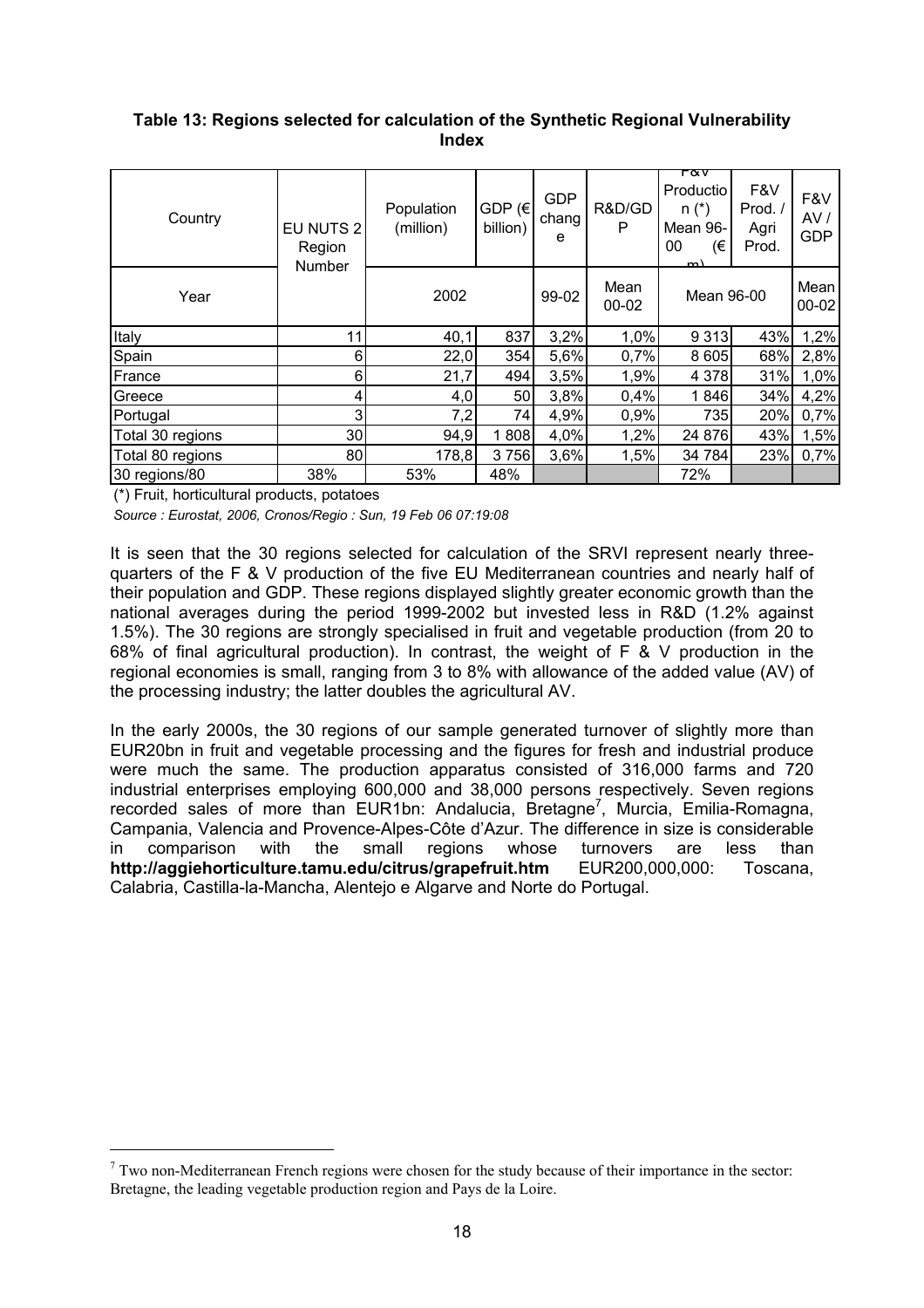|                 |                                       | Fresh & processed F&V   |                         |                               |                    |
|-----------------|---------------------------------------|-------------------------|-------------------------|-------------------------------|--------------------|
|                 | <b>NUTS 2 Region</b>                  | Country                 | Sector                  | Turnover $(6 1000)$ Employees |                    |
| $\mathbf{1}$    | Andalucia                             | Ē                       | F&V                     | 2 669 388                     | 102 009            |
| $\overline{c}$  | <b>Bretagne</b>                       | F                       | $\overline{\mathsf{V}}$ | 1844969                       | 4410               |
| 3               | Murcia                                | E                       | F&V                     | 1756886                       | 39 4 15            |
| 4               | Emilia-Romagna                        |                         | F&V                     | 601 341<br>1                  | 20 901             |
| $\overline{5}$  | Campania                              |                         | F&V                     | 1 442 909                     | 30 893             |
| 6               | Valencia                              | Е                       | F&V                     | 1 354 527                     | 109 886            |
| $\overline{7}$  | Provence-Alpes-Côte d'Azur            | F                       | F&V                     | 1 295 138                     | 14 3 23            |
| 8               | Sicilia                               |                         | F&V                     | 799 725                       | 50 328             |
| 9               | Veneto                                | ı                       | F&V                     | 754 471                       | 12 055             |
|                 | 10 Rhône-Alpes                        | F                       | F&V                     | 750 781                       | 5 3 8 2            |
| 11              | Languedoc-Roussillon                  | $\overline{F}$          | F&V                     | 617 505                       | 5913               |
|                 | 12   Ipiros-Peloponissos-Nissi Ioniou | $\overline{G}$          | F&V                     | 588 463                       | 25 400             |
|                 | 13 Cataluña                           | $\overline{\mathsf{E}}$ | F                       | 442 644                       | 9 9 0 0            |
|                 | 14 Sterea Ellas-Nissi Egaeou-Kriti    | G                       | $\overline{\mathsf{V}}$ | 390 953                       | $\frac{1}{17}$ 207 |
|                 | 15 Pays de la Loire                   | $\overline{\mathsf{F}}$ | $\overline{\vee}$       | 350 930                       | 3 4 2 8            |
|                 | 16 Lazio                              |                         | $\vee$                  | 327 365                       | 8 1 2 8            |
| 17              | Anatoliki Makedonia, Thraki           | G                       | $\overline{\mathsf{F}}$ | 302 681                       | 22 349             |
|                 | 18   Liguria                          |                         | $\overline{\mathsf{v}}$ | 293 928                       | 18 4 78            |
|                 | 19 Piemonte                           |                         | $\overline{\mathsf{F}}$ | 288 674                       | 7 244              |
| 20              | Trento                                |                         | $\overline{\mathsf{F}}$ | 287 465                       | 7 5 4 7            |
| 21              | Aragón                                | E                       | $\overline{\mathsf{F}}$ | 254 137                       | 10 141             |
| 22 <sub>1</sub> | Centro-Ribatejo e Oeste               | $\overline{P}$          | F&V                     | 252 895                       | 19 337             |
| 23              | Midi-Pyrénées                         | Ē                       | F                       | 252 257                       | 1 4 9 7            |
| 24              | Thessalia                             | G                       | F                       | 244 697                       | 8597               |
| 25              | Puglia                                |                         | $\overline{\mathsf{v}}$ | 232 007                       | 4 5 8 2            |
| 26              | Toscana                               |                         | $\overline{\mathsf{v}}$ | 183 233                       | 5 0 20             |
| 27 <sup>°</sup> | Calabria                              |                         | F                       | 166 718                       | 11 337             |
|                 | 28 Castilla-la Mancha                 | Ē                       | $\overline{\mathsf{v}}$ | 134 112                       | 4 5 1 6            |
|                 | 29 Alentejo e Algarve                 | P                       | F&V                     | 115 468                       | 12 127             |
|                 | 30 Norte                              | P                       | F&V                     | 75 313                        | 10 454             |
| 30              | Total                                 |                         |                         | 20 071 579                    | 602 803            |

The 30 regions classified for both their significant fruit and vegetable production and their specialisation in these crops also allow the calculation of scores in both fresh and processed products. The four types of calculated scores are now analysed:

- Fresh fruit and vegetables (FF&V)
- Processed fruit and vegetables (PF&V)
- Marketing enterprises (ME)
- Regional wealth (RW)

It is important to stress that the sectoral data used to calculate RVI scores are taken from enterprise databases (FADN for agriculture and AMADEUS for the agrifood industry and trade). These databases are not exhaustive and are subject to the uncertainties of accountancy procedures that vary considerably from one country to another and from one business to another. The advantage of these databases is that they first make up for the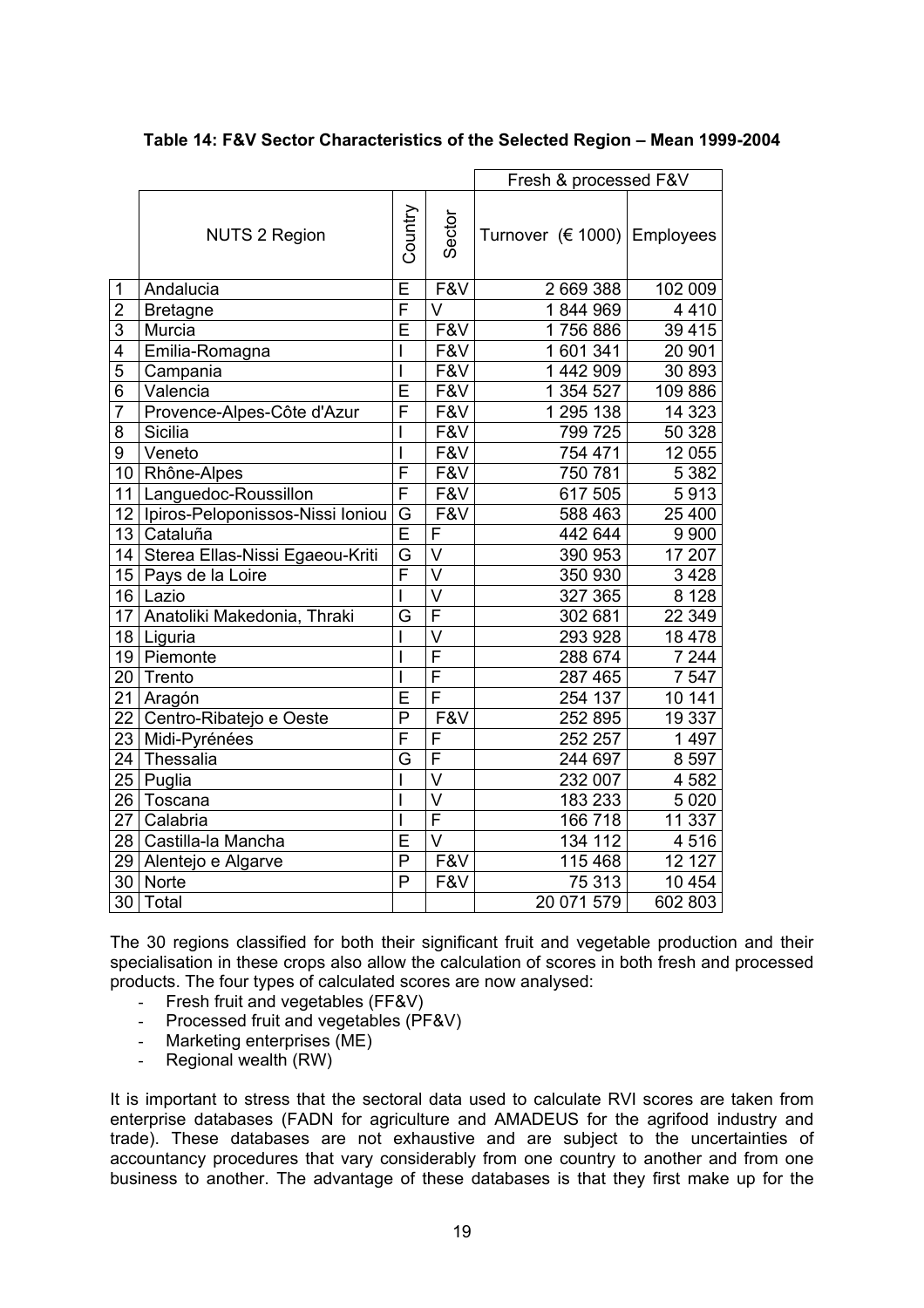deficiencies in sectoral statistics and secondly reflect microeconomic reality. The regional wealth (RW) score and regional specialisation indices are drawn from Eurostat statistics (Regions Database).

It is reminded that each of these scores is a linear function of several performance indicators shown in Table 12. Each basic indicator is a ratio of a regional value to an interregional mean so that the regions can be benchmarked.

# **2.2 – Score functions**

 $\overline{a}$ 

### **2.2.1 – Fresh fruit and vegetable sector**

This relates economic indicators of sector dynamism, the performance of fruit and vegetable oriented farms, the existence of labels of geographic origin and finally the specialisation of regional agriculture.

The fresh F& V score reveals marked disparities between regions<sup>8</sup>, both at the European level and within each country (a difference of 1 to 30 between the first and the last).

 $8$  It is noted that the list of 30 regions chosen for calculation of the SRVI does not include the two comparatively large regions Central Macedonia and Aquitaine. Indeed, it was not possible to observe wholesale trade in these regions and so the chains were incomplete. Our selection criteria for regions included the presence of a complete production-processing-distribution chain.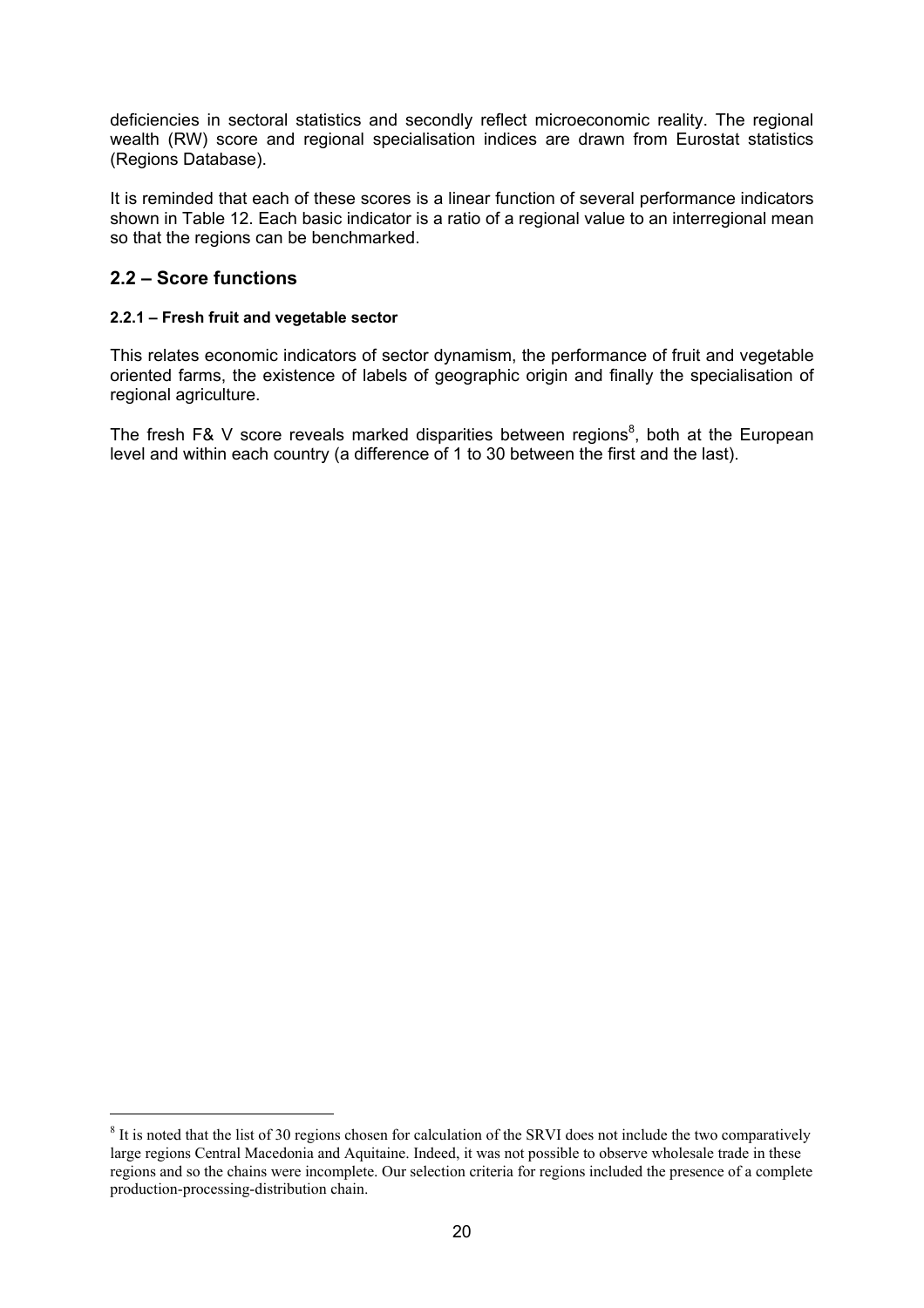|    | Regions                          | Country | Sector | Turnover<br>$(\in M.)$ | Number<br>οf<br>Specialized<br>Farms (000) | <b>SCORE</b><br>FF&V |
|----|----------------------------------|---------|--------|------------------------|--------------------------------------------|----------------------|
| 1  | Ipiros-Peloponissos-Nissi Ioniou | G       | F&V    | 222                    | 13,5                                       | 15,9                 |
| 2  | Languedoc Roussillon             | Ë       | F&V    | 359                    | 2,5                                        | 15,6                 |
| 3  | Emilia Romagna                   | T       | F&V    | 544                    | 11,6                                       | 13,1                 |
| 4  | Valenciana                       | E       | F&V    | 1 2 5 9                | 75,9                                       | 12,5                 |
| 5  | Andalucia                        | E       | F&V    | 2 2 6 1                | 38,3                                       | 11,5                 |
| 6  | Campania                         | ı       | F&V    | 489                    | 16,1                                       | 11,4                 |
| 7  | Sicilia                          | ı       | F&V    | 688                    | 29,2                                       | 10,9                 |
| 8  | Murcia                           | E       | F&V    | 765                    | 19,4                                       | 10,4                 |
| 9  | Provence Alpes Côte d'Azur       | F       | F&V    | 819                    | 5,0                                        | 10,2                 |
| 10 | Centro-Ribatejo e Oeste, Lisboa  | P       | F&V    | 165                    | 8,9                                        | 9,6                  |
| 11 | Trentino                         | ı       | F      | 194                    | 5,3                                        | 9,0                  |
| 12 | Rhône-Alpes                      | F       | F&V    | 497                    | 2,6                                        | 8,5                  |
| 13 | Sterea Ellas-Nissi Egaeou-Kriti  | G       |        | 193                    | 4,7                                        | 8,2                  |
| 14 | Veneto                           | ı       | F&V    | 273                    | 5,2                                        | 8,2                  |
| 15 | Liguria                          |         | L      | 262                    | 5,9                                        | 7,4                  |
| 16 | <b>Bretagne</b>                  | F       |        | 243                    | 0,7                                        | 7,2                  |
| 17 | Puglia                           | ı       | L      | 156                    | 1,4                                        | 7,1                  |
| 18 | Midi-Pyrénées                    | F       | F      | 155                    | 0,9                                        | 6,9                  |
| 19 | Pays de la Loire                 | F       |        | 304                    | 1,0                                        | 6,2                  |
| 20 | Castilla-La Mancha               | E       | L      | 42                     | 1,3                                        | 6,1                  |
| 21 | Calabria                         | ı       | F      | 126                    | 8,3                                        | 5,8                  |
| 22 | Alentejo e Algarve               | P       | F&V    | 80                     | 7,7                                        | 4,8                  |
| 23 | Aragón                           | E       | F      | 172                    | 7,1                                        | 4,3                  |
| 24 | Piemonte                         | ı       | F      | 126                    | 5,0                                        | 4,2                  |
| 25 | Cataluña                         | E       | F      | 275                    | 6,8                                        | 3,9                  |
| 26 | Anatoliki Makedonia, Thraki      | G       | F      | 234                    | 16,5                                       | 2,5                  |
| 27 | Thessalia                        | I       | F      | 79                     | 5.2                                        | 2,1                  |
| 28 | Lazio                            | I       | L      | 249                    | 2,5                                        | 2,1                  |
| 29 | Toscana                          |         |        | 121                    | 1,6                                        | 1,6                  |
| 30 | Norte                            | P       | F&V    | 69                     | 5,7                                        | 0,6                  |
| 30 | Total                            |         |        | 11 4 22                | 316,0                                      | 9,6                  |

### **Table 15: Ranking of the Fresh F&V Score**

Greek regions are thus in the lead (Ipiros-Peloponissos) or towards the bottom (Anatoliki, Thessalia) of the ranking. The major regions in Spain (Andalucia, Valencia, Murcia) and Italy (Emilia-Romagna, Campania) perform well. Farm size is an asset. With the exception of Ipiros-Peloponissos, the Huerta de Valencia, and Centro-Ribatejo, average fruit and vegetable turnover is high (more than €100,000). Languedoc-Roussillon's good position (No. 2) can thus be explained by farm restructuring and the economies of scale achieved. Finally, the regions that are most strongly specialised in F & L seem to benefit as the proportion of F & V in total farm production is over 30% in the regions that top the ranking.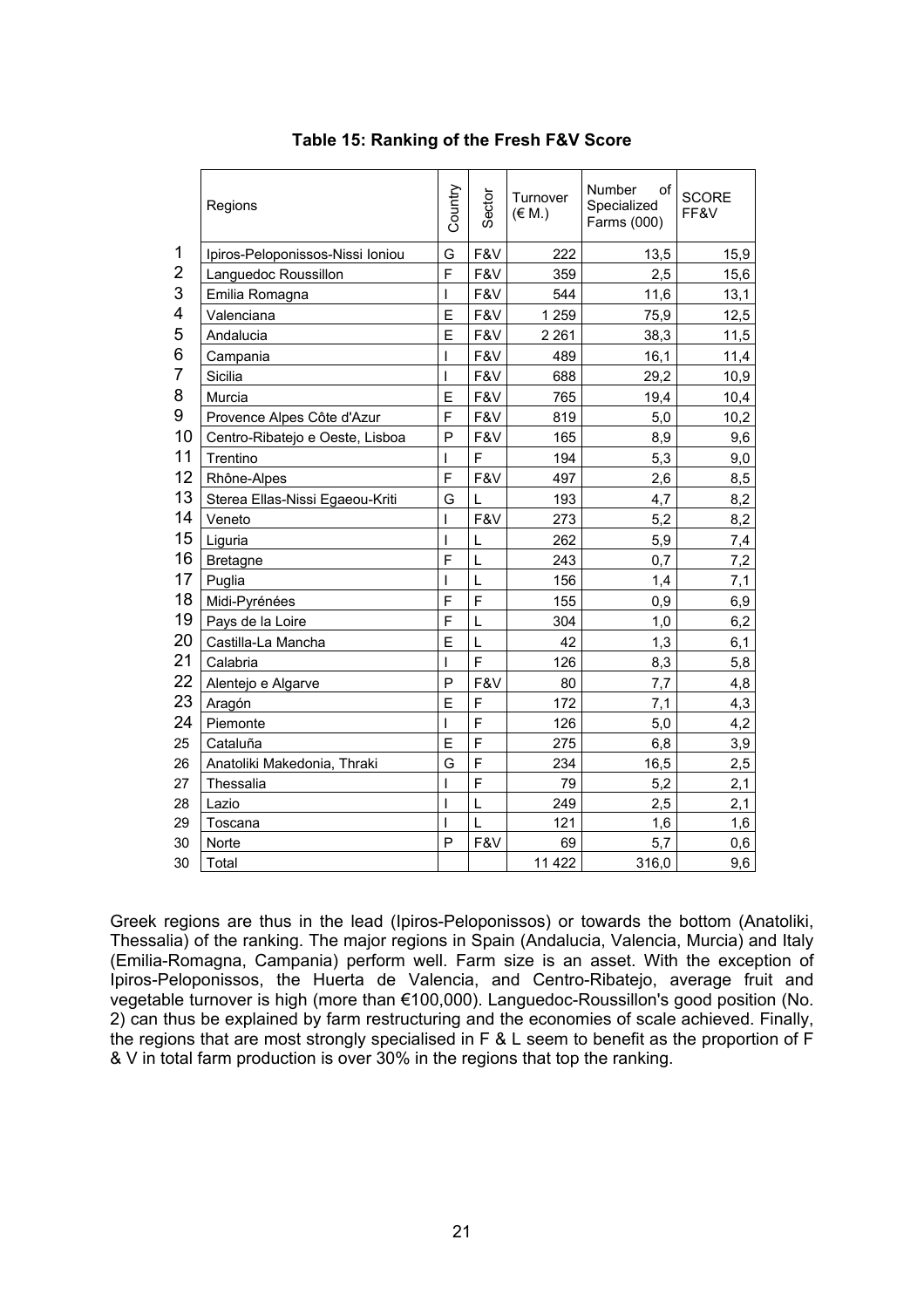#### **2.2.2 – Processed fruit and vegetables**

This score incorporates:

 $\overline{a}$ 

- indicators of economic dimension (turnover, capital assets, labour) and business growth (turnover from 2000 to 2004), referred to as 'dynamism',
- performance ratios (profitability: income/turnover, gross margin: EBITDA/turnover, financial autonomy; capital/liabilities, profitability: income per worker, productivity: turnover per worker),
- and costs (total production cost/turnover, financial expenses/turnover, taxes/turnover, purchase of raw materials/turnover, depreciation/turnover, and; for certain countries, labour costs/turnover).

These different ratios are related in a linear manner to give a regional score for the fruit and vegetable processing industry $^{9}$ .

Table 16 shows the classification of the 30 regions chosen according to the overall processed F & V industry scores. This puts four French regions at the top of the list<sup>10</sup>: Bretagne, a powerful agrifood region with 21 enterprises with total turnover of €1.6bn and the much more modestly sized Rhône-Alpes, Pays de la Loire and Languedoc-Roussillon. The large Spanish (Murcia and Andalucia) and Greek (Ipiros-Peloponissos and Sterea Ellias) regions are also well placed. The regions at the bottom of the list have small turnovers (Norte, Alentejo-Algarve, Aragon, Anatoliki Makedonia and Calabria) except for Emilia-Romagna. The scores are explained mainly by differences in growth (with the scale ranging from 1 to 11) and above all in performance (from -2 to 13). Three of the four last regions in the classification suffered losses. The specialisation indicator from 1 to 5 is less determinant than for fresh F & V, as is the cost indicator which varies by a factor of only 2.5 (from 3 to 7).

<sup>&</sup>lt;sup>9</sup> Calculation of the processed F & V score was performed on a slightly different basis to that used in the preceding report on processed fruit and vegetables after the 'cleaning' of the database to remove certain enterprises outside the scope of the subject or whose accounts were clearly erroneous. The scores obtained are not very different to those given in the document mentioned. In addition, national results are different because of the selection of regions (30 instead of the initial 63).

<sup>&</sup>lt;sup>10</sup> In addition to the major industrial regions in northern and eastern France and Aquitaine, our list does not include central Macedonia or Navarra for the reasons given in the preceding note.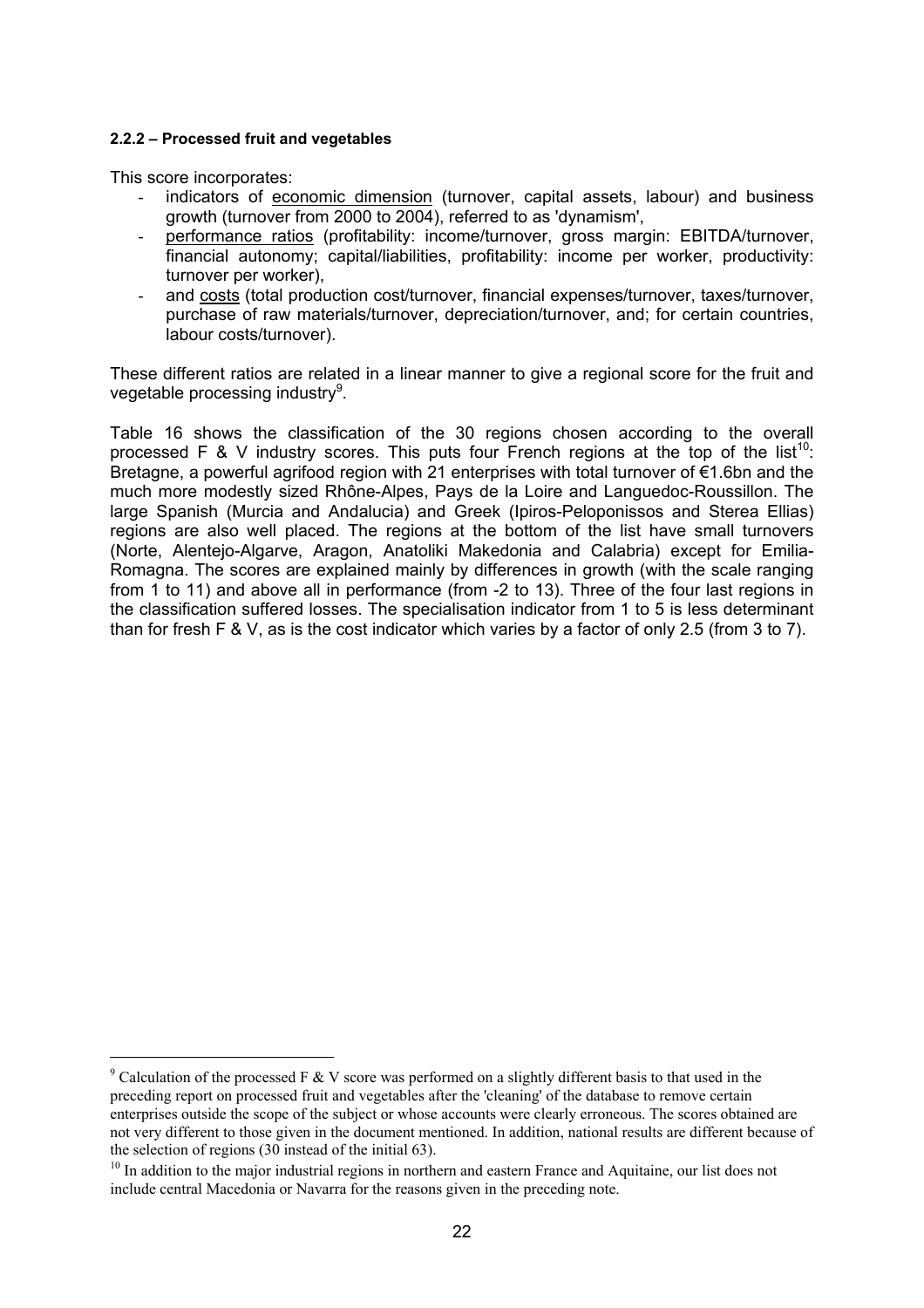|                | Regions                          | Countr<br>$\geq$ | Turnover<br>$(\epsilon m)$ | Number of<br>Enterprises | <b>SCORE</b><br>IF< |
|----------------|----------------------------------|------------------|----------------------------|--------------------------|---------------------|
| 1              | <b>Bretagne</b>                  | F                | 1602                       | 21                       | 21.17               |
| $\overline{2}$ | Rhône-Alpes                      | F                | 253                        | 13                       | 12.74               |
| 3              | Pays de la Loire                 | F                | 47                         | 3                        | 11.56               |
| 4              | Murcia                           | E                | 992                        | 76                       | 10.35               |
| 5              | Languedoc Roussillon             | F                | 259                        | 10                       | 10.31               |
| 6              | Ipiros-Peloponissos-Nissi Ioniou | G                | 367                        | 67                       | 8.30                |
| 7              | Andalucia                        | E                | 408                        | 53                       | 7.60                |
| 8              | Sterea Ellas-Nissi Egaeou-Kriti  | G                | 198                        | 41                       | 6.34                |
| 9              | Toscana                          | I                | 62                         | 8                        | 5.96                |
| 10             | Ribatejo e Oeste                 | P                | 88                         | $\overline{7}$           | 5.80                |
| 11             | Cataluña                         | E                | 167                        | 12                       | 5.10                |
| 12             | Provence Alpes Côte d'Azur       | F                | 476                        | 30                       | 4.91                |
| 13             | Piemonte                         | $\mathsf{I}$     | 162                        | 20                       | 4.39                |
| 14             | Puglia                           | I                | 76                         | 23                       | 3.95                |
| 15             | Midi-Pyrénées                    | F                | 97                         | 9                        | 3.80                |
| 16             | Trentino                         | I                | 93                         | 5                        | 3.55                |
| 17             | Campania                         | I                | 954                        | 93                       | 3.37                |
| 18             | Veneto                           | $\mathsf{I}$     | 481                        | 29                       | 3.31                |
| 19             | Castilla-La Mancha               | E                | 93                         | 15                       | 3.05                |
| 20             | Valenciana                       | E                | 96                         | 13                       | 3.01                |
| 21             | Sicilia                          | I                | 111                        | 18                       | 2.61                |
| 22             | Lazio                            | I                | 79                         | 12                       | 2.46                |
| 23             | Liguria                          | $\mathsf{I}$     | 32                         | 5                        | 2.43                |
| 24             | Thessalia                        | G                | 166                        | 28                       | 2.39                |
| 25             | Emilia Romagna                   | $\mathsf{I}$     | 1 0 5 7                    | 45                       | 0.74                |
| 26             | Norte                            | P                | 7                          | 3                        | 0.37                |
| 27             | Alentejo e Algarve               | P                | 35                         | 15                       | 0.14                |
| 28             | Aragón                           | E                | 82                         | 14                       | $-1.19$             |
| 29             | Anatoliki Makedonia, Thraki      | Ġ                | 68                         | 22                       | $-1.62$             |
| 30             | Calabria                         | $\mathsf{I}$     | 41                         | 10                       | $-2.03$             |
|                | Total regions                    |                  | 8649                       | 720                      | 5.08                |

# **Table 16: Ranking of F&V Processing Industry Scores**

The convergence of industrial costs is a remarkable phenomenon in the five countries studied as macroeconomic conditions are substantially different.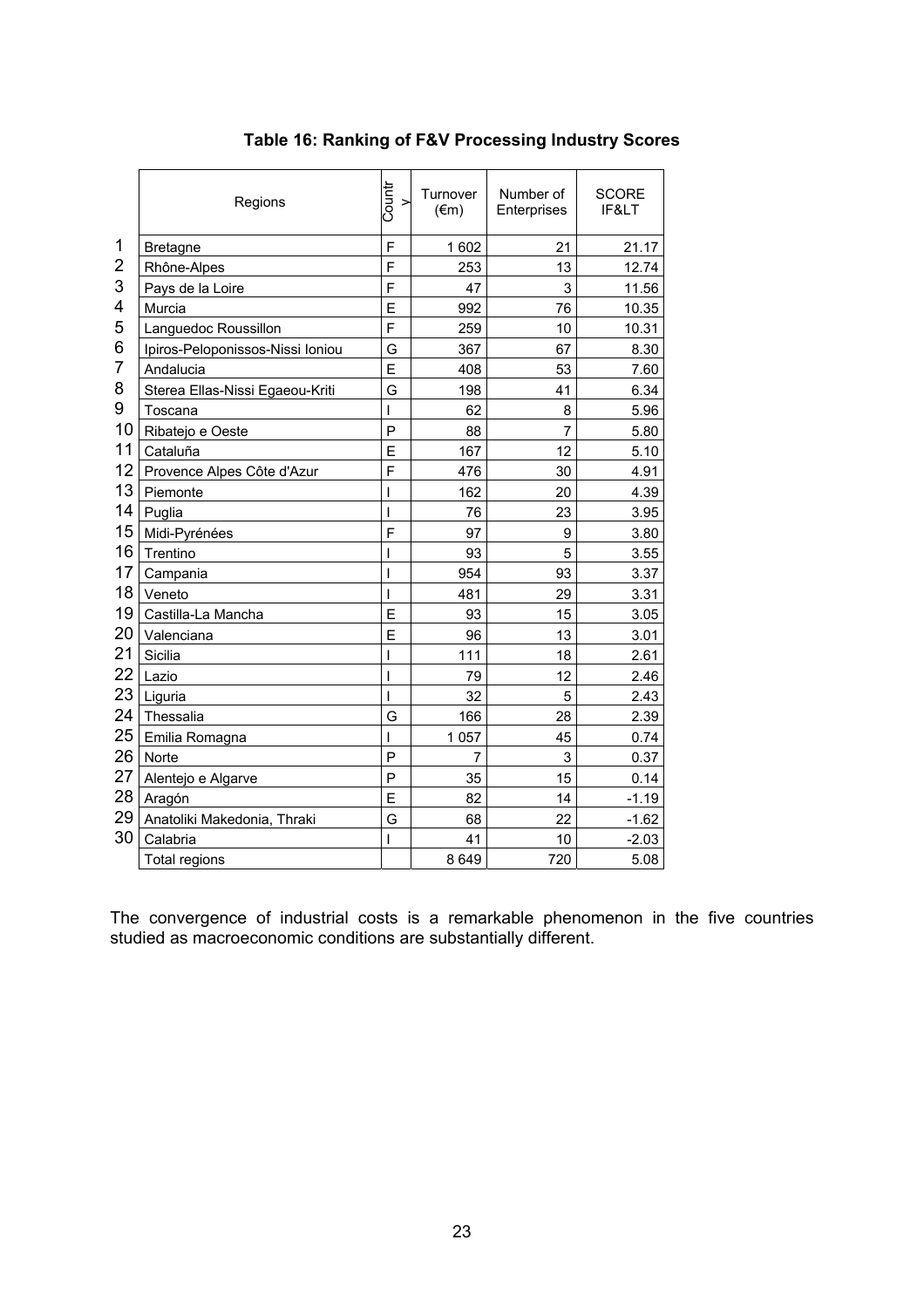**F&V Manufacturing Industry Cost Variability in Some EU Mediterranean Countries Regions, 2000-2004**



The cost index is indeed affected by the use of the accounts of individual businesses. However, the cost structure explains the counter-intuitive results of the preceding graph (50% positive cost gap between a Greek region and a French region<sup>11</sup>).

The cost index is calculated by using 5 components in a linear equation: total cost (turnovernet income), financial expenses (interest/turnover), taxes (taxes/turnover), agricultural raw materials (raw materials/turnover), investment (depreciation/turnover). The weight of financial expenses and taxes accounts for the poor performance of certain countries (Spain and Italy). Labour costs are not measurable for Greek enterprises and are not taken into account in the calculation of the processed F&V score. The analysis is illustrated in the table below that contains the cost structures in the five Mediterranean EU countries (national averages calculated from a sample of 63 European regions) with incorporation of wages for four of the five countries studied.

| Country (63 Regions)          | Number of<br>enterprises | Raw<br><b>Materials</b> | Wages<br>&<br>Salaries | Depreciation | Financial<br>expenses | Taxes   | Sub-<br>Total |  |
|-------------------------------|--------------------------|-------------------------|------------------------|--------------|-----------------------|---------|---------------|--|
|                               |                          |                         | (in % of Total Cost)   |              |                       |         |               |  |
| France                        | 165                      | 45.6%                   | 11.8%                  | 3.2%         | 1.2%                  | 1.0%    | 62.7%         |  |
| Greece                        | 286                      | 55.6%                   | NA                     | 4.3%         | 2.4%                  | 0.7%    | NA            |  |
| Italy                         | 299                      | 65.8%                   | 10.9%                  | 3.9%         | 2.2%                  | 1.1%    | 84.0%         |  |
| Portugal                      | 25                       | 48.1%                   | 10.5%                  | 5.2%         | 1.4%                  | 1.1%    | 66.2%         |  |
| Spain                         | 271                      | 61.7%                   | 11.6%                  | 3.7%         | 2.0%                  | 0.9%    | 79.8%         |  |
| 5 countries, mean             | 1 046                    | 55.4%                   | 11.2%                  | 4.1%         | 1.8%                  | $1.0\%$ | 73.4%         |  |
| Gap between extreme<br>values |                          | 44%                     | 12%                    | 62%          | 103%                  | 62%     | 34%           |  |

| Table 17. Cost Structure in the F&V Processing Industry, 5 countries, 2000-2004 |  |  |  |
|---------------------------------------------------------------------------------|--|--|--|
|                                                                                 |  |  |  |

*Source: computed from Amadeus Database* 

 $\overline{a}$ 

 $11$  Cost gaps are strongly amplified by the method chosen (total cost not used but rather a partial cost that does not include labour costs).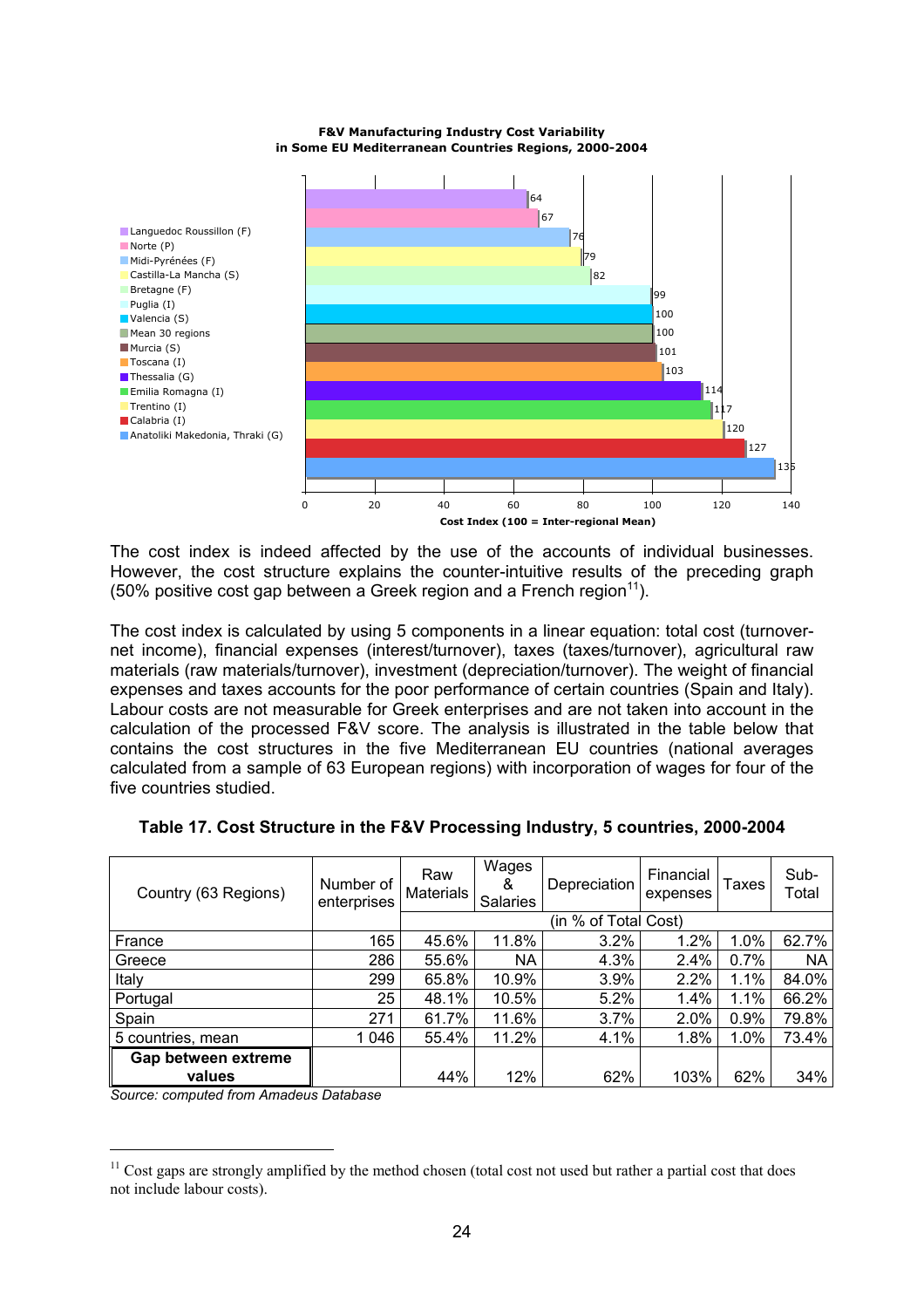It can be seen first of all that the net margin is very small in this industry (3 to 4%) and that there are no great differences between countries on the basis of this criterion. However, a cost breakdown to give an overall index of the partial cost (subtotal in the table above) reveals fairly substantial differences between countries and these explain the gap observed in the cost index in the graph above.

On the much-discussed subject of the differences in pay between countries, a 79% gap between France and the Iberian peninsula can be seen in Table 18. However, the proportion of the total wage and salary bill in the total cost remains very close at some 10 to 12%. There does not therefore seem to be any visible penalisation of cost competitiveness by the labour factor.

| Country             | Number of<br>enterprises | Per capita<br>Wages &<br>Salaries $(\epsilon)$ |  |  |
|---------------------|--------------------------|------------------------------------------------|--|--|
| France              | 165                      | 34 495                                         |  |  |
| Greece              | 286                      | <b>NA</b>                                      |  |  |
| Italy               | 299                      | 28 100                                         |  |  |
| Portugal            | 25                       | 19 389                                         |  |  |
| Spain               | 271                      | 19 284                                         |  |  |
| Mean, 5 countries   | 1 0 4 6                  | 20 004                                         |  |  |
| Gap between extreme |                          |                                                |  |  |
| values              |                          | 799                                            |  |  |

### **Table 18: Labour Cost in F&V Processing Industries, 2000-2004**

*Source: computed from Amadeus Database* 

Raw materials (fruit and vegetables) costs are high at an average of 55% in the 5 countries considered and this reveals good agriculture/industry integration. However, it is not possible to identify the origin of the produce purchased by industry and hence pinpoint possible upstream or downstream driving effects in the territory in which the factories are located. Agricultural purchases are very large in certain regions with, as a corollary, low sophistication of the products manufactured. The hypothesis can be put forward that a high purchase ratio of raw materials corresponds to primary processing industries producing little differentiated or marketed intermediate products.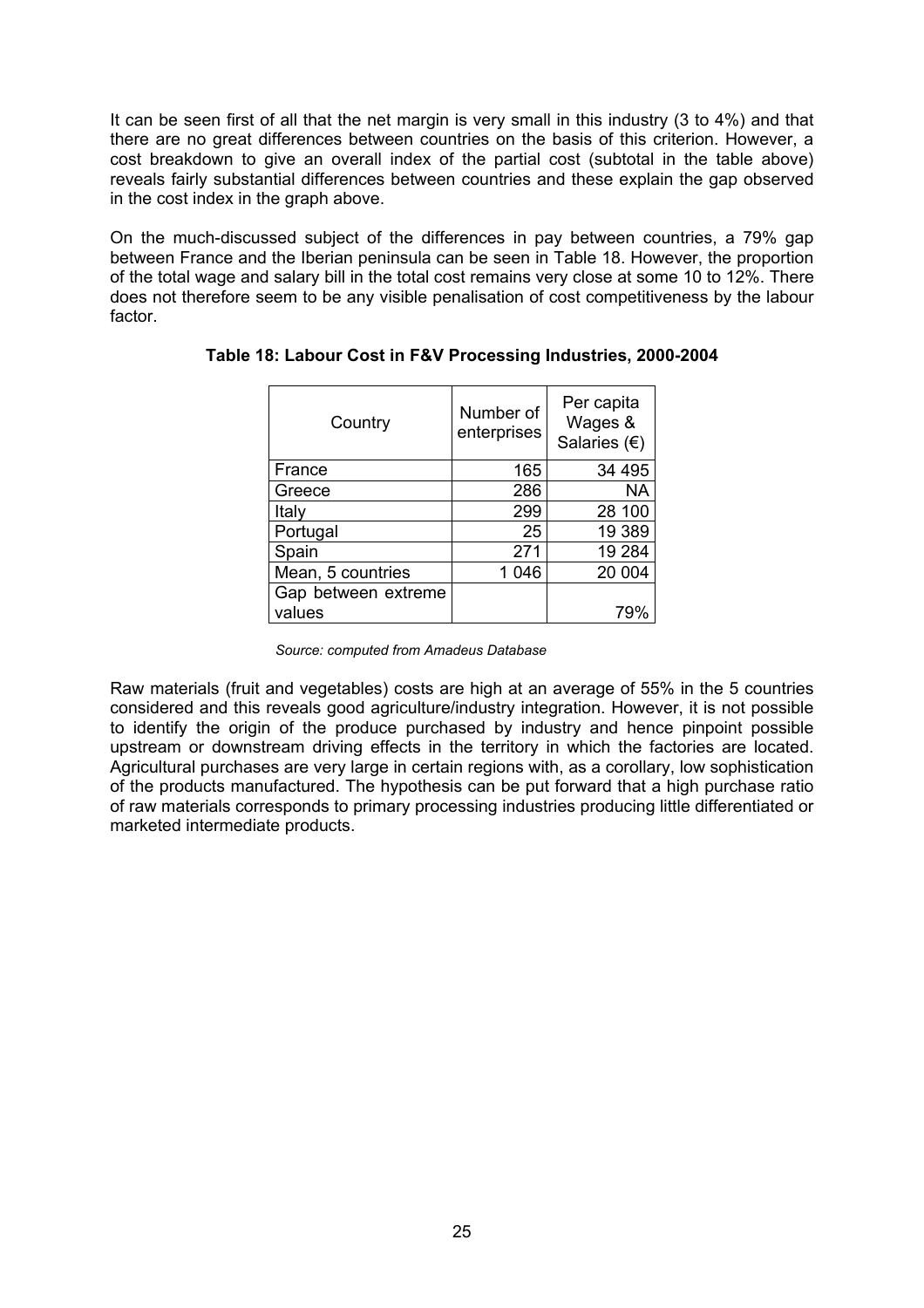

Depreciation is small in operating accounts (some 4 to 5%), showing that the industry is not capital-intensive and that material investments are probably inadequate in a competitive international context.

The remaining costs concern intermediate consumption of goods and services (especially packaging, logistics and marketing). These costs are high and of the order of 25 to 35% of total production costs.

### **2.2.3 – Marketing enterprises**

Many distribution channels are found in the downstream part of the fresh and processed fruit and vegetables chain: the wholesale trade, general and specialised food retailers, the catering industry, street markets and direct sales. The statistics available are inadequate for the study of all these channels. We address only buyers in contact with farmers or industries, that is to say the wholesale trade specialised in fresh fruit and vegetables and food purchasing centres.

|                   |                          | Fresh F&V Wholesalers |                  | <b>Processed Food Wholesalers</b> |                  |           |  |
|-------------------|--------------------------|-----------------------|------------------|-----------------------------------|------------------|-----------|--|
| Country           | Number of<br>Enterprises | Turnover<br>(€m)      | <b>Employees</b> | Number of<br>Enterprises          | Turnover<br>(€m) | Employees |  |
| France            | 207                      | 6674                  | 2 9 9 0          | 89                                | 26 164           | 13 3 64   |  |
| Greece            |                          | 89                    | 66               | 6                                 | 23               | 67        |  |
| Italy             | 137                      | 12 854                | 3553             | 98                                | 1 2 2 4          | 1469      |  |
| Portugal          | 12                       | 236                   | <b>NA</b>        | 48                                | 208              | 393       |  |
| Spain             | 301                      | 6789                  | 1 505            | 198                               | 1428             | 5 607     |  |
| Total 5 countries | 664                      | 26 642                | 8 1 1 4          | 439                               | 29 046           | 20 900    |  |

| Table 19: Fresh F&V and Food Wholesalers, 5 EU Countries, 1999-2004 |
|---------------------------------------------------------------------|
|---------------------------------------------------------------------|

*Source: computed from Amadeus Database*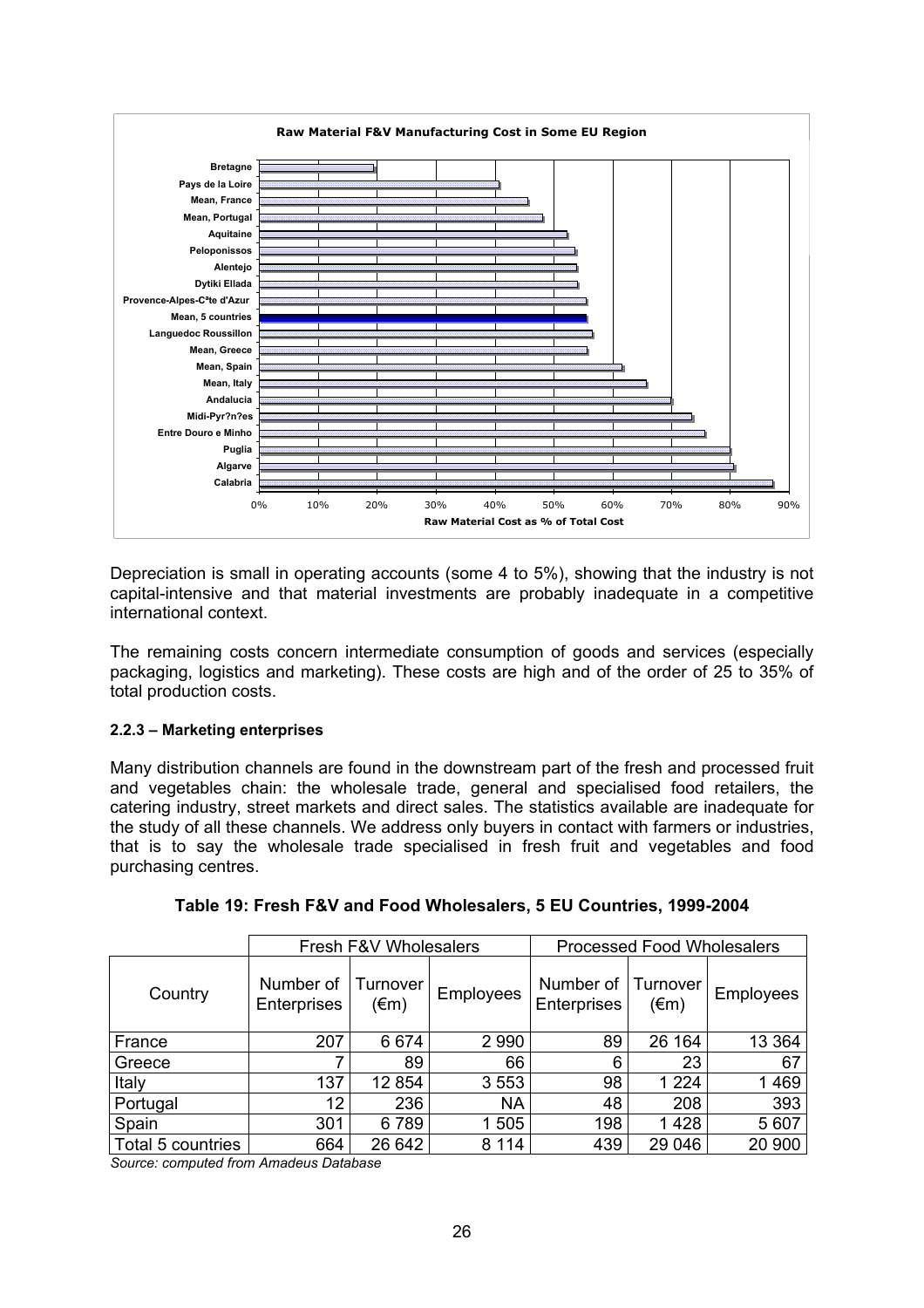The figures above should be considered with caution because of the uncertain nature of the accounts of trading companies. In comparison with the turnovers estimated above for the production of fresh fruit and vegetables (€35bn) and processed products (€22bn), they seem underestimated, especially as the general food trade handles many different products. Nevertheless, they give a scale that gives an idea of the concentration of the food wholesaling business following the growth of supermarket chains and the appearance of very large integrated groups.

The aim here is not to provide absolute sizing of this trade sector but to appraise its density and performances within the regional framework. We put forward the hypothesis that the presence of a structured downstream end of the chain is a factor in the modernisation and dynamism for producers, but without underestimating the sometimes perverse effects of this type of chain on nearby production zones when these are small and unsuited to the requirements of the large distribution chains.

|                |                                                                         |                 | <b>F&amp;V Wholesalers</b>  |                            |                           | <b>Food Wholesalers</b>   |                            |                            |
|----------------|-------------------------------------------------------------------------|-----------------|-----------------------------|----------------------------|---------------------------|---------------------------|----------------------------|----------------------------|
|                | <b>Regions</b>                                                          | of entr.        | Number   Turnover<br>(ó M.) | <b>SEA</b><br><b>Score</b> | <b>Number</b><br>of entr. | <b>Turnover</b><br>(6 M.) | <b>Score</b><br><b>SCA</b> | <b>SCA</b><br><b>Score</b> |
|                | 1 Trentino                                                              | 11              | 2 3 1 5                     | 9,16                       | 3                         | 5                         | 29,27                      | 19,21                      |
|                | 2 Puglia                                                                | 2               | 1759                        | 26,70                      | $\bar{2}$                 |                           | 5,67                       | 16, 18                     |
|                | 3 Piemonte                                                              | 7               | 218                         | 3,76                       | $\overline{5}$            | $\overline{21}$           | 18,03                      | 10,89                      |
|                | 4 Rh <sup>a</sup> ne-Alpes                                              | $\overline{12}$ | 338                         | 3,30                       | $\overline{3}$            | 2 2 6 6                   | 11,80                      | 7,55                       |
| 5              | Valencia                                                                | 54              | 993                         | 5,67                       | 14                        | 143                       | 8,99                       | 7,33                       |
| 6 <sup>1</sup> | Cataluna                                                                | $\overline{32}$ | 608                         | 2,71                       | 49                        | 684                       | 10,05                      | 6,38                       |
|                | 7 Languedoc-Roussillon                                                  | $\overline{27}$ | 669                         | 1,23                       | $\overline{\mathbf{c}}$   | 1 535                     | 11,27                      | 6,25                       |
|                | 8 Murcia                                                                | $\overline{78}$ | 1803                        | 2,15                       | $\overline{6}$            | 21                        | 9,72                       | 5,93                       |
|                | 9 Pays-De-La-Loire                                                      | 13              | 350                         | 0,80                       | 7                         | 4 8 3 6                   | 11,06                      | 5,93                       |
|                | 10 Toscana                                                              | 8               | $\overline{222}$            | 1,72                       | 5                         | 14                        | 9,61                       | 5,66                       |
|                | 11 Midi-Pyr?n?es                                                        | 10              | 362                         | 2,34                       | $\overline{6}$            | 2 4 8 2                   | 8,17                       | 5,26                       |
|                | 12 AragÑn                                                               | 4               | 89                          | 1,28                       | $\overline{8}$            | 64                        | 8,92                       | 5,10                       |
|                | 13 Liguria                                                              | 3               | 95                          | 2,20                       | $\overline{2}$            | 290                       | 7,97                       | 5,09                       |
|                | 14 Alentejo e Algarve                                                   | $\overline{2}$  | 26                          | 0,85                       | $\overline{12}$           | 84                        | 9,08                       | 4,97                       |
|                | 15 Lazio                                                                | 9               | 457                         | 2,81                       | 1                         | $\overline{22}$           | 6,79                       | 4,80                       |
|                | 16 Emilia Romagna                                                       | 33              | 779                         | 0,30                       | 16                        | 259                       | 8,14                       | 4,22                       |
|                | 17 Norte - Entre Douro - Tras os montes                                 | $\overline{2}$  | 26                          | 0,85                       | 16                        | 74                        | 7,09                       | 3,97                       |
|                | 18 Bretagne                                                             | $\overline{10}$ | 585                         | 4,19                       | 6                         | 1 000                     | 3,58                       | 3,89                       |
|                | 19 Veneto                                                               | $\overline{19}$ | 596                         | 2,81                       | $\overline{16}$           | 116                       | 4,31                       | 3,56                       |
|                | 20 Provence-Alpes-C <sup>a</sup> te d'Azur                              | 26              | 067<br>1                    | 1,77                       | 4                         | 814                       | 4,93                       | 3,35                       |
|                | 21 Sicilia                                                              | 5               | 117                         | 0.01                       | 18                        | 57                        | 5,66                       | 2,84                       |
|                | 22 Campania                                                             | 6               | 171                         | 0,90                       | 7                         | 76                        | 4,35                       | 2,63                       |
|                | 23 Centro - Beira                                                       | 8               | 182                         | 0,02                       | $\overline{6}$            | 24                        | 3,61                       | 1,81                       |
|                | 24 Andalucia                                                            | 102             | 2 4 4 6                     | 1,47                       | $\overline{27}$           | 80                        | 0,44                       | 0,95                       |
| 25             | Castilla-La Mancha                                                      | 1               | 9                           | $-0,36$                    | $\overline{2}$            | 8                         | -4,03                      | $-2,20$                    |
|                | 26 Calabria                                                             | $\overline{c}$  | 75                          | 4,12                       |                           |                           |                            |                            |
|                | Total and mean<br>Course : computed from Amodous Detabose, estabor 2005 | 486             | 16 360                      | 3,18                       | 243                       | 14 981                    | 8,18                       | 5,68                       |

#### **Table 20: Ranking of Fresh F&V and Food Wholesalers, 27 EU Regions, 1999-2004**

*Source : computed from Amadeus Database, october 2005*

Trade enterprise scores are very contrasted as a result of the great variety of size and performance among the operators observed. The score should be considered with caution in the case of a small number of small enterprises (food buying enterprises in the Trentino and Puglia regions). However, the presence of very large fresh fruit and vegetable wholesalers is observed in these regions and this justifies their classification. Italy and Spain possess strong structures in the fresh produce business in regions with large production zones (Trentino, Puglia, Piemonte, Valencia, Cataluña and Murcia), showing the organisation capacity of the downstream end of these chains. France has an advantage in the polyvalent food purchase centre sector (Rhône-Alpes and Languedoc-Roussillon) but the proportion of fresh and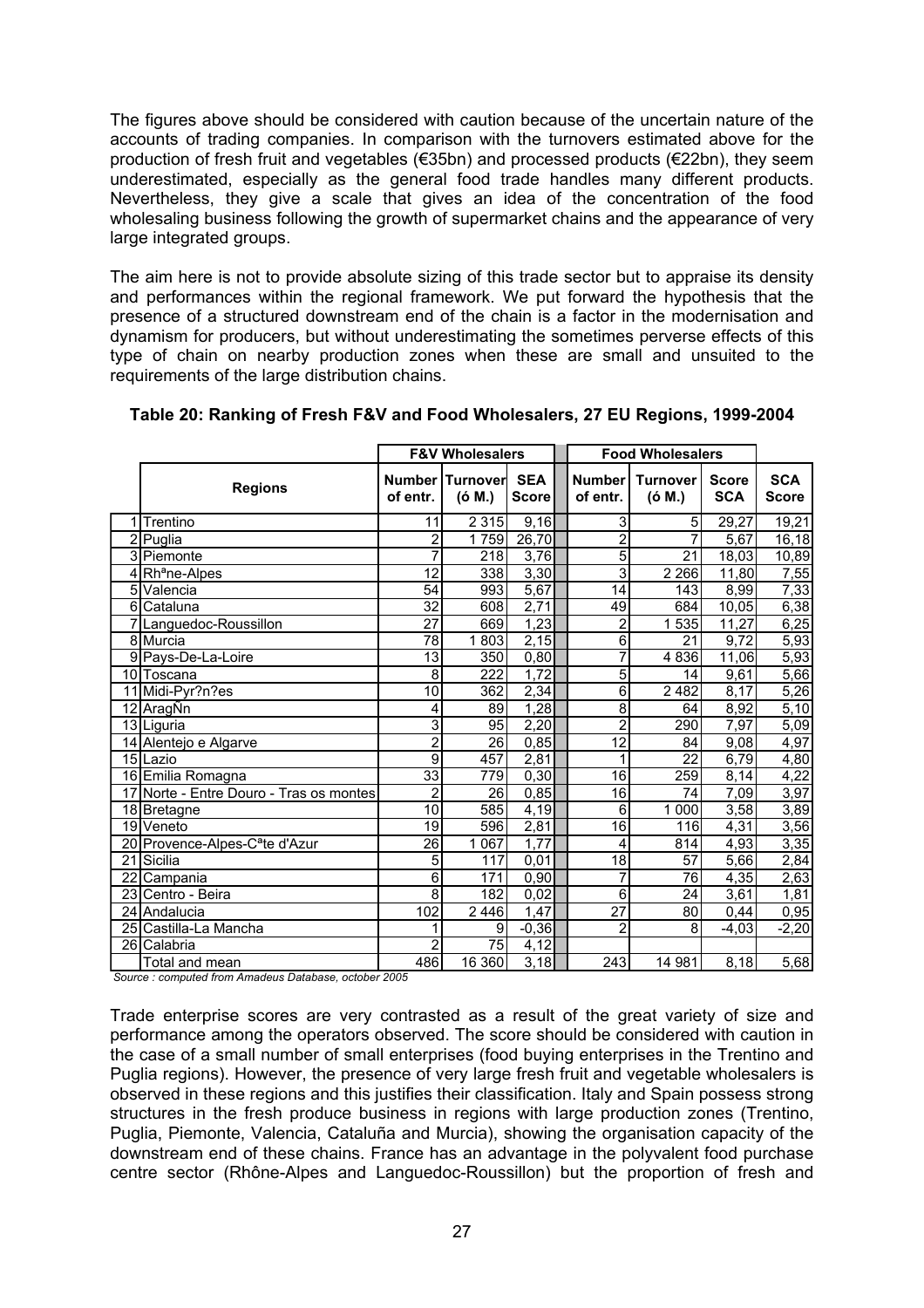processed fruit and vegetables is a small part of the turnover of these firms. Finally, Portugal and certain Italian regions (Sicilia and Calabria) display a weakness with regard to this criterion. It should be noted that Andalucia, a large producer, is penalised by the poor economic performance of its numerous fresh F & V wholesalers.

#### **2.2.4 – Regional wealth**

This score (RW index) measures the size and dynamism of the potential regional market through population, population growth, per capita income and economic growth together with the effort made in innovation through expenditure on R&D.

|                |                                  |                         | F&V/GD |           | Populatio GDP/capit | <b>GDP</b> |                | <b>IRR</b>   |
|----------------|----------------------------------|-------------------------|--------|-----------|---------------------|------------|----------------|--------------|
|                | NUTS 2 region                    |                         | P      | n 2002    | a 2002              |            | Change R&D/GDP | <b>Score</b> |
|                |                                  |                         |        | (million) | (6000)              | 99-02      |                |              |
|                | 1 Rhône-Alpes                    | F                       | 0,3%   | 5,8       | 25,217              | 2,9%       | 2,3%           | 17,76        |
|                | 2 Cataluña                       | $\overline{E}$          | 0,3%   | 6,3       | 20,190              | 4,9%       | 1,1%           | 16,03        |
|                | 3 Lazio                          | $\bf I$                 | 0,5%   | 5,1       | 25,374              | 3,5%       | 1,8%           | 15,67        |
|                | 4 Provence-Alpes-Côte d'Azur     | F                       | 1,3%   | 4,6       | 22,954              | 3,9%       | 1,7%           | 13,63        |
|                | 5 Andalucia                      | Ē                       | 3,8%   | 7,4       | 12,915              | 6,0%       | 0,6%           | 13,52        |
|                | 6 Campania                       | $\mathbf I$             | 1,6%   | 5,7       | 14,578              | 3,8%       | 1,0%           | 13,29        |
| $\overline{7}$ | Veneto                           | $\mathbf I$             | 0,5%   | 4,5       | 25,077              | 3,0%       | 0,6%           | 12,78        |
|                | 8 Emilia-Romagna                 | $\mathbf I$             | 0,8%   | 4,0       | 27,742              | 3,4%       | 1,0%           | 12,31        |
|                | 9 Valenciana                     | $\overline{\mathsf{E}}$ | 1,8%   | 4,2       | 16,421              | 5,8%       | 0,7%           | 11,97        |
|                | 10 Piemonte                      | $\mathbf I$             | 0,2%   | 4,2       | 25,348              | 2,6%       | 1,6%           | 11,29        |
|                | 11 Sterea Ellas-Nissi Egaeou-Kri | G                       | 3,5%   | 1,5       | 15,209              | 4,5%       | 0,4%           | 10,97        |
|                | 12 Midi-Pyrénées                 | F                       | 0,4%   | 2,6       | 21,903              | 3,5%       | 3,1%           | 10,37        |
|                | 13 Sicilia                       | $\mathbf I$             | 2,2%   | 5,0       | 14,433              | 3,4%       | 0,7%           | 9,80         |
|                | 14 Centro (PT)                   | $\overline{P}$          | 0,3%   | 2,3       | 10,207              | 4,7%       | 1,2%           | 9,63         |
|                | 15 Ipiros-Peloponissos-Nissi Ion | $\overline{G}$          | 4,8%   | 1,1       | 11,829              | 4,7%       | 0,4%           | 9,63         |
|                | 16 Pays de la Loire              | F                       | 0,4%   | 3,3       | 22,373              | 3,7%       | 1,0%           | 9,60         |
|                | 17 Toscana                       | $\mathbf I$             | 0,3%   | 3,5       | 24,273              | 3,1%       | 1,0%           | 9,31         |
|                | 18 Bretagne                      | F                       | 0,5%   | 3,0       | 21,452              | 3,4%       | 1,5%           | 9,27         |
|                | 19 Languedoc-Roussillon          | F                       | 1,4%   | 2,4       | 19,305              | 3,6%       | 2,0%           | 8,91         |
|                | 20 Puglia                        | I                       | 2,3%   | 4,0       | 14,666              | 3,4%       | 0,5%           | 8,49         |
|                | 21 Norte                         | $\mathsf{P}$            | 1,3%   | 3,7       | 9,959               | 3,8%       | 0,6%           | 7,76         |
|                | 22 Murcia                        | $\overline{E}$          | 4,6%   | 1,2       | 14,220              | 6,4%       | 0,6%           | 7,32         |
|                | 23 Trento                        | $\mathbf I$             | 1,7%   | 0,5       | 26,249              | 2,7%       | 1,2%           | 6,00         |
|                | 24 Castilla-la Mancha            | $\overline{E}$          | 1,6%   | 1,8       | 13,610              | 5,0%       | 0,4%           | 5,63         |
|                | 25 Anatoliki Makedonia, Thraki   | G                       | 3,7%   | 0,6       | 9,827               | 3,6%       | 0,5%           | 5,05         |
|                | 26 Aragón                        | $\overline{E}$          | 0,7%   | 1,2       | 17,957              | 5,2%       | 0,7%           | 4,73         |
|                | 27 Liguria                       | $\mathbf I$             | 1,6%   | 1,6       | 23,941              | 3,2%       | 1,1%           | 4,71         |
|                | 28 Alentejo e Algarve            | P                       | 1,5%   | 1,2       | 11,583              | 6,2%       | 0,4%           | 4,46         |
|                | 29 Calabria                      | $\mathbf I$             | 2,0%   | 2,0       | 13,690              | 3,3%       | 0,3%           | 3,91         |
|                | 30 Thessalia                     | G                       | 4,0%   | 0,7       | 10,756              | 2,3%       | 0,3%           | 2,76         |
|                | 30 Total                         |                         | 0,8%   | 94,9      | 19,045              | 4,0%       | 1,2%           | 8,00         |
|                | Max                              |                         | 4,8%   | 7,4       | 27,742              | 6,4%       | 3,1%           | 17,76        |
|                | Min                              |                         | 0,2%   | 0,5       | 9,827               | 2,3%       | 0,3%           | 2,76         |

This is a strongly discriminating score as it ranges from 3 to 18, that is to say a spread factor of 6. The leading regions are in France (Rhône-Alpes and PACA), Spain (Cataluña and Andalucia) and Italy (Latium). Their common feature is that they have large populations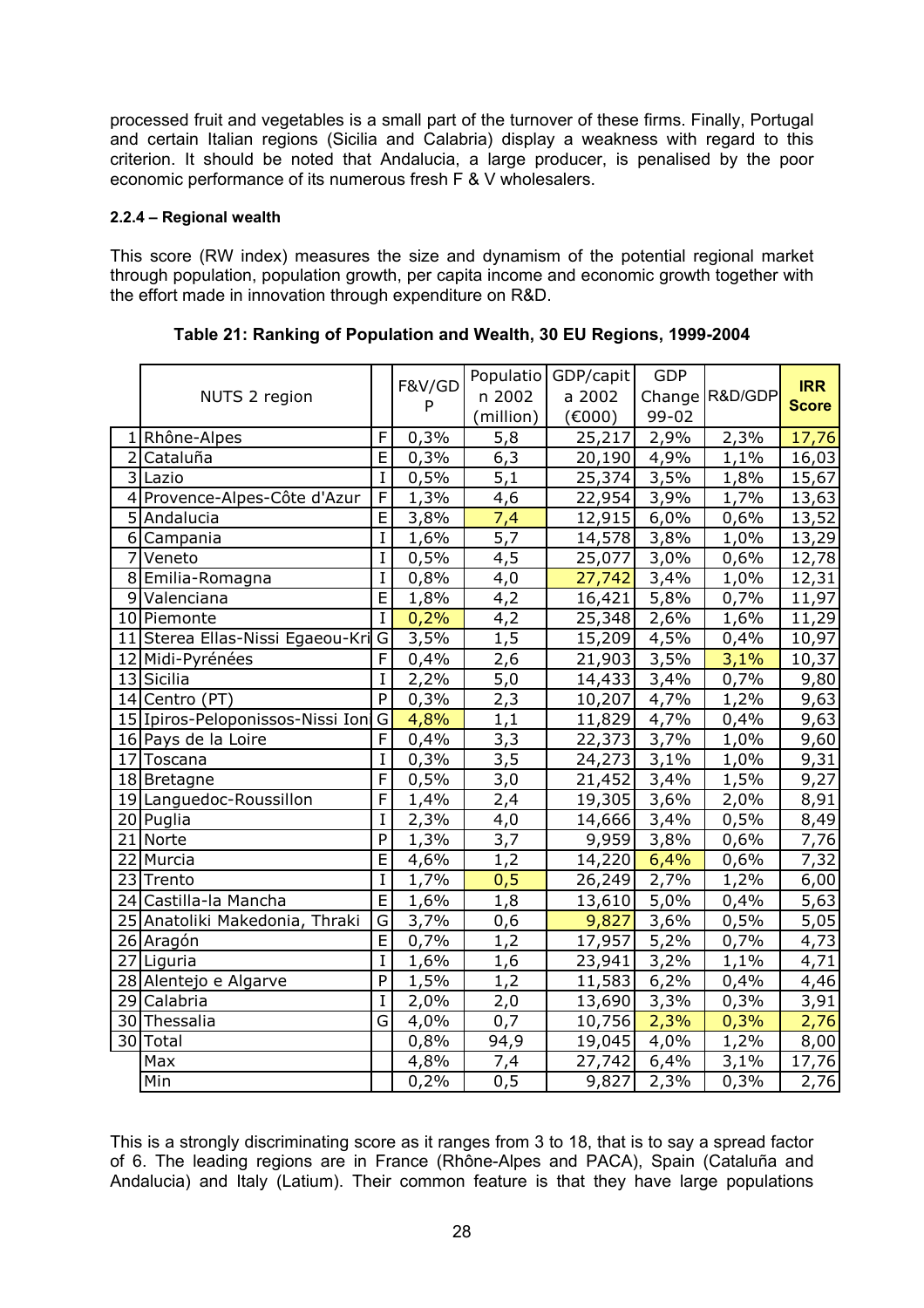(more than 4 million persons), high incomes (over €20K per capita) and comparatively sustained technological intensity (R&D/GDP ratio greater than 1). In contrast, the regions with a low regional wealth index are sparsely populated, display less than the average per capita GDP (€19k) and mediocre investment in innovation (less than 1%). However, economic growth (variation in GDP between 1999 and 2002) is brisker than in the rich regions. These regions are in Greece (Thessalia, Makedonia), Portugal (Alentejo, Algarve), Spain (Aragon) and Italy (Calabria).

# **2.3 – Calculation of the SRVI in four scenarios**

The large number of indicators taken into account for the estimation of the competitiveness (or its opposite, vulnerability) of the Euro-Mediterranean regions encourages the development of an aggregate, the SRVI (Synthetic Regional Vulnerability Index). This combines the four score functions analysed above (fresh F & V, processed F & V, EC and ME) using parameters:

SRVI = 1/[ (FVP) x  $\alpha$  + (FIP) x  $\beta$  + (WO) x  $\lambda$  + (RWI) x  $\theta$ ]

α, β, λ and θ are weighting coefficients established by simulation and expertise.

Vulnerability can be interpreted as the inverse of competitiveness as the score functions are estimators of regional sectoral and overall economic performance. It is reminded that the SRVI is a relative rather than an absolute yardstick of competitiveness/vulnerability. Indeed, the values of each score function making up the SRVI are calculated in relation to the average of the regions in question.

As the four functions cover varied sectors and fields, we have performed simulations by changing the values of the parameters in such a way as to construct four scenarios<sup>12</sup> that are characteristic of the F & V chains:

- Scenario 1: strength of agricultural production (the weighting coefficient for the fresh fruit and vegetables (FF&V) sector is high)
- Scenario 2: strength downstream (the coefficients concerning F&V processing industries (PF&V) and marketing enterprises<sup>13</sup> (ME) are substantial)
- Scenario 3: the strength of the economic environment (high parameter for IRR)
- Scenario 4: balance between the four components of the SRVI

| Table 22: Parameters of the Score Function Simulations |  |  |
|--------------------------------------------------------|--|--|
|                                                        |  |  |

|                | <b>Scenario Parameters</b>                        | alpha | beta<br>$ $ (FF&V) $ $ (PF&V) $ $ | gamma delta<br>(EC) | $( RR\rangle)$ |
|----------------|---------------------------------------------------|-------|-----------------------------------|---------------------|----------------|
|                | Scenario 1: Strength of Fruit and Vegetable       |       |                                   |                     |                |
| S <sub>1</sub> | production                                        | 0.60  | 0.20                              | 0.10                | 0.10           |
|                | S2 Scenario 2: Strength of Marketing Channels     | 0.20  | 0.30                              | 0.40                | 0.10           |
|                | S3   Scenario 3: Strength of Economic Environment | 0.25  | 0.25                              | 0.20                | 0.30           |
|                | S4   Scenario 4: Strength Equilibrium             | 0.25  | 0.25                              | 0.25                | 0.25           |

The scores were out of 20 and the SRVI out of 10 to facilitate interpretation of the results of the calculations. The SVRI can thus be between 0 and 10.

 $\overline{a}$ 

 $12$  See Godet (2001) on the subject of the scenario method much used in forecasting.

 $13$  It is noted that the 14 Greek regions are not documented with regard to marketing enterprises.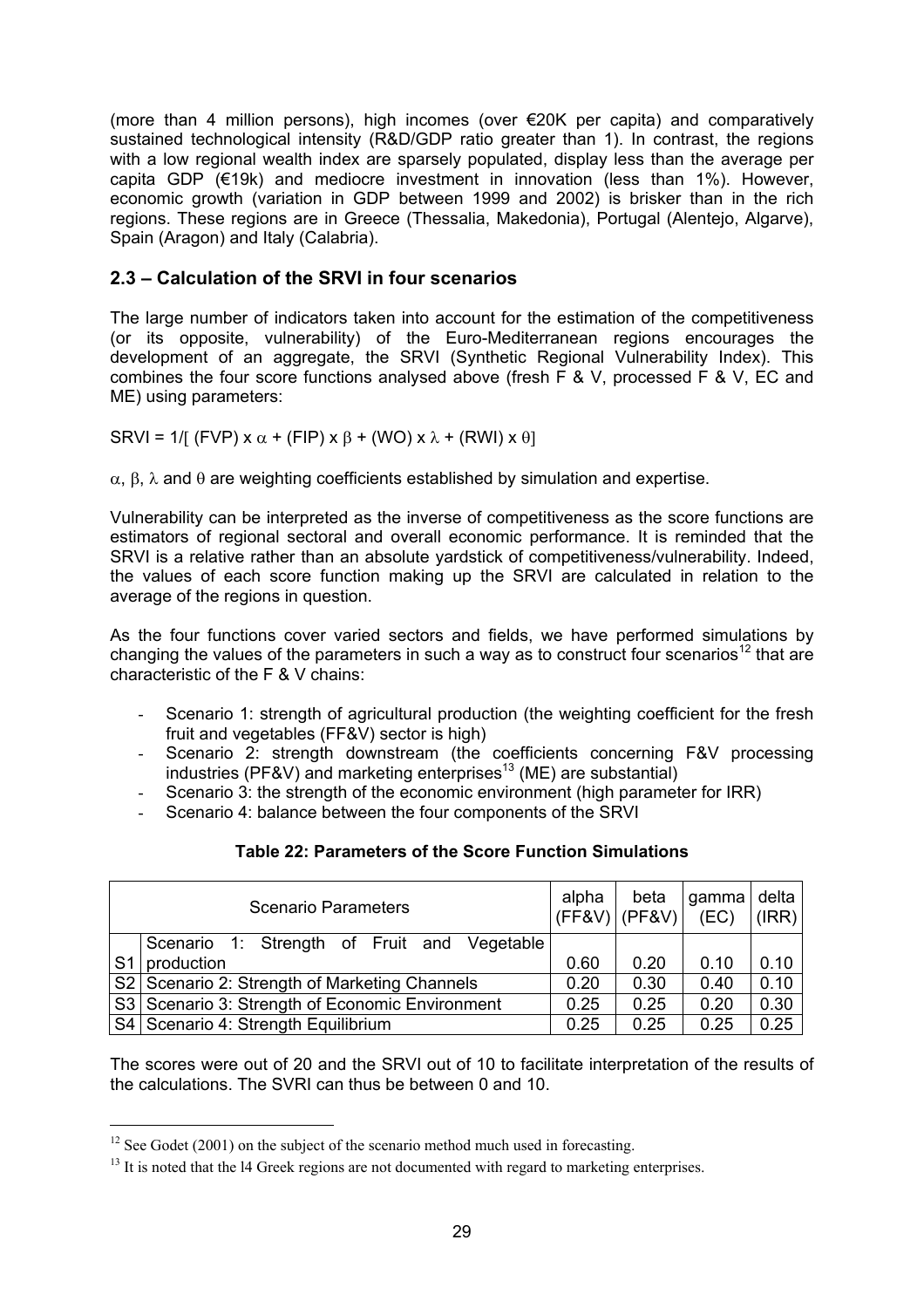#### **2.3.1 – Scenario 1: Strength of F & V production**

In this scenario, the performances of the agricultural sector (farms specialising in fruit and vegetable production) determine regional competitiveness. Vulnerability is therefore an index of weak interregional competitiveness. The classification drawn up from the SVRI for each region is not identical to that of the 'fresh F & V' score because the index integrates variables other than those of the agricultural production sector alone (industry, trade and the regional economy). The scores given by this first simulation range from 1.16 to 10 with an average of 2.16: the vulnerability of more than 80% of the regions is less than 5/10.

The most vulnerable regions (Norte-Entre Douro, Thessalia, Makedonia, Toscana and Lazio) are comparatively poor and/or have a small fruit and vegetables sector, tending to specialise in either fruit or vegetable production. In contrast, the competitive regions produce both fruit and vegetables in large quantities in regions that tend to be rich and populated.

|    | Regions                             | Country                 | Prod.  | SCOR<br>Е<br>F&LF  | <b>SCOR</b><br>Е<br>IF< | <b>SCOR</b><br>E EC | <b>SCOR</b><br><b>E IRR</b> | <b>SRVI</b><br>S1 agri |
|----|-------------------------------------|-------------------------|--------|--------------------|-------------------------|---------------------|-----------------------------|------------------------|
|    | Norte-Entre Douro                   | P                       | f&     | 0,72               | 0,35                    | 4,13                | 8,74                        | 10,00                  |
|    | 2 Thessalia                         | G                       | fru    | 2,70               | 2,26                    |                     | 3,11                        | 7,52                   |
|    | 3 Anatoliki Makedonia, Thraki       | G                       | fru    | 3,10               | 0,00                    |                     | 5,69                        | 7,36                   |
|    | 4 Toscana                           |                         | lég    | $\overline{1,97}$  | 5,63                    | 5,90                | 10,48                       | 4,54                   |
|    | 5 Lazio                             |                         | lég    | 2,65               | 2,32                    | 5,00                | 17,64                       | 4,14                   |
|    | 6 Aragón                            | E                       | fru    | 5,45               | 0,00                    | 5,31                | 5,33                        | 4,13                   |
|    | 7 Alentejo e Algarve                | P                       | f&I    | 6,02               | 0, 13                   | 5,17                | 5,02                        | 3,84                   |
|    | 8 Calabria                          |                         | fru    | 7,33               | 0,00                    | 2,14                | 4,40                        | 3,54                   |
|    | 9 Castilla-La Mancha                | E                       | lég    | $\overline{7,65}$  | 2,88                    | $-2,28$             | 6,34                        | 3,21                   |
|    | 10 Cataluna                         | E                       | fru    | 4,88               | 4,82                    | 6,64                | 18,06                       | 2,81                   |
|    | 11 Piemonte                         | I                       | fru    | 5,30               | 4,15                    | 11,34               | 12,71                       | 2,79                   |
|    | 12 Liguria                          |                         | lég    | 9,33               | 2,30                    | 5,29                | 5,31                        | 2,51                   |
|    | 13 Midi-Pyrénées                    | F                       | fru    | 8,69               | 3,59                    | 5,47                | 11,68                       | 2,34                   |
|    | 14 Pays de la Loire                 | $\mathsf{F}$            | lég    | 7,86               | 10,92                   | 6,17                | 10,81                       | 2,08                   |
|    | 15 Veneto                           |                         | f&     | 10,32              | 3,13                    | 3,70                | 14,40                       | 2,07                   |
|    | 16 Sterea Ellas-Nissi Egaeou-Kriti  | G                       | lég    | $\overline{10,35}$ | 5,99                    |                     | 12,36                       | 2,07                   |
|    | 17 Puglia                           |                         | lég    | 8,94               | 3,73                    | 16,84               | 9,56                        | 2,04                   |
|    | 18 Centro-Ribatejo e Oeste          | P                       | f&l    | 12,11              | 5,47                    | 1,88                | 10,84                       | 1,86                   |
|    | 19 Sicilia                          | ı                       | $f$ &l | 13,71              | 2,47                    | 2,95                | 11,04                       | 1,77                   |
|    | 20 Trentino                         |                         | fru    | 11,40              | 3,35                    | 20,00               | 6,75                        | 1,76                   |
|    | 21 Provence Alpes Côte d'Azur       | F                       | f&l    | 12,85              | 4,64                    | 3,49                | 15,36                       | 1,70                   |
|    | 22 Bretagne                         | F                       | lég    | 9,04               | 20,00                   | 4,05                | 10,45                       | 1,65                   |
|    | 23 Campania                         |                         | f&I    | 14,41              | 3,18                    | 2,74                | 14,97                       | 1,62                   |
|    | 24 Murcia                           | E                       | $f$ &l | 13,08              | 9,77                    | 6,18                | 8,25                        | 1,59                   |
|    | 25 Rhône-Alpes                      | $\overline{\mathsf{F}}$ | f&     | 10,69              | 12,04                   | 7,86                | 20,00                       | 1,54                   |
|    | 26 Andalucia                        | E                       | f&     | 14,50              | 7,18                    | 0,99                | 15,23                       | 1,52                   |
| 27 | Emilia Romagna                      |                         | f&l    | 16,51              | 0,70                    | 4,40                | 13,86                       | 1,51                   |
|    | 28 Valencia                         | E                       | f&     | 15,76              | 2,84                    | 7,63                | 13,48                       | 1,47                   |
|    | 29 Ipiros-Peloponissos-Nissi Ioniou | G                       | f&l    | 20,00              | 7,84                    |                     | 10,84                       | 1,22                   |
|    | 30 Languedoc Roussillon             | F                       | f&     | 19,70              | 9,74                    | 6,50                | 10,03                       | 1,16                   |
|    | 30 All 30 regions                   |                         |        | 9,57               | 4,56                    | 5,68                | 10,76                       | 2,16                   |

### **Table 23: Synthetic Regional Vulnerability Index (SRVI) Ranking in Scenario No. 1**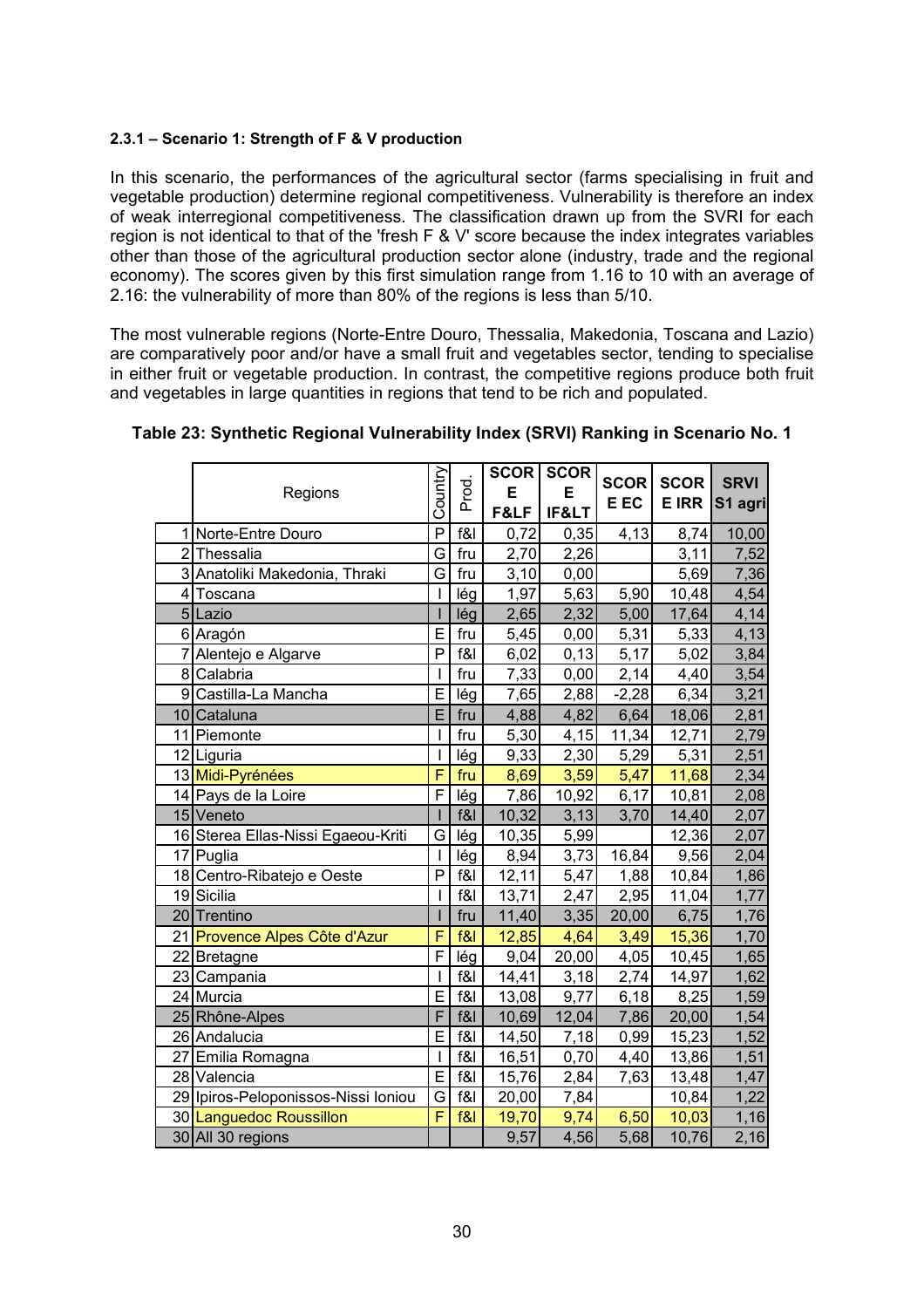#### **2.3.2 – Scenario 2: Strength of the downstream end of F & V chains**

Scenario 2 gives substantial weight to the downstream part of the chains (20% of the index for industrial fruit and vegetable processing enterprises and 40% for wholesale traders in fruit and vegetables and food purchasing centres).

The average vulnerability of the 30 regions is lower in this scenario, with the average being from 2.2 to 1.8 (on a scale of 1 to 10). This tends to indicate a strengthening of the competitiveness of the regions from downstream.

There is little difference with the results of the preceding classification: the same regions appear at the top and bottom of the list in a slightly different order. Thus, only Calabria (from position 8 to 4), Castilla (9 to 3) and Toscana (from 12 to 10) seem to be made more fragile by the weakness of the downstream end of the chain in the 10 most vulerable regions in scenario S2. Conversely, 2 little vulnerable regions (among the last 10 positions) benefit from a solid downstream set-up and improve their classification: Pays de la Loire (moving from position 14 in S1 to 23 in S2) and Puglia (from 17 to 28).

|    | Regions                             | Country                  | Prod. | <b>SCOR</b><br>Е<br>F&LF | <b>SCOR</b><br>Е<br>IF< | <b>SCOR</b><br>E EC | <b>SCOR</b><br><b>E IRR</b> | <b>SRVI</b><br>S <sub>2</sub><br>aval |
|----|-------------------------------------|--------------------------|-------|--------------------------|-------------------------|---------------------|-----------------------------|---------------------------------------|
| 1  | Anatoliki Makedonia, Thraki         | G                        | fru   | 3,10                     | 0,00                    |                     | 5,69                        | 10,00                                 |
|    | 2 Thessalia                         | G                        | fru   | 2,70                     | 2,26                    |                     | 3,11                        | 7,79                                  |
|    | 3 Castilla-La Mancha                | E                        | lég   | 7,65                     | 2,88                    | $-2,28$             | 6,34                        | 5,62                                  |
|    | 4 Calabria                          | ı                        | fru   | 7,33                     | 0,00                    | 2,14                | 4,40                        | 4,30                                  |
|    | 5 Norte-Entre Douro                 | P                        | f&I   | 0,72                     | 0,35                    | 4,13                | 8,74                        | 4,29                                  |
|    | 6 Aragón                            | E                        | fru   | 5,45                     | 0,00                    | 5,31                | 5,33                        | 3,17                                  |
| 7  | Alentejo e Algarve                  | P                        | f&l   | 6,02                     | 0, 13                   | 5,17                | 5,02                        | 3,12                                  |
|    | 8 Lazio                             | I                        | lég   | 2,65                     | 2,32                    | 5,00                | 17,64                       | 2,38                                  |
| 9  | Sterea Ellas-Nissi Egaeou-Kriti     | G                        | lég   | 10,35                    | 5,99                    |                     | 12,36                       | 2,33                                  |
|    | 10 Liguria                          | $\overline{\phantom{a}}$ | lég   | 9,33                     | 2,30                    | 5,29                | 5,31                        | 2,29                                  |
| 11 | Toscana                             | I                        | lég   | 1,97                     | 5,63                    | 5,90                | 10,48                       | 2,17                                  |
|    | 12 Sicilia                          | I                        | f&I   | 13,71                    | 2,47                    | 2,95                | 11,04                       | 2,06                                  |
|    | 13 Centro-Ribatejo e Oeste          | P                        | f&    | 12,11                    | 5,47                    | 1,88                | 10,84                       | 2,02                                  |
|    | 14 Veneto                           | I                        | f&I   | 10,32                    | 3,13                    | 3,70                | 14,40                       | 2,01                                  |
|    | 15 Midi-Pyrénées                    | F                        | fru   | 8,69                     | 3,59                    | 5,47                | 11,68                       | 1,93                                  |
|    | 16 Campania                         | I                        | f&I   | 14,41                    | 3,18                    | 2,74                | 14,97                       | 1,85                                  |
|    | 17 Emilia Romagna                   | I                        | f&I   | 16,51                    | 0,70                    | 4,40                | 13,86                       | 1,79                                  |
|    | 18 Cataluna                         | Е                        | fru   | 4,88                     | 4,82                    | 6,64                | 18,06                       | 1,73                                  |
|    | 19 Provence Alpes Côte d'Azur       | F                        | f&l   | 12,85                    | 4,64                    | 3,49                | 15,36                       | 1,73                                  |
|    | 20 Andalucia                        | E                        | f&l   | 14,50                    | 7,18                    | 0,99                | 15,23                       | 1,71                                  |
|    | 21 Ipiros-Peloponissos-Nissi Ioniou | G                        | f&l   | 20,00                    | 7,84                    |                     | 10,84                       | 1,60                                  |
|    | 22 Piemonte                         | I                        | fru   | 5,30                     | 4,15                    | 11,34               | 12,71                       | 1,47                                  |
|    | 23 Pays de la Loire                 | F                        | lég   | 7,86                     | 10,92                   | 6,17                | 10,81                       | 1,42                                  |
|    | 24 Valencia                         | E                        | f&l   | 15,76                    | 2,84                    | 7,63                | 13,48                       | 1,42                                  |
|    | 25 Murcia                           | E                        | f&I   | 13,08                    | 9,77                    | 6,18                | 8,25                        | 1,35                                  |
|    | 26 Languedoc Roussillon             | F                        | f&l   | 19,70                    | 9,74                    | 6,50                | 10,03                       | 1,14                                  |
| 27 | <b>Bretagne</b>                     | F                        | lég   | 9,04                     | 20,00                   | 4,05                | 10,45                       | 1,14                                  |
|    | 28 Puglia                           | I                        | lég   | 8,94                     | 3,73                    | 16,84               | 9,56                        | 1,12                                  |
|    | 29 Rhône-Alpes                      | F                        | f&l   | 10,69                    | 12,04                   | 7,86                | 20,00                       | 1,09                                  |
|    | 30 Trentino                         | I                        | fru   | 11,40                    | 3,35                    | 20,00               | 6,75                        | 0,99                                  |
|    | 30 All 30 regions                   |                          |       | 9,57                     | 4,56                    | 5,68                | 10,76                       | 1,79                                  |

#### **Table 24: Synthetic Regional Vulnerability Index (SRVI) Ranking in Scenario No. 2**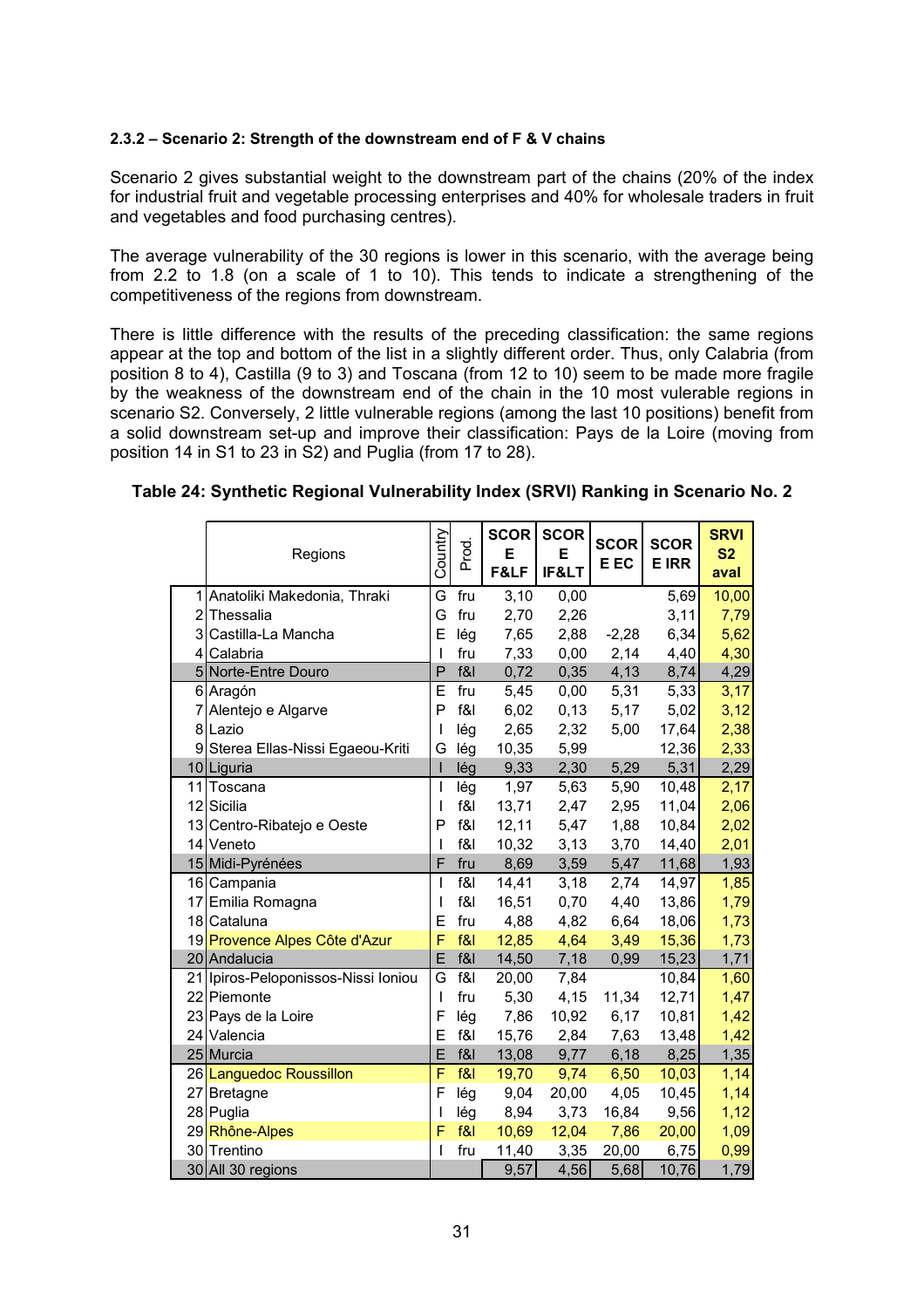#### **2.3.3– Scenario 3: Strength of the economic environment**

Scenario 3 lays emphasis on the income of the regions (30%) and on the production (25%) and processing (25%) sectors.

Scores range from 1.6 to 10 with the average rising to 2,8. The sensitivity of the regions to the macroeconomic wealth criterion (income) and to R&D is thus substantial overall.

The classification of the 10 most vulnerable regions is unchanged except for a few switches in position. Campania improves its position (from 16 to 22 in comparison with S2). Pays de la Loire slide from position 23 to 18. The rest of the list of low vulnerability regions remains practically identical.

|  |  | Table 25: Synthetic Regional Vulnerability Index (SRVI) Ranking in Scenario No. 3 |
|--|--|-----------------------------------------------------------------------------------|
|  |  |                                                                                   |

|                |                                     |              |       | SCOR  | <b>SCOR</b> |         |              |                    |
|----------------|-------------------------------------|--------------|-------|-------|-------------|---------|--------------|--------------------|
|                | Region                              | Country      | Prod. | E     | E           | SCOR    | <b>SCOR</b>  | <b>SRVI</b>        |
|                |                                     |              |       | F&LF  | IF<         | E EC    | <b>E IRR</b> | S <sub>3</sub> éco |
| 1              | Thessalia                           | G            | fru   | 2,70  | 2,26        |         | 3,11         | 10,00              |
| 2              | Anatoliki Makedonia, Thraki         | G            | fru   | 3,10  | 0,00        |         | 5,69         | 8,74               |
| $\overline{3}$ | Calabria                            | I            | fru   | 7,33  | 0,00        | 2,14    | 4,40         | 6,06               |
| 4              | Norte-Entre Douro                   | P            | f&I   | 0,72  | 0,35        | 4,13    | 8,74         | 5,84               |
|                | 5 Aragón                            | E            | fru   | 5,45  | 0,00        | 5,31    | 5,33         | 5,39               |
| $6 \mid$       | Castilla-La Mancha                  | E            | lég   | 7,65  | 2,88        | $-2,28$ | 6,34         | 5,32               |
| 7              | Alentejo e Algarve                  | P            | f&I   | 6,02  | 0,13        | 5,17    | 5,02         | 5,32               |
|                | 8 Liguria                           |              | lég   | 9,33  | 2,30        | 5,29    | 5,31         | 3,91               |
| 9              | Toscana                             |              | lég   | 1,97  | 5,63        | 5,90    | 10,48        | 3,49               |
|                | 10 Lazio                            |              | lég   | 2,65  | 2,32        | 5,00    | 17,64        | 2,88               |
|                | 11 Midi-Pyrénées                    | F            | fru   | 8,69  | 3,59        | 5,47    | 11,68        | 2,83               |
|                | 12 Sterea Ellas-Nissi Egaeou-Kriti  | G            | lég   | 10,35 | 5,99        |         | 12,36        | 2,79               |
|                | 13 Sicilia                          | $\mathbf{I}$ | f&    | 13,71 | 2,47        | 2,95    | 11,04        | 2,73               |
|                | 14 Centro-Ribatejo e Oeste          | P            | f&    | 12,11 | 5,47        | 1,88    | 10,84        | 2,70               |
|                | 15 Veneto                           |              | f&    | 10,32 | 3,13        | 3,70    | 14,40        | 2,58               |
|                | 16 Piemonte                         | T            | fru   | 5,30  | 4,15        | 11,34   | 12,71        | 2,57               |
|                | 17 Cataluna                         | E            | fru   | 4,88  | 4,82        | 6,64    | 18,06        | 2,37               |
|                | 18 Pays de la Loire                 | F            | lég   | 7,86  | 10,92       | 6,17    | 10,81        | 2,37               |
|                | 19 Emilia Romagna                   |              | f&I   | 16,51 | 0,70        | 4,40    | 13,86        | 2,32               |
|                | 20 Puglia                           |              | lég   | 8,94  | 3,73        | 16,84   | 9,56         | 2,31               |
|                | 21 Murcia                           | E            | f&l   | 13,08 | 9,77        | 6,18    | 8,25         | 2,30               |
|                | 22 Campania                         | I            | f&    | 14,41 | 3,18        | 2,74    | 14,97        | 2,30               |
|                | 23 Provence Alpes Côte d'Azur       | F            | f&l   | 12,85 | 4,64        | 3,49    | 15,36        | 2,24               |
|                | 24 Trentino                         | I            | fru   | 11,40 | 3,35        | 20,00   | 6,75         | 2,23               |
|                | 25 Andalucia                        | E            | f&    | 14,50 | 7,18        | 0,99    | 15,23        | 2,13               |
|                | 26 Ipiros-Peloponissos-Nissi Ioniou | G            | f&l   | 20,00 | 7,84        |         | 10,84        | 2,13               |
|                | 27 Valencia                         | E            | f&    | 15,76 | 2,84        | 7,63    | 13,48        | 2,12               |
|                | 28 Bretagne                         | F            | lég   | 9,04  | 20,00       | 4,05    | 10,45        | 1,94               |
|                | 29 Languedoc Roussillon             | F            | f&l   | 19,70 | 9,74        | 6,50    | 10,03        | 1,86               |
|                | 30 Rhône-Alpes                      | F            | f&l   | 10,69 | 12,04       | 7,86    | 20,00        | 1,64               |
|                | 30 All 30 regions                   |              |       | 9,57  | 4,56        | 5,68    | 10,76        | 2,75               |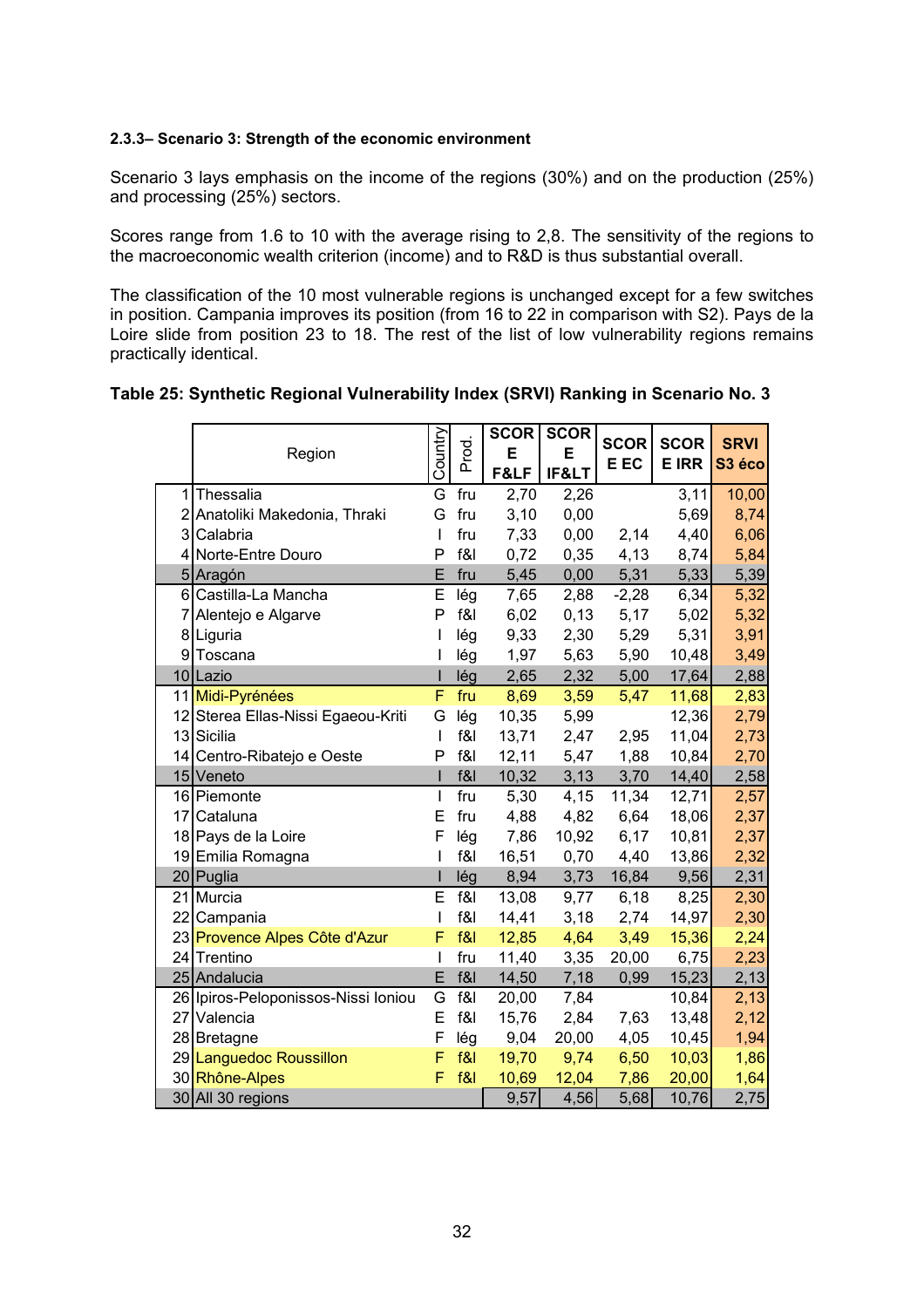#### **2.3.4 – Scenario 4: Balanced strengths**

This simulation awards equivalent weight to players in production, processing and distribution and to the macroeconomic parameters (25% each).

The classification varies from 1.27 to 10 with an average of 2.15; this decrease confirms the importance of the economic environment in the degree of vulnerability of F & V chains.

The positions in the classification are very similar to those of Scenario 2 that gives a strong weighting to the downstream part of the chains (processing and distribution).

According to this synthetic indicator, the 3 Portuguese regions, 3 out of 4 Greek regions, 6 out of 11 Italian regions and 1 out of 6 French regions appear to be vulnerable to intensification of competition in the fruit and vegetable sector.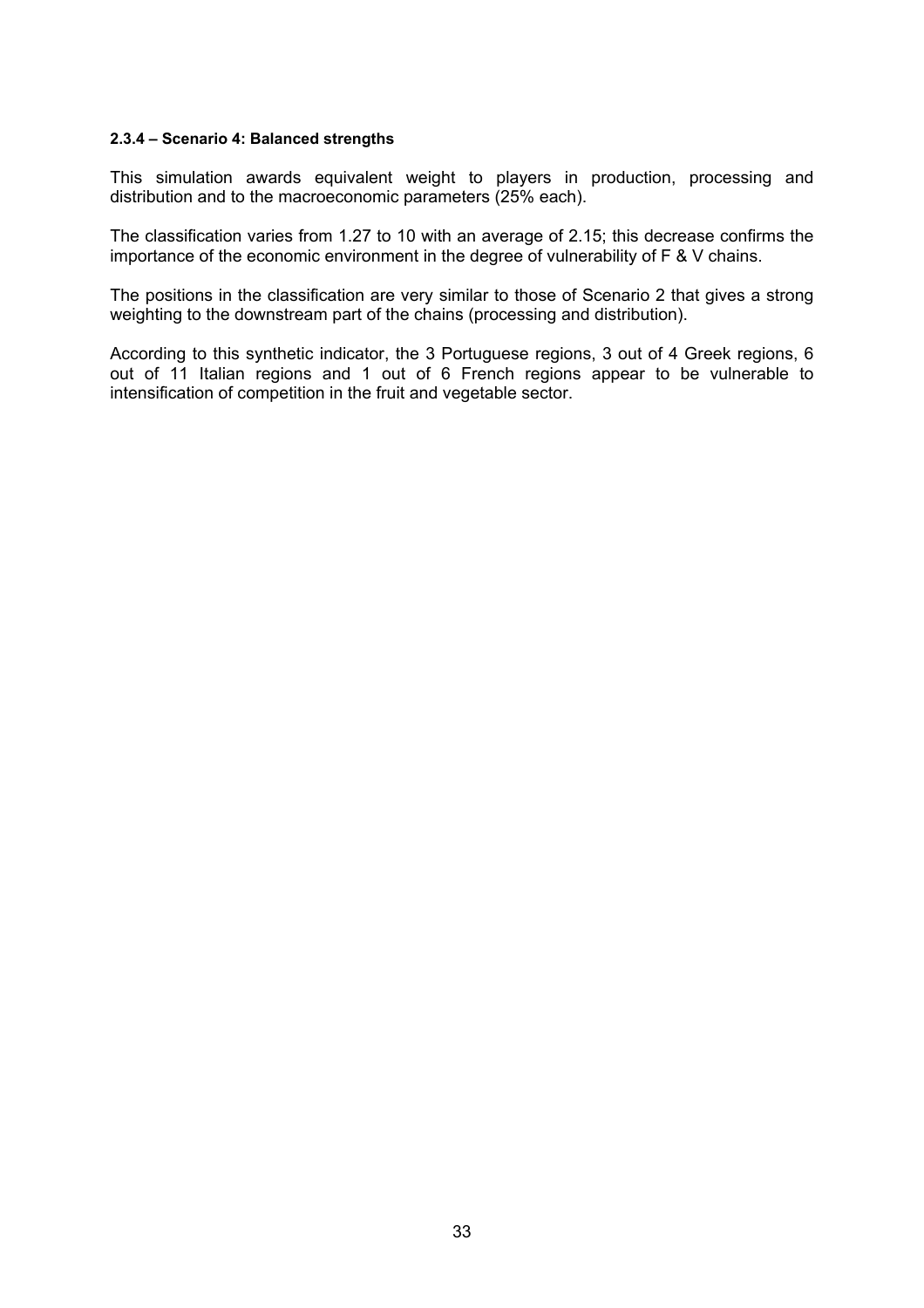|                | Regions                             | Country                  | Prod.  | SCOR<br>Е<br>F&LF | <b>SCOR</b><br>Е<br>IF< | <b>SCOR</b><br>E EC | <b>SCOR</b><br><b>E IRR</b> | <b>SRVI</b><br><b>S4</b><br>balanc<br>ed |
|----------------|-------------------------------------|--------------------------|--------|-------------------|-------------------------|---------------------|-----------------------------|------------------------------------------|
|                | 1 Anatoliki Makedonia, Thraki       | G                        | fru    | 3,10              | 0,00                    |                     | 5,69                        | 10,00                                    |
| $\overline{2}$ | Thessalia                           | G                        | fru    | 2,70              | 2,26                    |                     | 3,11                        | 8,09                                     |
| 3              | Calabria                            | I                        | fru    | 7,33              | 0,00                    | 2,14                | 4,40                        | 6,05                                     |
| 4              | Castilla-La Mancha                  | Ė                        | lég    | 7,65              | 2,88                    | $-2,28$             | 6,34                        | 4,70                                     |
| 5              | Norte-Entre Douro                   | P                        | f&I    | 0,72              | 0,35                    | 4,13                | 8,74                        | 4,65                                     |
|                | 6 Aragón                            | E                        | fru    | 5,45              | 0,00                    | 5,31                | 5,33                        | 4,55                                     |
| 7              | Alentejo e Algarve                  | P                        | f8     | 6,02              | 0,13                    | 5,17                | 5,02                        | 4,11                                     |
|                | 8 Liguria                           | $\overline{\phantom{a}}$ | lég    | 9,33              | 2,30                    | 5,29                | 5,31                        | 3,01                                     |
| 9              | Toscana                             | I                        | lég    | 1,97              | 5,63                    | 5,90                | 10,48                       | 2,62                                     |
|                | 10 Lazio                            | $\mathbf I$              | lég    | 2,65              | 2,32                    | 5,00                | 17,64                       | 2,36                                     |
| 11             | Sterea Ellas-Nissi Egaeou-Kriti     | G                        | lég    | 10,35             | 5,99                    |                     | 12,36                       | 2,31                                     |
|                | 12 Sicilia                          | I                        | f&     | 13,71             | 2,47                    | 2,95                | 11,04                       | 2,26                                     |
|                | 13 Midi-Pyrénées                    | F                        | fru    | 8,69              | 3,59                    | 5,47                | 11,68                       | 2,24                                     |
|                | 14 Centro-Ribatejo e Oeste          | P                        | f&I    | 12,11             | 5,47                    | 1,88                | 10,84                       | 2,20                                     |
|                | 15 Veneto                           | $\mathsf{I}$             | f&     | 10,32             | 3,13                    | 3,70                | 14,40                       | 2,12                                     |
|                | 16 Emilia Romagna                   | $\overline{1}$           | f&     | 16,51             | 0,70                    | 4,40                | 13,86                       | 1,94                                     |
|                | 17 Campania                         | T                        | f&     | 14,41             | 3,18                    | 2,74                | 14,97                       | 1,92                                     |
|                | 18 Piemonte                         | I                        | fru    | 5,30              | 4,15                    | 11,34               | 12,71                       | 1,92                                     |
|                | 19 Cataluna                         | E                        | fru    | 4,88              | 4,82                    | 6,64                | 18,06                       | 1,88                                     |
|                | 20 Provence Alpes Côte d'Azur       | F                        | f&l    | 12,85             | 4,64                    | 3,49                | 15,36                       | 1,84                                     |
| 21             | Pays de la Loire                    | F                        | lég    | 7,86              | 10,92                   | 6,17                | 10,81                       | 1,77                                     |
|                | 22 Andalucia                        | E                        | f&     | 14,50             | 7,18                    | 0,99                | 15,23                       | 1,76                                     |
|                | 23 Ipiros-Peloponissos-Nissi Ioniou | G                        | f&     | 20,00             | 7,84                    |                     | 10,84                       | 1,75                                     |
|                | 24 Murcia                           | E                        | $f$ &l | 13,08             | 9,77                    | 6,18                | 8,25                        | 1,74                                     |
|                | 25 Valencia                         | E                        | f&l    | 15,76             | 2,84                    | 7,63                | 13,48                       | 1,70                                     |
|                | 26 Puglia                           | $\overline{\phantom{a}}$ | lég    | 8,94              | 3,73                    | 16,84               | 9,56                        | 1,65                                     |
|                | 27 Trentino                         | I                        | fru    | 11,40             | 3,35                    | 20,00               | 6,75                        | 1,56                                     |
|                | 28 Languedoc Roussillon             | F                        | f&     | 19,70             | 9,74                    | 6,50                | 10,03                       | 1,44                                     |
|                | 29 Bretagne                         | F                        | lég    | 9,04              | 20,00                   | 4,05                | 10,45                       | 1,42                                     |
|                | 30 Rhône-Alpes                      | F                        | f&     | 10,69             | 12,04                   | 7,86                | 20,00                       | 1,27                                     |
|                | 30 All 30 regions                   |                          |        | 9,57              | 4,56                    | 5,68                | 10,76                       | 2,15                                     |

**Table 26: Synthetic Regional Vulnerability Index (SRVI) Ranking in Scenario No. 4** 

# **2.4 – Discussion of the results**

Estimation of a synthetic index of regional vulnerability leads overall to results validated by field observations and underlines the effect of the economic environment on the performance of fruit and vegetable sectors. Nevertheless, several key points should be highlighted and borne in mind for the satisfactory interpretation of the regional classifications produced.

First of all, the general classification results from a composite index that takes into account not only the stakeholders in the F & V chains but also sectoral environment factors (the chain) and general factors (the economic situation and regional infrastructures).

Secondly, the statistical knowledge base is less complete and less fine for processed F & V than for fresh F & V. Furthermore, FADN sampling in the case of fresh F & V raises several problems of representativeness in the small production regions. We do not possess a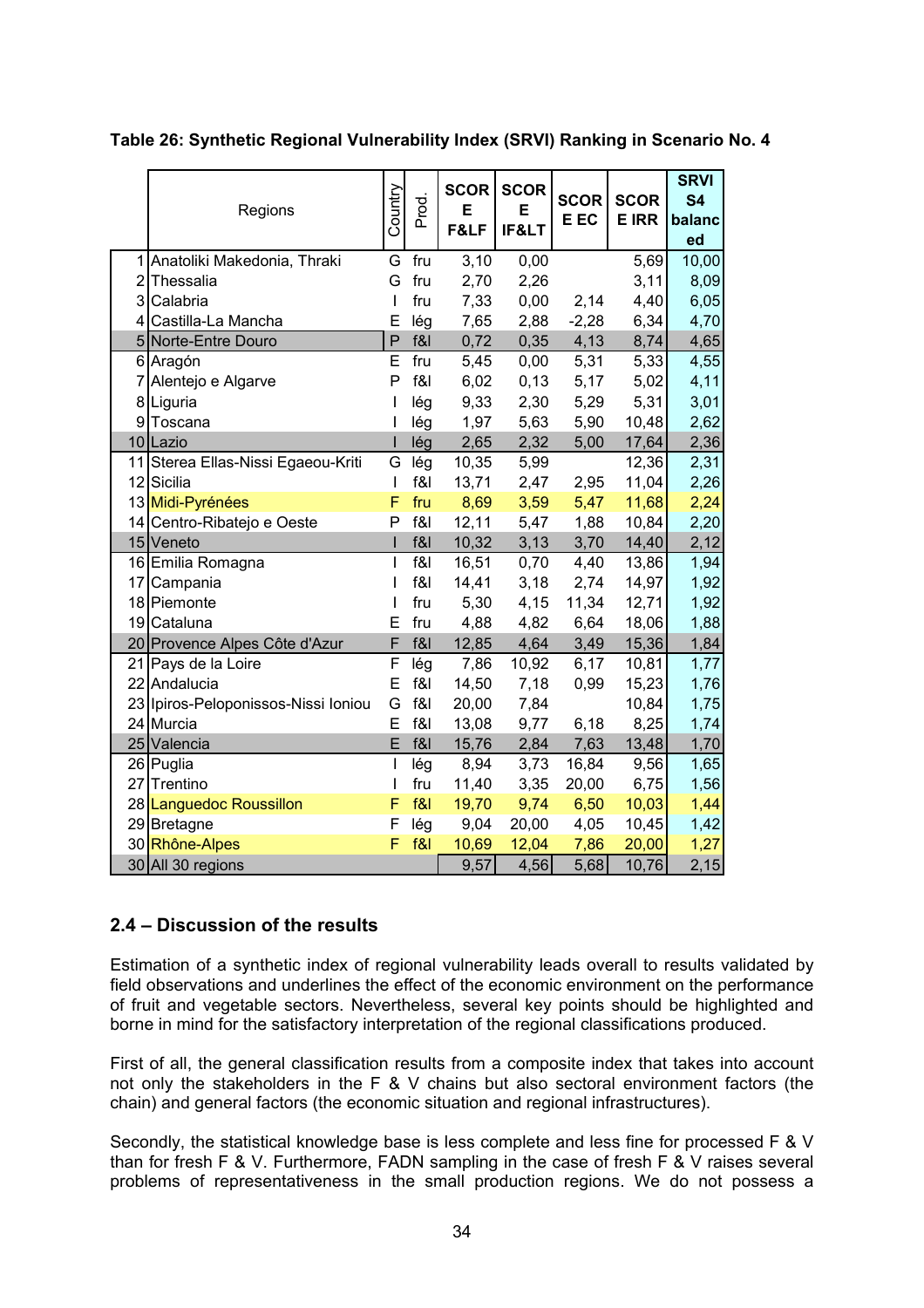representative, homogeneous sampling for industry and trade. In addition, the AMADEUS database is not always very reliable with regard to the assigning of enterprises in the nomenclature or in the transcription of accounts<sup>14</sup>. Even when the nomenclature is correct and the accounts are right, the meaningfulness of the ratios calculated is biased by the fact that an enterprise has several activities (in the fruit and vegetables industry and elsewhere). In particular, the performances of enterprises are markedly different in primary, secondary and tertiary processing (or cooked vacuum-packed produce, as fresh-cut produce is in the fresh fruit and vegetables category).

Thirdly, activities are varied in the food wholesaling sector that includes purchase centres and processed fruit and vegetables are only one of the product lines concerned. In addition, the decision-making power for purchase centres is generally outside the regions in question and this has an adverse influence on this type of result.

Fourthly, certain macroeconomic data (R&D) are global and multisectoral and it is impossible to establish a direct link with the F & V sector.

Finally, the scoring method leads to the empirical assignment of a weighting coefficient to each component of the RVI. The score is very sensitive to these coefficients and close examination of the results is required to eliminate certain aberrant values. The scenario method makes it possible to smooth the distortions somewhat (Rastoin et al., 2005).

In spite of these reserves, it can be put forward that the classification of European regions presented here reflects real, deep-seated spatial disparities and that the rakings in the intermediate typologies drawn up are relatively reliable.

<sup>&</sup>lt;sup>14</sup> The inaccuracy of certain company accounts can also be mentioned.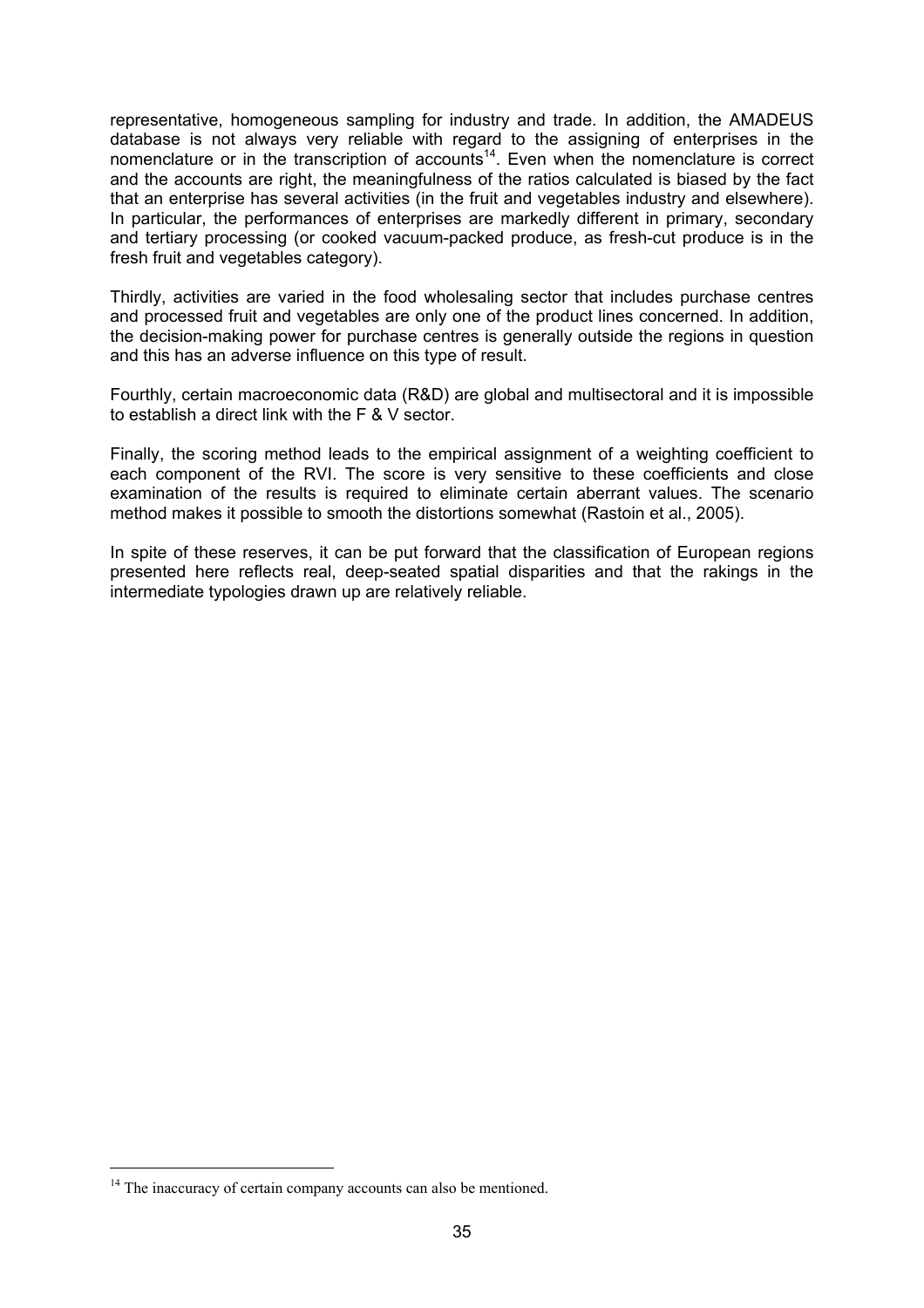### **Conclusion**

The EU is the world's largest fruit and vegetables market with apparent per capita consumption of nearly 300 kg in 2001-2003, while the world average is 183 kg. Given the recommendations of nutritionists that underline the very great health benefits of F & V consumption, it can be considered that the growth prospects of the market are good. The historic trend for faster progress in processed fruit and vegetables in high-income countries reversed a few years ago. Fresh produce, including ready-to-eat products, displays the most rapid increase.

Europe is the world's second largest F & V producer with 9% of the total tonnage in 2003-05, way behind China (37%). The EU is losing ground because of its slow growth (6% from 1994 to 2004 against 124% in China and 42% in India). Producing nearly 50 million t, the five EU Mediterranean countries (Spain, France, Greece, Italy and Portugal) account for 72% of the fruits and vegetable production of EU-15. The southern and eastern Mediterranean (SEM) countries produce 30 million t with rapid growth (34% in the last 10 years against 9% in EU-15 and the five Mediterranean countries). The EU-15 fresh and processed fruit and vegetable sector as a whole generated turnover of €100bn in 2004 (57% accounted for by the Mediterranean member-countries) and nearly a million jobs (2 to 3 times more when related industries and services are included).

The EU is the world's leading exporter and importer of fruit and vegetables with some 50% of international trade (in value). However, 82% of EU exports and 70% of imports are the subject of intra-community trade. The EU's F & V trade balance shows a deficit of about \$6bn. Third country suppliers are the SEM countries with goods to the value of some \$2.3bn, that is to say 6% of total supplies and 19% of extra-EU trade flow.

Macroeconomic examination shows that the issues of fruit and vegetable imports from Mediterranean third countries is a small one. The values exports of SEM countries to the EU totals between 2 and 3% of the consolidated turnover of the EU-15 fruit and vegetable sector and double that (from 4 to 6%) in the 5 Euro-Mediterranean countries. A (very optimistic) hypothesis of the doubling of these exports within the framework of a Euro-Mediterranean free trade area and a pessimistic one of the stagnation of demand for F & V should not have a great overall impact on European producers.

Nevertheless, our calculations of vulnerability at the regional scale (NUTS 2) indicate strong interregional disparities, with a third of the EU Mediterranean regions currently displaying undeniable signs of economic fragility.

After this study we can put forward the hypothesis that the high-income regions will be better able to withstand the shock of competition than the poorest regions. Indeed, the former can invest in adapting their enterprises to a new trade situation and/or redeploy on a nearby market with high purchasing power, or again switch to other activities. Graphic representation of the relations between figures for SRVI and per capita GDP makes it possible to develop a typology of the 30 European regions studied, with distinction made between three categories as follows:

- low vulnerability regions (SRVI < 3 and per capita GDP > average, i.e.  $\epsilon$ 19,045)
- vulnerable regions (SRVI > 2.15 and per capita GDP  $\leq \text{\textsterling}19.045$ )
- very vulnerable regions (SRVI < 2.15 and per capita GDP <  $€19,045$ ).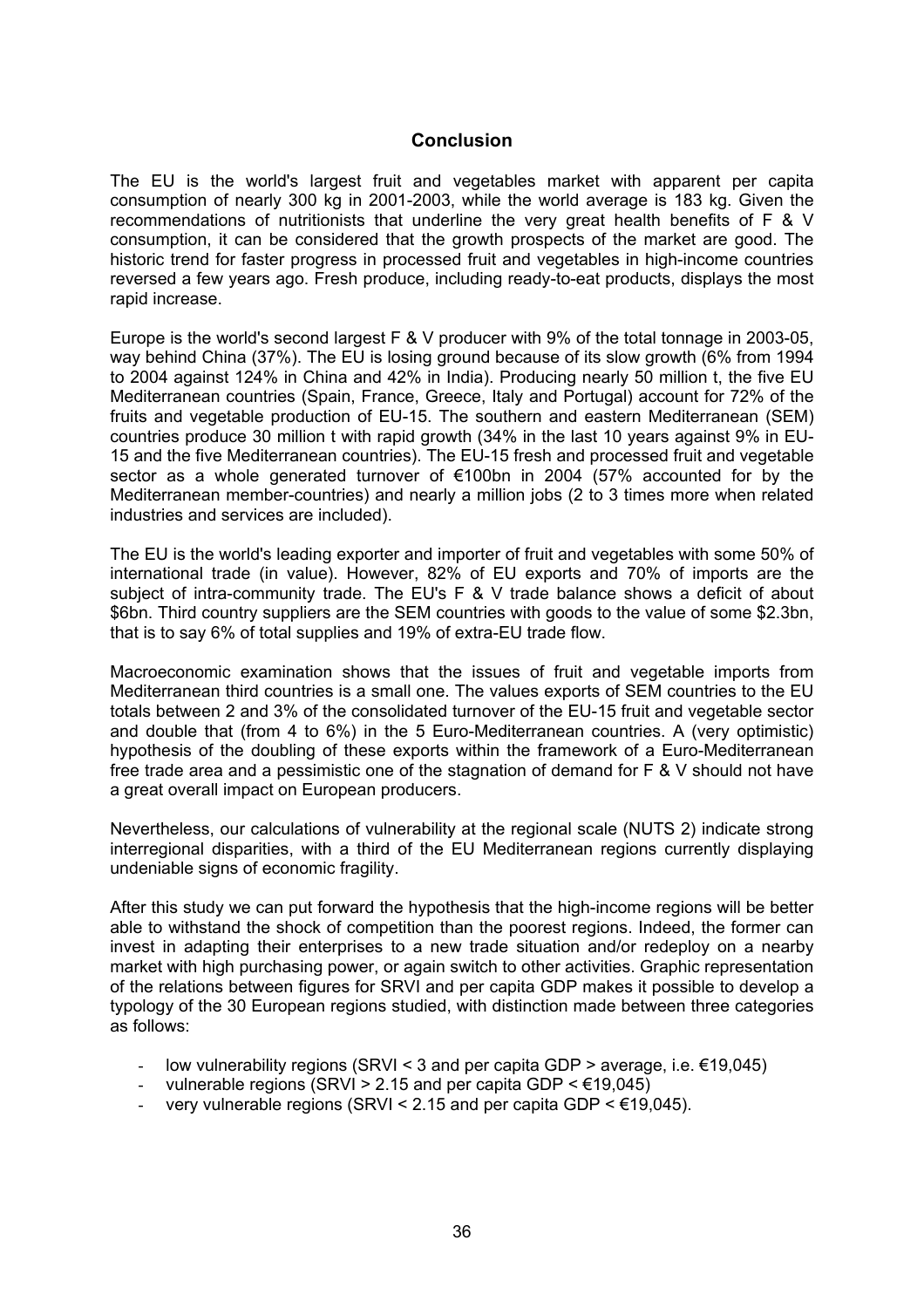

The 'very vulnerable' category consists of the following regions in decreasing order of vulnerability: Makedonia, Thessalia, Calabria, Castilla-la-Mancha, Norte-Douro, Aragon, Alentejo-Agarve, Sterea Ellas, Sicilia and Centro-Ribatejo, that is to say mainly regions in Greece, southern Portugal and southern Italy (10 regions).

The 'vulnerable' regions are Liguria, Toscana, Sicilia, Midi-Pyrénées, Campania, Andalucia, Ipiros-Peloponissos, Murcia, Valencia and Puglia (10 regions in central Italy, southern Spain and the south of France).

Finally, 10 'low vulnerability' regions are counted: Veneto, Emilia-Romagna, Piemonte, Cataluña, Provence-Alpes-Côte d'Azur, Pays de la Loire, Trentino, Languedoc-Roussillon, Bretagne and Rhône-Alpes. These are thus regions in northern Italy, regions in Mediterranean and western France and a region in northern Spain.

Finally, there seems to be a positive relation between regional wealth, investment in innovation and the performance of fruit and vegetable chains.

From the agro-climatic point of view, there are complementary features in production calendar and quality ranges from the south to the north of the Mediterranean area. In the politically difficult to avoid prospect of the development of a Euro-Mediterranean area (Barcelona conferences in 1995 and 2005), specific support can be planned for the setting up of economic partnerships between professional stakeholders in Mediterranean countries. These partnerships could also have a strategic dimension for standing up to extra-regional competition (Australia, Argentina, Chile and the United States) for the conquest of the world market for Mediterranean crops (Regmi et al., 2004, Rastoin, 2005).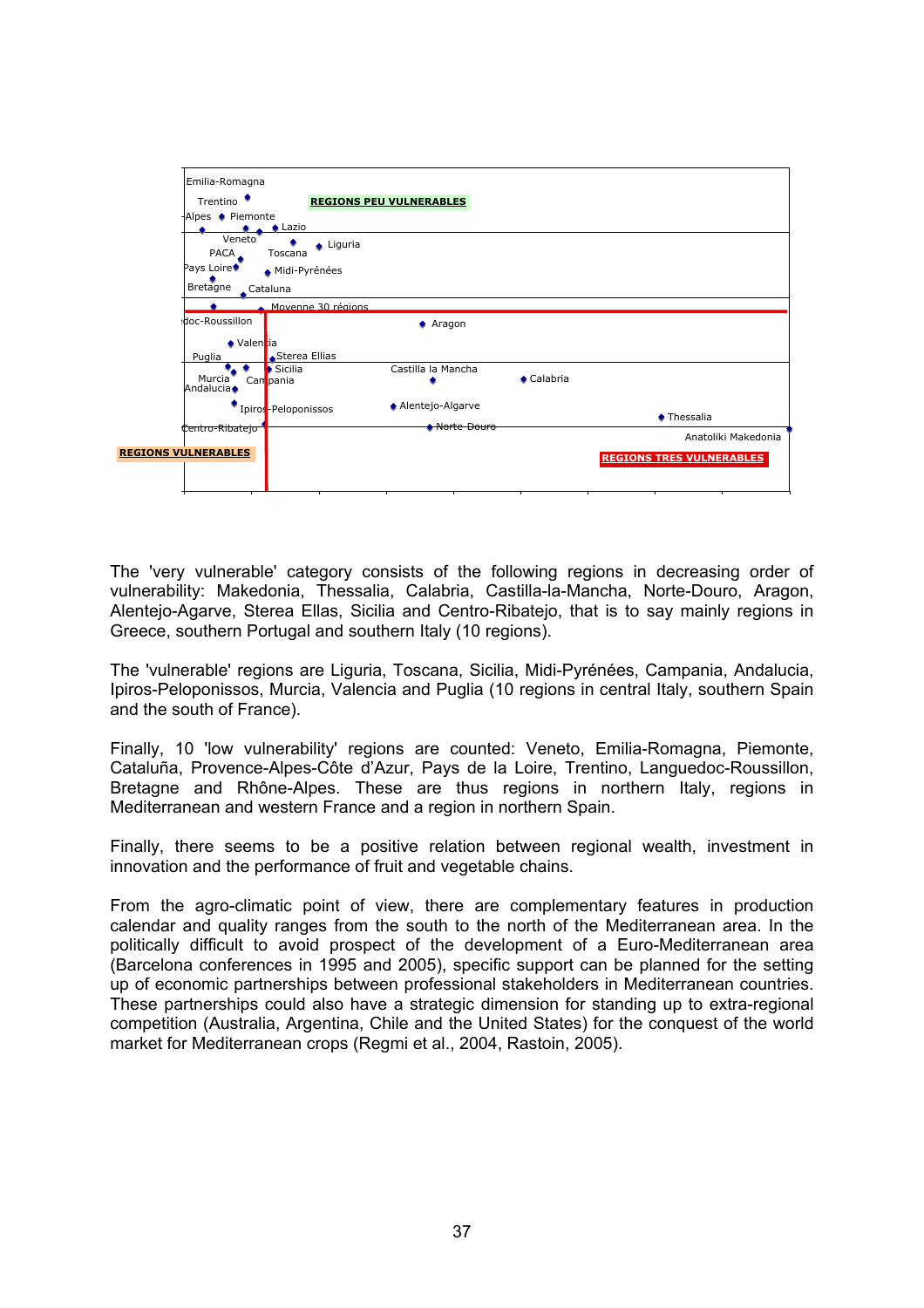#### **References**

Arfini, F., C. Giacomini and M.-C. Mancini, 'Effets probables de la mise en place par la Grande Distribution de nouvelles normes de certification sur le marché des produits agroalimentaires', *communication au colloque AIEA2*, Quebec, 2004, 14 pp.

Augier, P. and M. Gasiorek, 'Les effets de la libéralisation entre l'Union européenne et les pays partenaires méditerranéens', dans J.L. Reiffers (dir.), *Méditerranée: vingt ans pour réussir*, Marseille: Institut de la Méditerranée, 2001, pp. 359-382.

Ayadi, N., J.C. Montigaud and J.L. Rastoin, *La vulnérabilité des régions européennes productrices de fruits et légumes frais dans un contexte de libéralisation commerciale*, Eu-Med Agpol, European Research Programme 6th FPR SSPE-CT-2004-502457, WP2, UMR Moisa, 2005, Montpellier, 108 pp. + Annexes.

Ayadi N., Montigaud J.C., Rastoin J.L., Tozanli S., La vulnérabilité des régions européennes productrices de fruits et légumes transformés dans un contexte de libéralisation internationale, Programme de recherche européen Eu-Med Agpol, European Research Programme 6th FPR – SSPE-CT-2004-502457, UMR Moisa, 2006, Montpellier

Bchir, M.H., Y. Decreux and M. Fouquin, 'L'élargissement: vers un renforcement des relations entre l'Europe et les pays méditerranéens?', *Economies et Statistiques*, n°363-364- 365, Paris, INSEE, 2003, pp. 267-294.

BVD, *Amadeus, base de données sur les entreprises européennes*, Brussels, 2005.

Cling, J.P. and J. Ould Aoudia, 'Le partenariat euro-méditerranéen: l'intégration en trompel'oeil?', *Économies et Statistiques*, n°363-364-365, Paris: INSEE, 2003, pp. 295-301.

Cook, R.L., 'Supermarket Challenges and Opportunities for Fresh Fruit and Vegetable Producers and Shippers: Lessons from the US Experience', *Proceedings of the Conference on Supermarkets and Agricultural Development in China*, Shanghai, May 2004, 7 pp.

Downing, T.E., 'Evaluation de la vulnérabilité socio-économique à la famine: structures, concepts et applications', *Famine Early Warning System Project/USAID*, 1991.

Emlinger, C., F. Jacquet and M. Petit, 'Les enjeux de la libéralisation agricole dans la zone méditerranéenne', *communication au séminaire GDRI CNRS EMMA – CIHEAM-IAMM*, Montpellier, 2004.

FAO, 'Food Insecurity and Vulnerability in Vietnam: Profiles of Four Vulnerable Groups', *Working Paper*, n°04-11, Food Security and Agricultural Projects Analysis Service (ESAF), May 2004, 55 pp.

FAO, *FAOSTAT, Database*, Roma, 2004, 2005.

Gereffi, G. and M. Korzeniewicz (Ed.), *Commodity Chains and Global Capitalism*, Westport: Greenwood Press, 1994.

Godet, M., Manuel de prospective stratégique, Dunod, Paris, 2001, 2 tomes Montigaud, J.C., 'L'analyse des filières agroalimentaires: méthodes et premiers résultats', *Economies et Sociétés, Cahiers de l'Ismea, série Développement agroalimentaire*, AG, n°21, Tome XXVI, n°6, June 1992.